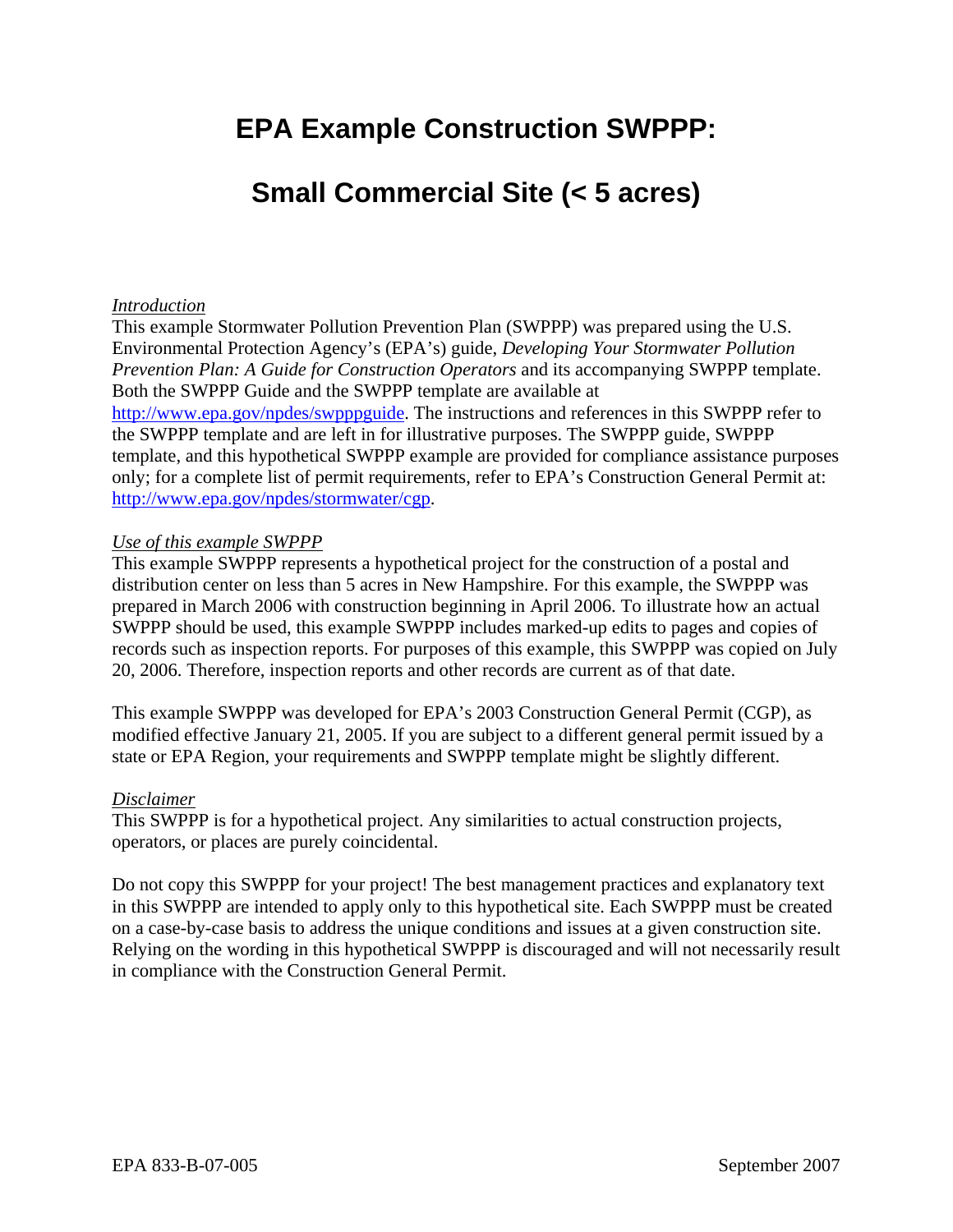## **Stormwater Pollution Prevention Plan**

**for:** 

Stormville Postal and Distribution Center 3100 Sixth Avenue Stormville, NH 03061 (603) 444-3333

## **Operator(s):**

Russ Braybrooks Joe Butler

United States Postal Service (USPS) Advanced Construction Contractors (ACC) 1125 Capital Street, NE 5800 Washington Avenue Boston, MA 02101 Nashua, NH 03064 Office Phone: (617) 333-1122 Office Phone: (603) 444-3210 Office Fax: (617) 333-1121 Office Fax: (603) 444-3211

### **SWPPP Contact(s):**

Martina Davis Advanced Construction Contractors 5800 Washington Avenue Nashua, NH 03064 Office Phone: (603) 444-3210 Office Fax: (603) 444-3211

## **SWPPP Preparation Date:**

**03/01/2006** 

*Estimated Project Dates:* 

**Start of Construction: 04/05/2006 Completion of Construction: 04/05/2007**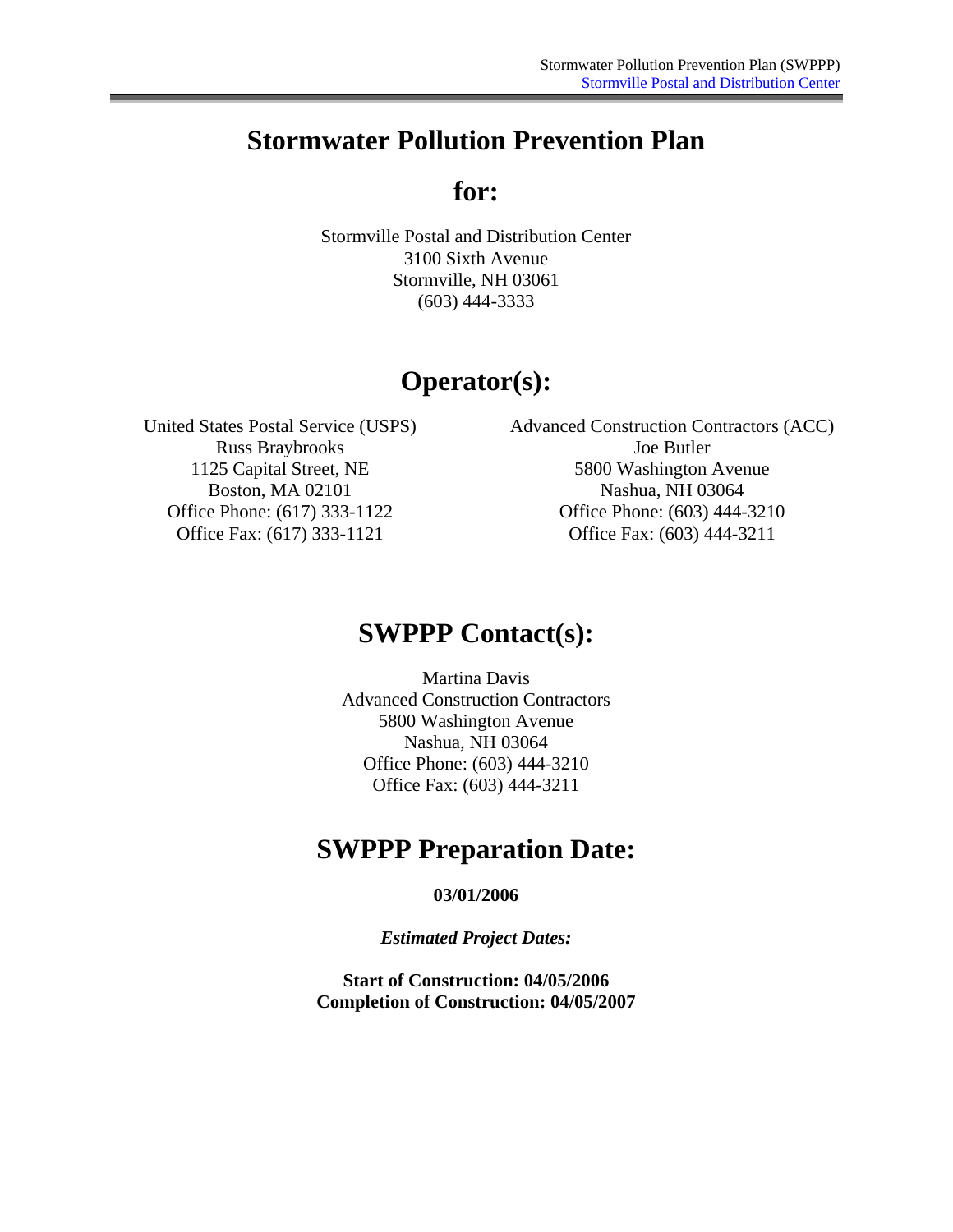# Contents

| 1.1  |  |
|------|--|
| 1.2  |  |
| 1.3  |  |
| 1.4  |  |
| 1.5  |  |
| 1.6  |  |
| 1.7  |  |
| 1.8  |  |
| 1.9  |  |
| 1.10 |  |
| 1.11 |  |
| 1.12 |  |
|      |  |
| 2.1  |  |
| 2.2  |  |
| 2.3  |  |
| 2.4  |  |
| 2.5  |  |
| 2.6  |  |
| 2.7  |  |
| 2.8  |  |
| 2.9  |  |
| 2.10 |  |
|      |  |
| 3.1  |  |
| 3.2  |  |
| 3.3  |  |
| 3.4  |  |
| 3.5  |  |
| 3.6  |  |
| 3.7  |  |
| 3.8  |  |
|      |  |
|      |  |
| 5.1  |  |
| 5.2  |  |
| 5.3  |  |
|      |  |
| 6.1  |  |
| 6.2  |  |
| 6.3  |  |
|      |  |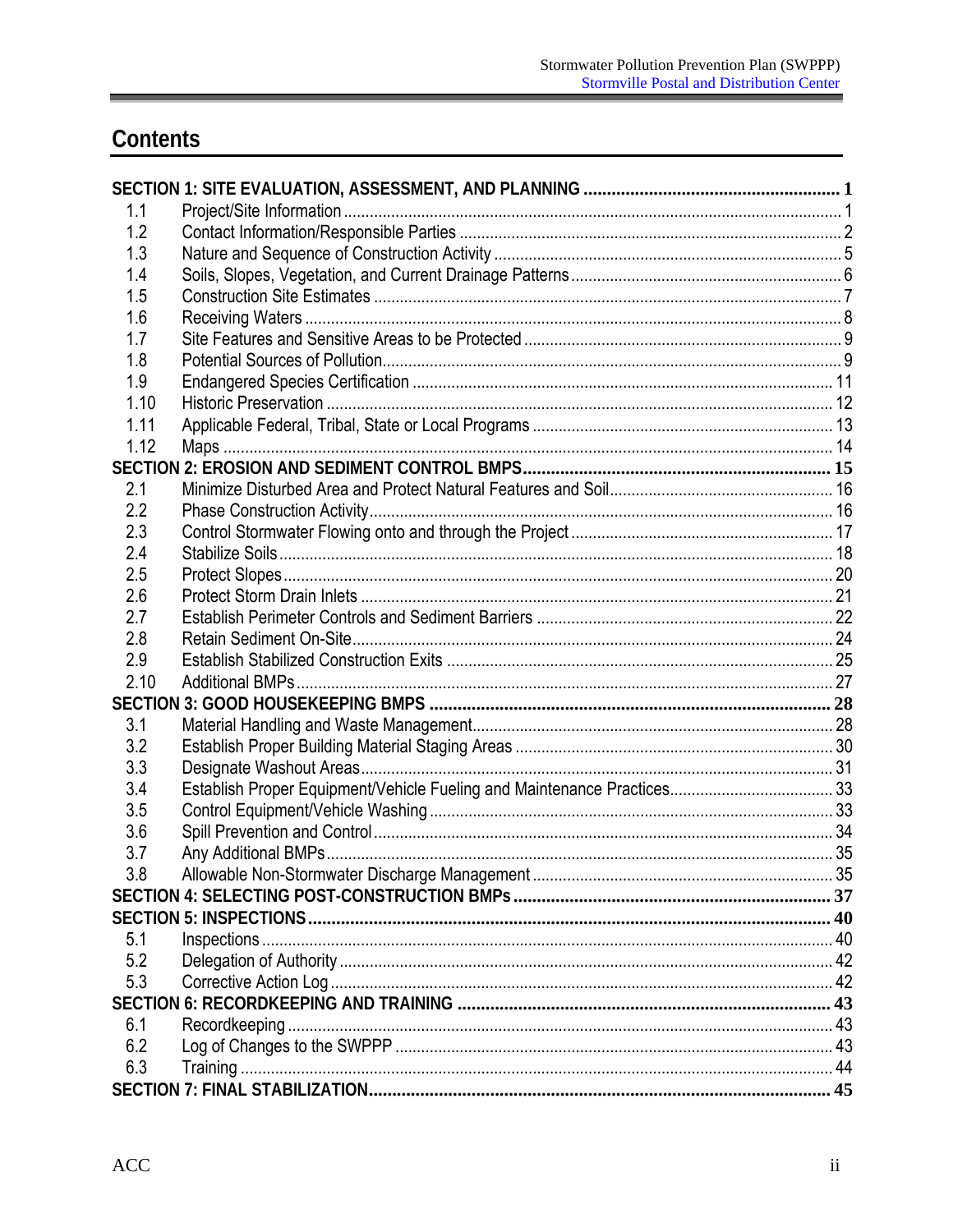<span id="page-3-0"></span>

| 47<br>SWPPP APPFNDICFS<br>48                                                                                                                                                                  |
|-----------------------------------------------------------------------------------------------------------------------------------------------------------------------------------------------|
| Appendix A – General Location Map                                                                                                                                                             |
| Appendix B – Site Maps                                                                                                                                                                        |
| Appendix C - Construction General Permit                                                                                                                                                      |
| Appendix D – NOI and Permit Authorization Letter from EPA/State, Alteration of Terrain Application, and<br>Storm Water Permit Basics: New Hampshire Digging Needs a Federal Permit Fact Sheet |
| Appendix E – Inspection Reports                                                                                                                                                               |
| Appendix F - Corrective Action Log                                                                                                                                                            |
| Appendix G - SWPPP Amendment Log                                                                                                                                                              |
| Appendix H - Subcontractor Certifications/Agreements                                                                                                                                          |
| Appendix I – Grading and Stabilization Activities Log                                                                                                                                         |
| Appendix J - Training Log                                                                                                                                                                     |
| Appendix K – Delegation of Authority                                                                                                                                                          |
| Appendix L - Additional Information                                                                                                                                                           |
|                                                                                                                                                                                               |

# **Tables**

# **Figures**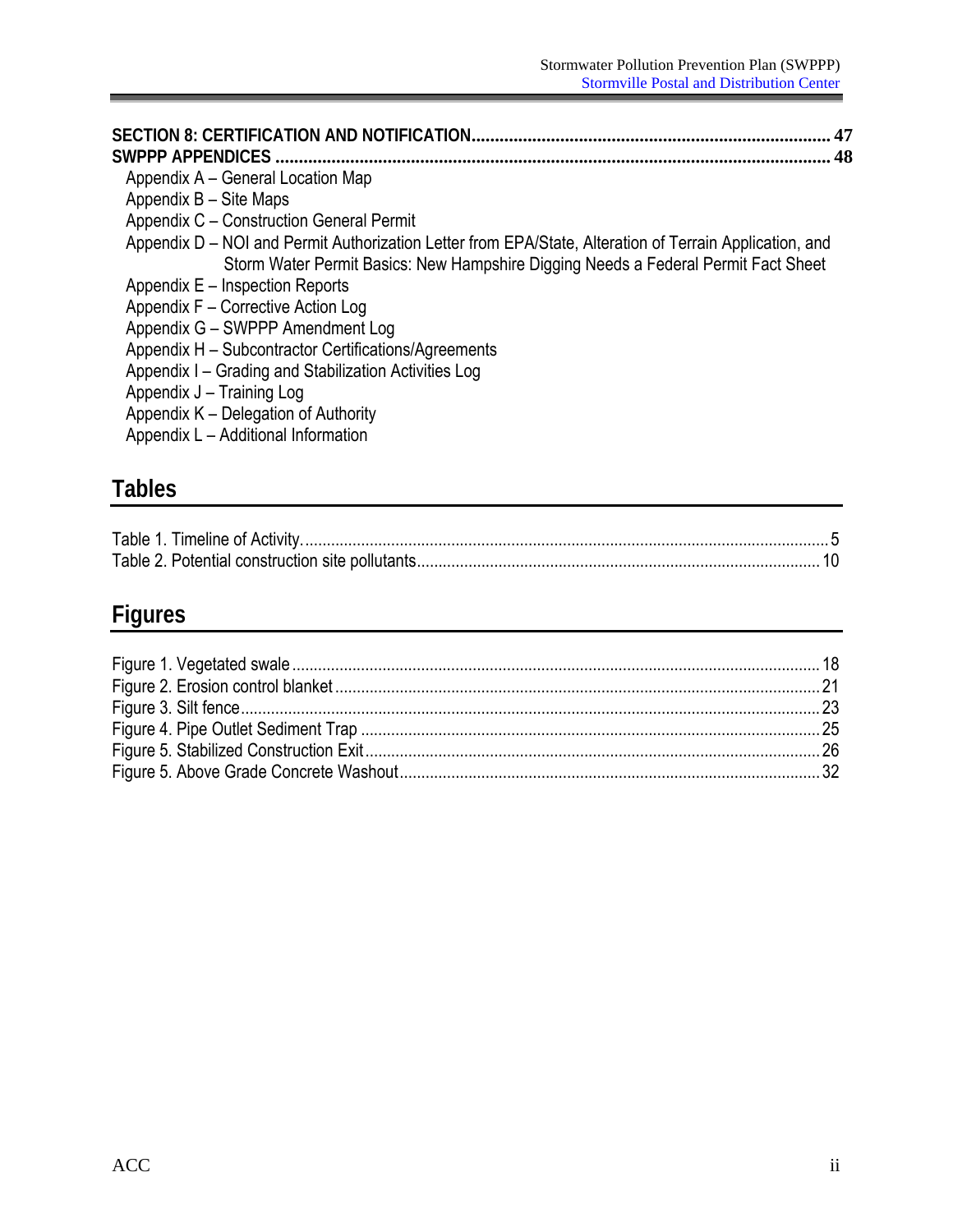# SECTION 1: SITE EVALUATION, ASSESSMENT, AND PLANNING

#### **Project/Site Information**  $1.1$

#### Instructions:

- In this section, you can gather some basic site information that will be helpful to you later when you file for  $\overline{\phantom{m}}$ permit coverage.
- For more information, see Developing Your Stormwater Pollution Prevention Plan: A SWPPP Guide for  $\qquad \qquad -$ Construction Sites (also known as the SWPPP Guide), Chapter 2
- Detailed information on determining your site's latitude and longitude can be found at  $\overline{\phantom{m}}$ www.epa.gov/npdes/stormwater/lationg

| Project/Site Name: Stormville Postal and Distribution Center                                                                                                                                                                                             |                 |                                  |                          |            |
|----------------------------------------------------------------------------------------------------------------------------------------------------------------------------------------------------------------------------------------------------------|-----------------|----------------------------------|--------------------------|------------|
| Project Street/Location: 3100 Sixth Avenue                                                                                                                                                                                                               |                 |                                  |                          |            |
| City: Stormville                                                                                                                                                                                                                                         |                 | State: $NH_{--}$                 | <b>ZIP Code: 03061</b>   |            |
| County or Similar Subdivision: Hillsborough County                                                                                                                                                                                                       |                 |                                  |                          |            |
| Latitude/Longitude (Use one of three possible formats, and specify method)                                                                                                                                                                               |                 |                                  |                          |            |
| Latitude:                                                                                                                                                                                                                                                | Longitude:      |                                  |                          |            |
| $1. -2$ $\degree$ $ \degree$ $ \degree$ N (degrees, minutes, seconds) 1. $\degree$ $ \degree$ $ \degree$ $ \degree$ W (degrees, minutes, seconds)                                                                                                        |                 |                                  |                          |            |
| 2. $\frac{1}{2}$ $\frac{1}{2}$ $\frac{1}{2}$ $\frac{1}{2}$ N (degrees, minutes, decimal) 2. $\frac{1}{2}$ $\frac{1}{2}$ $\frac{1}{2}$ W (degrees, minutes, decimal)                                                                                      |                 |                                  |                          |            |
| 3.42.7168 $^{\circ}$ N (decimal)                                                                                                                                                                                                                         |                 | 3. 71.4658 $\degree$ W (decimal) |                          |            |
| Method for determining latitude/longitude:<br>$\Box$ Other (please specify): $\Box$                                                                                                                                                                      |                 |                                  | EPA Web site $\boxtimes$ | <b>GPS</b> |
| Is the project located in Indian country? $\Box$ Yes                                                                                                                                                                                                     |                 | $\boxtimes$ No                   |                          |            |
| If yes, name of Reservation, or if not part of a Reservation, indicate "not applicable."                                                                                                                                                                 |                 |                                  |                          |            |
| Not Applicable                                                                                                                                                                                                                                           |                 |                                  |                          |            |
| Is this project considered a federal facility?                                                                                                                                                                                                           | $\boxtimes$ Yes | N <sub>o</sub>                   |                          |            |
| NPDES project or permit tracking number*: $\text{Acc}-\text{new}$ or $\text{max}$ ; $\text{LSPS}-\text{new}$ io $\text{Bko}_2$<br>$*$ This is the unique identifying number assigned to your project by your permitting quihority after you have applied |                 |                                  |                          |            |

(This is the unique identifying number assigned to your project by your permitting authority after you have applied for coverage under the appropriate National Pollutant Discharge Elimination System (NPDES) construction general permit.)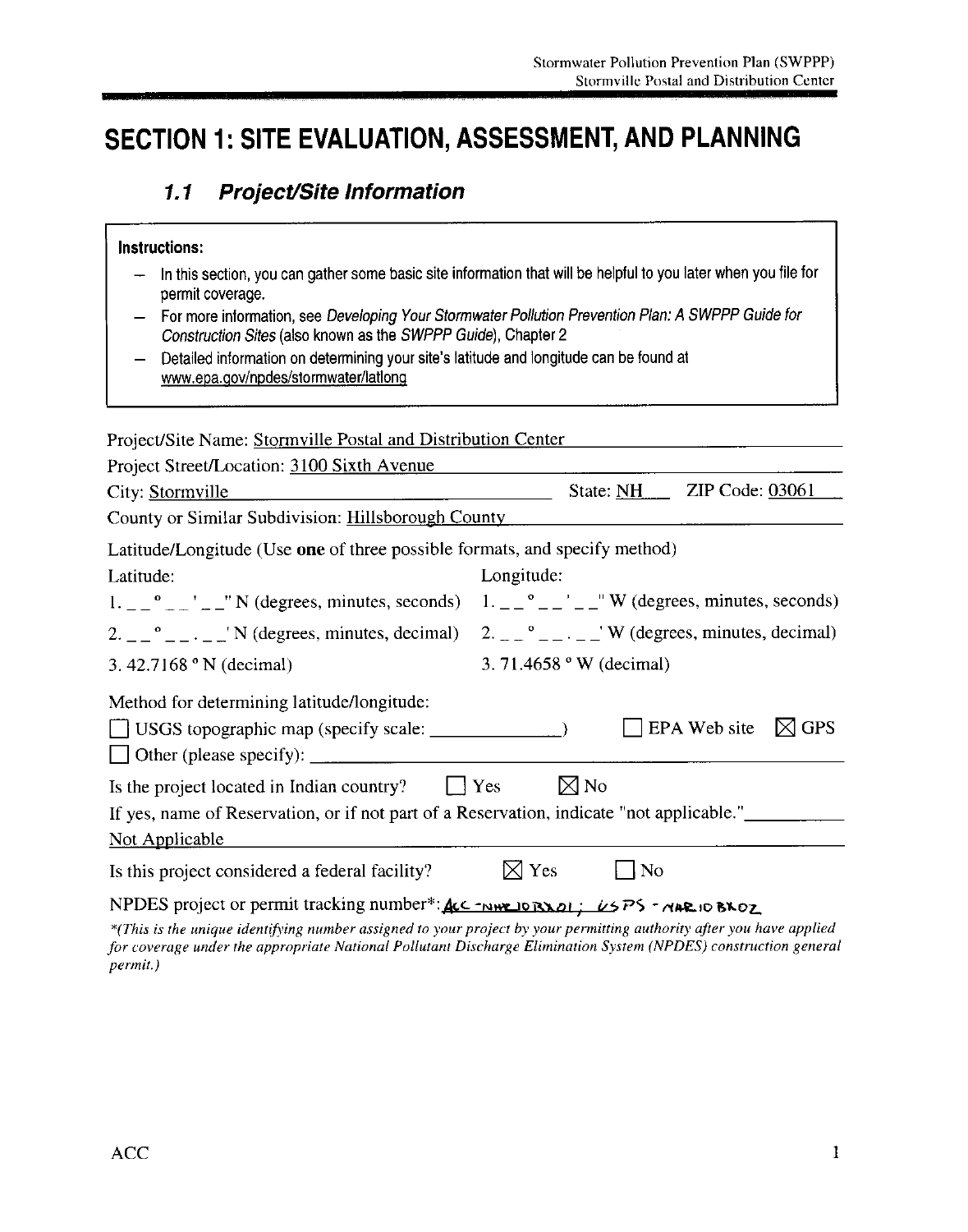### <span id="page-5-0"></span>*1.2 Contact Information/Responsible Parties*

#### **Instructions:**

- ― List the operator(s), project managers, stormwater contact(s), and person or organization that prepared the SWPPP. Indicate respective responsibilities, where appropriate.
- ― Also, list subcontractors expected to work on-site. Notify subcontractors of stormwater requirements applicable to their work.
- ― See *SWPPP Guide*, Chapter 2.B and EPA's Construction General Permit (CGP) Part 3, Subparts 3.2, 3.3.A, and 3.4.A.

#### **Operator(s):**

| <b>OPERATOR</b>                                                            |                                                  |  |  |
|----------------------------------------------------------------------------|--------------------------------------------------|--|--|
| <b>Contact Information</b>                                                 | <b>Geographic Area of Control*</b>               |  |  |
| United States Postal Service (USPS)                                        | The United States Postal Service (USPS) is the   |  |  |
| <b>Russ Braybrooks</b>                                                     | principal land owner and contract manger for the |  |  |
| 1125 Capital Street, NE                                                    | project. USPS has contracted Advanced            |  |  |
| Boston, MA 02101                                                           | Construction Contractors (ACC) to develop and    |  |  |
| Office Phone: (617) 333-1122                                               | implement the SWPPP and build the Stormville     |  |  |
| Office Fax: (617) 333-1121<br>Postal and Distribution Center. USPS will be |                                                  |  |  |
| responsible for general oversight of the project and                       |                                                  |  |  |
| will retain operational control over construction                          |                                                  |  |  |
| plans and specifications, including review of the                          |                                                  |  |  |
| SWPPP and any amendments, inspection reports,                              |                                                  |  |  |
| corrective actions and changes to stormwater                               |                                                  |  |  |
|                                                                            | conveyance or control designs. USPS will         |  |  |
| participate, when possible, on self-inspections                            |                                                  |  |  |
|                                                                            | conducted by ACC.                                |  |  |
| * See Construction Operator's Cooperative Agreement                        |                                                  |  |  |

**OPERATOR Contact Information 1 Geographic Area of Control**\* Advanced Construction Contractors (ACC) Joe Butler 5800 Washington Avenue Nashua, NH 03064 Office Phone: (603) 444-3210 Office Fax: (603) 444-3211 ACC has entered into a contract with USPS to develop and implement the SWPPP and perform all construction activities at the site. ACC will implement and maintain the best management practices (BMPs) specified in Sections 2 and 3, conduct inspections (Section 5) and address stormwater over the entire site including all areas disturbed by construction activities, areas used for materials storage, discharge points, and construction exits.

**\* See Construction Operator's Cooperative Agreement**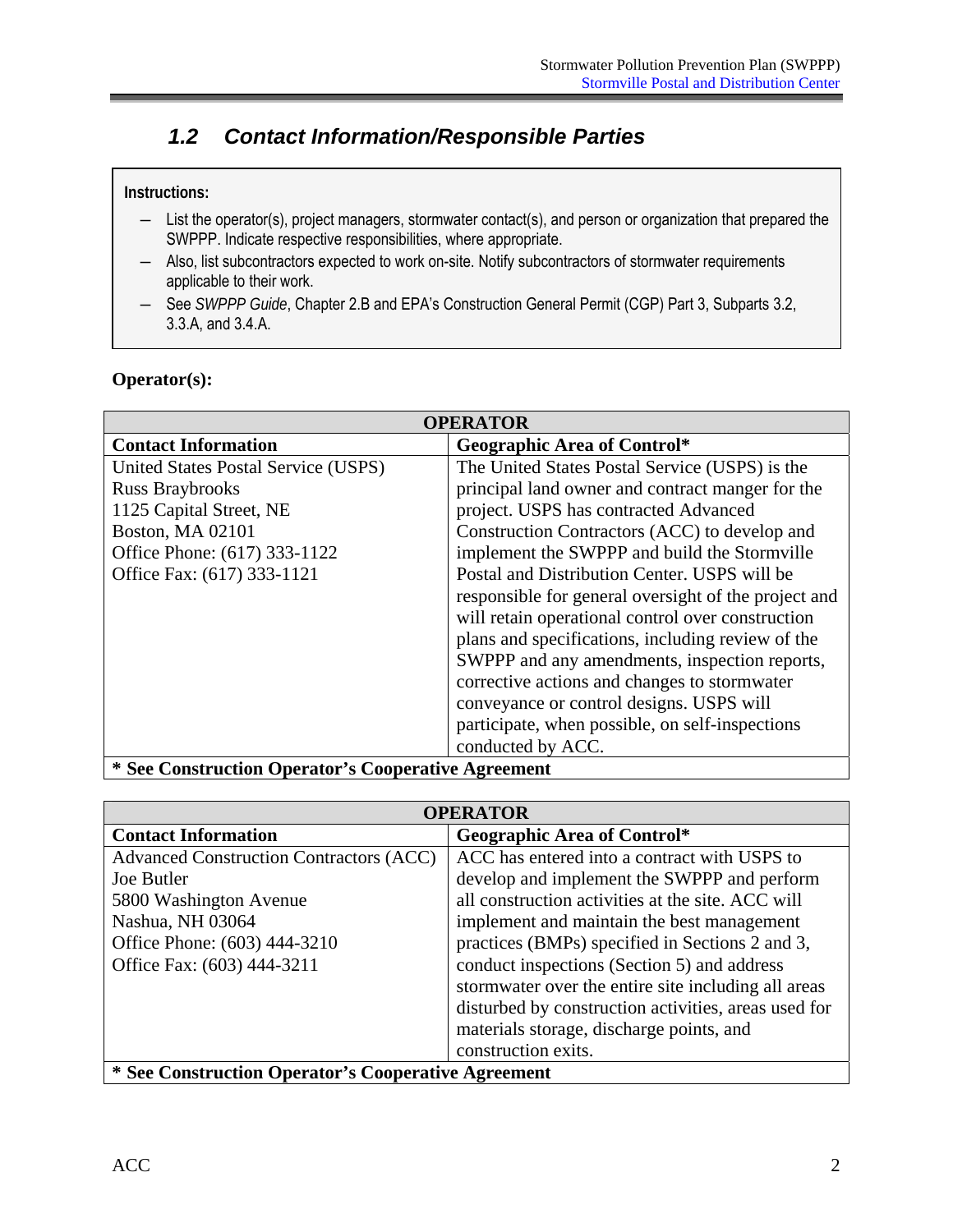### **Construction Operators' Cooperative Agreement**

This cooperative agreement describes stormwater responsibilities for the United States Postal Service (USPS) and Advanced Construction Contractors (ACC) regarding the Stormville Postal and Distribution Center project. The operators below agree to abide by the following conditions throughout the duration of the construction project, effective the date of signature.

This project is subject to EPA's NPDES General Permit for Stormwater Discharges from Construction Activities (Construction General Permit or CGP). The goal of this permit is to prevent the discharge of pollutants associated with construction activity from entering the storm drain system or surface waters. ACC has developed a SWPPP for the Stormville Postal and Distribution Center project and the SWPPP has been reviewed by USPS. The SWPPP is available for review at the on-site construction trailer.

#### **USPS Responsibilities:**

- USPS will be responsible for general oversight of the project, including review of the SWPPP and any amendments, inspection reports, and corrective actions.
- USPS will participate, when possible, on self-inspections conducted by ACC.
- USPS will participate in biweekly meetings to discuss CGP compliance issues.

### **ACC Responsibilities:**

- ACC will maintain the SWPPP documentation and will conduct and document selfinspections required under Part 3.10 of the CGP on a weekly basis and within 24 hours of the end of a storm event of one-half inch or greater in all areas of the site covered by this SWPPP.
- ACC will provide copies of inspection reports to USPS within 24 hours following  $\bullet$ each inspection. Incidents of non-compliance will be immediately brought to the attention of Russ Braybrooks, USPS.
- ACC shall be responsible for maintaining compliance with the applicable sections of  $\bullet$ the SWPPP, including installation of erosion and sediment controls, and all requirements in the CGP. Any BMP changes that would trigger the need for a SWPPP modification shall be promptly communicated to USPS.
- ACC will maintain erosion and sediment control Best Management Practices (BMPs)  $\bullet$ in all areas of the site under its day-to-day control.
- ACC will provide adequately designated concrete washout areas throughout the  $\bullet$ construction project and will be responsible for proper disposal of the concrete, mortar or grout collected there.
- ACC will be responsible for maintaining the cleanliness of the streets (Johnson Street) and Sixth Avenue) and storm drain inlet protection BMPs throughout the construction project. ACC will conduct street sweeping on a weekly basis and prior to forecasted rain events. ACC will also inspect and replace storm drain inlet protection BMPs as necessary.
- ACC shall not store erodible or hazardous materials on any roadway.
- ACC will hold biweekly meetings to discuss CGP compliance issues.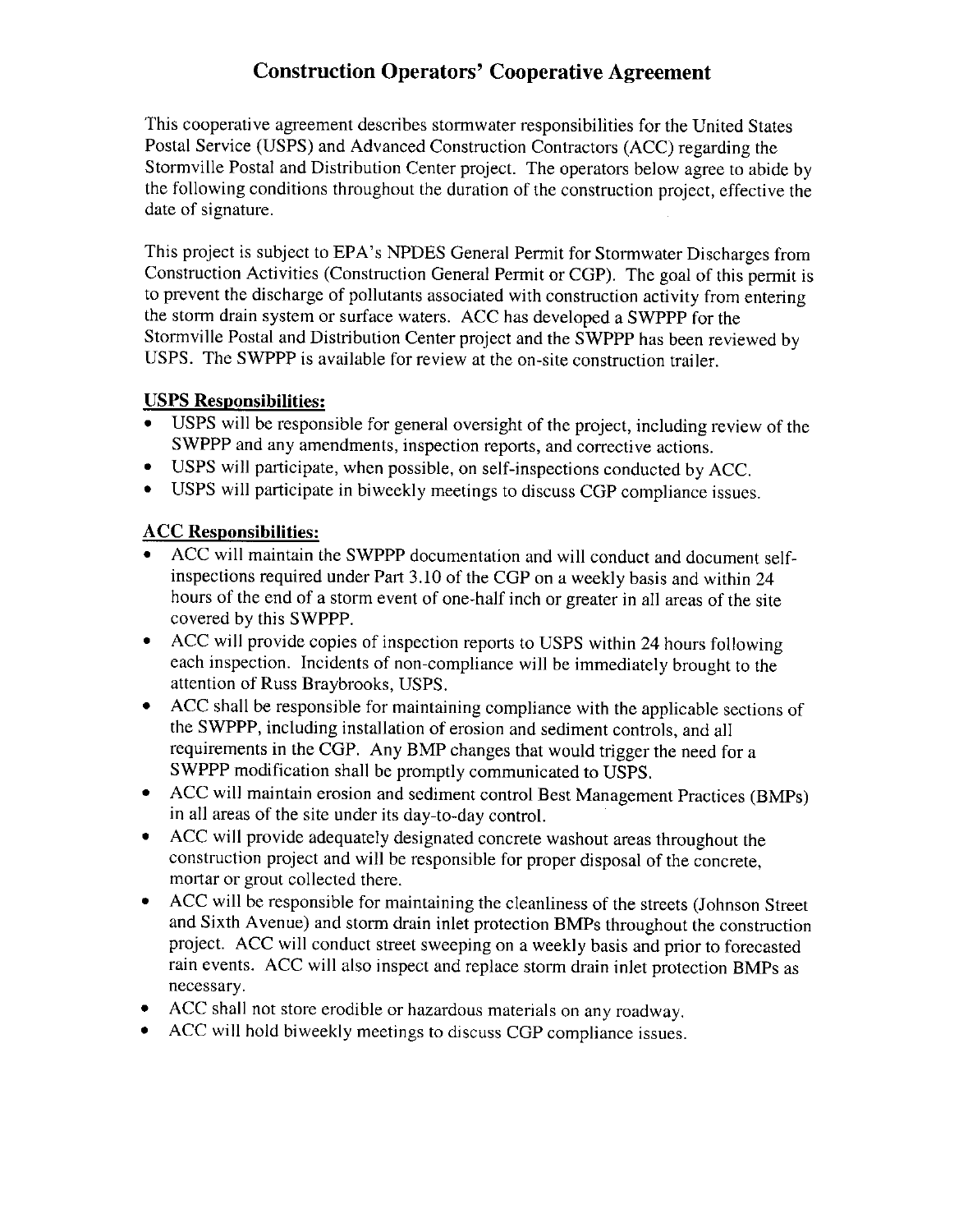### **Construction Operators' Cooperative Agreement**

#### **Joint Responsibilities:**

- Each operator shall file a Notice of Intent (NOI) to be covered by the Construction General Permit before beginning construction at the project, and permit coverage will be maintained throughout the project.
- Operators shall not file a Notice of Termination (NOT) until all disturbed areas of the site under its day-to-day control have been effectively stabilized with permanent erosion controls that satisfy the final stabilization requirement in the CGP.
- Operators will maintain a clean site. Trash and debris will be picked up and disposed of properly by the end of each day.
- Each operator is responsible for advising employees and subcontractors working on this project of the requirements in the CGP and applicable SWPPP. Particular emphasis should be placed on ensuring that employees and subcontractors do not damage BMPs and do not introduce pollutants into the storm drain system.

The undersigned agree to abide by the terms and conditions of this cooperative agreement as described above.

**USPS** 

<u>Buss Benysevers</u> Queen Bray browks DtC Proj. Mgr. 3/12/06<br>Operator Name Signature Title Date

**Advanced Construction Contractors** 

JOL BUTCLK

**Operator Name** 

Sienature Dumen 3/12/06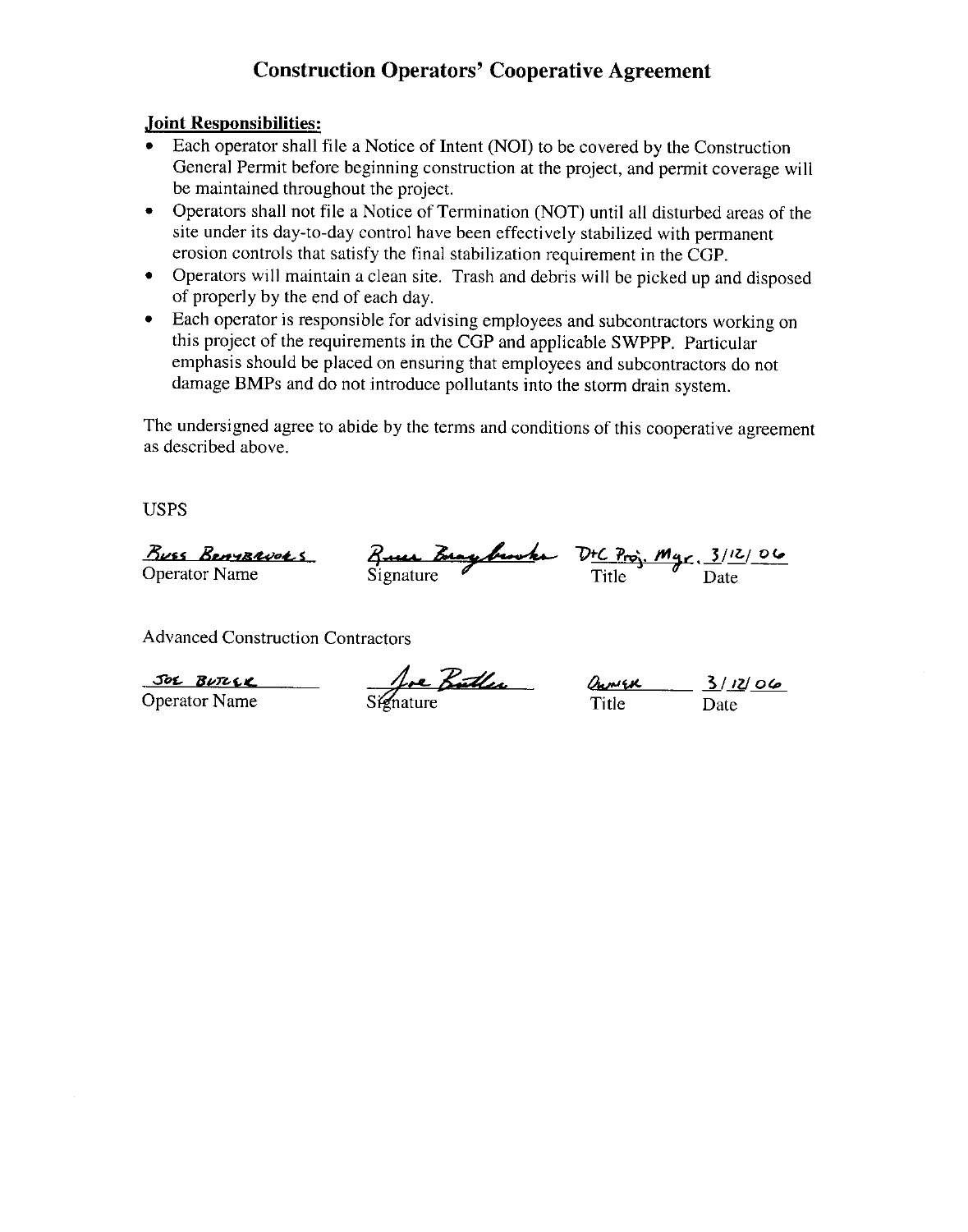#### **Project Manager(s) or Site Supervisor(s):**

Advanced Construction Contractors Bill Rustler, Project Manager 5800 Washington Avenue Nashua, NH 03064 Office Phone: (603) 444-3210 Office Fax: (603) 444-3211 Site Phone: (603) 444-3333

Mr. Rustler is responsible for managing day-to-day site operations at the site.

#### **SWPPP Contact(s):**

Advanced Construction Contractors Martina Davis, Stormwater Compliance Officer 5800 Washington Avenue Nashua, NH 03064 Office Phone: (603) 444-3210 Office Fax: (603) 444-3211 Site Phone: (603) 444-3333

Martina Davis is the primary SWPPP contact and is responsible for site compliance with the SWPPP and EPA's Construction General Permit.

#### **This SWPPP was Prepared by:**

Mattock Compliance Roy Mattock 2588 Paver Avenue, Suite 310 Boston, MA 02101 Office Phone: (617) 222-2221 Office Fax: (617) 222-2222

Mr. Mattock was contracted by ACC to develop this SWPPP.

#### **Emergency 24-Hour Contact:**

Advanced Construction Contractors Martina Davis, Stormwater Compliance Officer Site Phone: (603) 444-3333 Cellular Phone: (603) 235-2222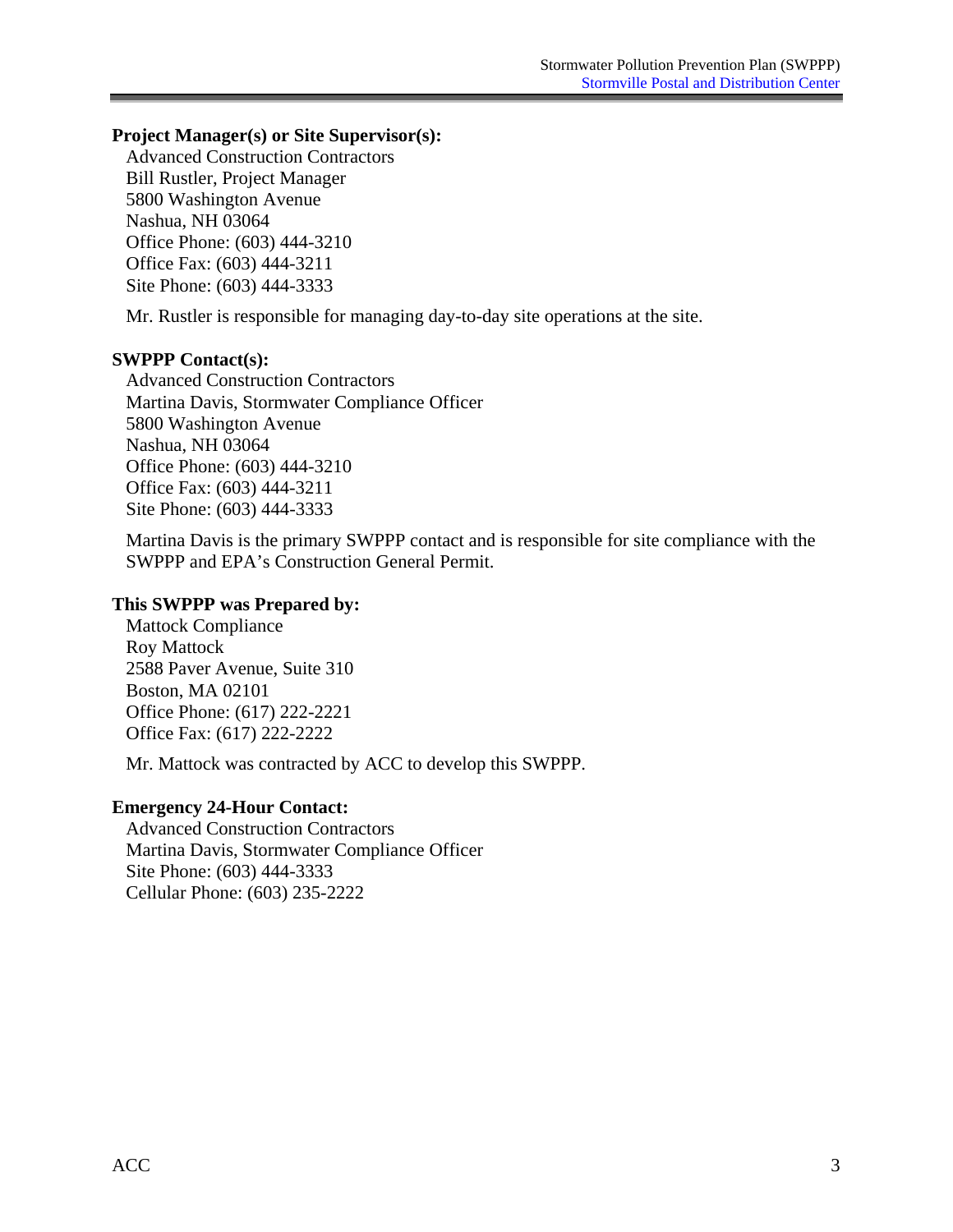<span id="page-9-0"></span>

| <b>SUBCONTRACTOR(S)</b>                                    |                                                              |  |  |
|------------------------------------------------------------|--------------------------------------------------------------|--|--|
| <b>Contact Information</b><br>Area of Control*             |                                                              |  |  |
| Jim Young, Owner                                           | JY Street Sweeping has entered into a contract with          |  |  |
| JY Street Sweeping, Inc.                                   | USPS and ACC to perform street sweeping for Johnson          |  |  |
| 345 Liberty Avenue                                         | Street and Sixth Avenue.                                     |  |  |
| Nashua, NH 03064                                           |                                                              |  |  |
| $(603)$ 444-0987                                           |                                                              |  |  |
|                                                            |                                                              |  |  |
| <b>Bill Ways, Vice President</b>                           | Ways Waste and Sanitary Services have entered into a         |  |  |
| <b>Ways Waste and Sanitary Services</b>                    | contract with USPS and ACC to deliver dumpsters and          |  |  |
| 56 Washington Road                                         | temporary sanitary facilities to the site. They will also be |  |  |
| Nashua, NH 03064                                           | responsible for dumpster and recycling waste pick up and     |  |  |
| $(603)$ 444-0044                                           | disposal of sanitary wastes from the temporary sanitary      |  |  |
|                                                            | facilities.                                                  |  |  |
| George Smith, Owner                                        | Smith Plumbing Company has entered into a contract           |  |  |
| <b>Smith Plumbing Company</b>                              | with USPS and ACC to install plumbing fixtures for the       |  |  |
| 234 Dunn Way                                               | postal and distribution center.                              |  |  |
| Nashua, NH 03064                                           |                                                              |  |  |
| $(603)$ 444-3333                                           |                                                              |  |  |
| <b>Bart Thomas, Owner</b>                                  | Thomas Electric has entered into a contract with USPS        |  |  |
| <b>Thomas Electric</b>                                     | and ACC to install electrical components for the postal      |  |  |
| 6502 Capital Avenue                                        | and distribution center.                                     |  |  |
| Nashua, NH 03064                                           |                                                              |  |  |
| $(603)$ 444-0000                                           |                                                              |  |  |
|                                                            |                                                              |  |  |
| Jean Askew, Owner                                          | Askew Foundations has entered into a contract with           |  |  |
| <b>Askew Foundations, LLC</b>                              | USPS and ACC to construct the foundation for the postal      |  |  |
| 78 Toms Road                                               | and distribution center.                                     |  |  |
| Nashua, NH 03064                                           |                                                              |  |  |
| $(603)$ 444-7777                                           |                                                              |  |  |
|                                                            |                                                              |  |  |
| * See Appendix H – Subcontractor Certifications/Agreements |                                                              |  |  |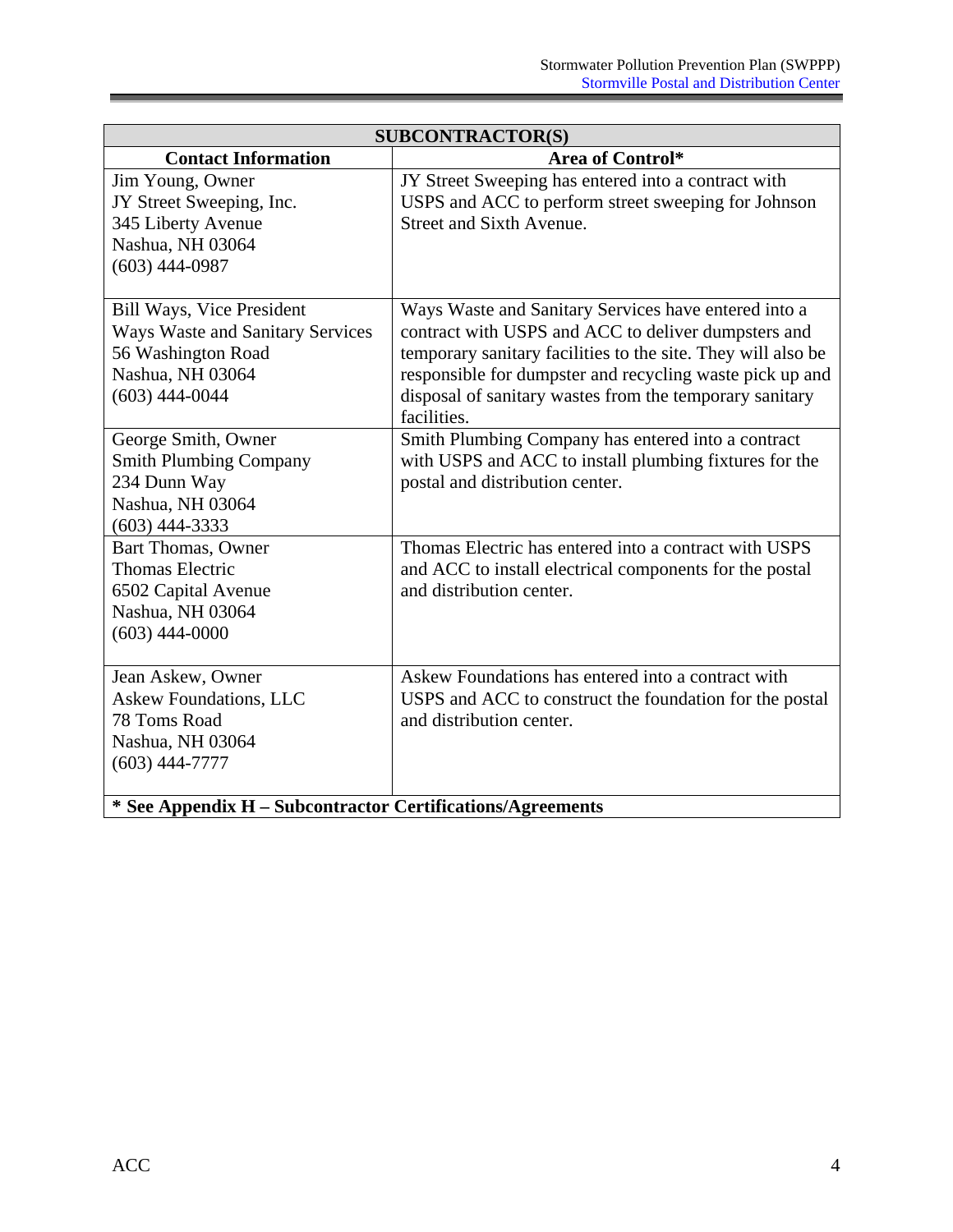### *1.3 Nature and Sequence of Construction Activity*

#### **Instructions:**

- ― Briefly describe the nature of the construction activity and approximate time frames (one or more paragraphs, depending on the nature and complexity of the project).
- ― For more information, see *SWPPP Guide*, Chapter 3.A. and EPA's CGP Part 3, Subparts 3.3.B.1 and 2, and 3.4.A.

Describe the general scope of the work for the project, major phases of construction, etc:

ACC is contracted by the USPS to build an 18,000-square-foot postal and distribution center at 3100 Sixth Avenue, Stormville, Hillsborough County, New Hampshire. ACC is responsible for overall site development and building construction. Soil disturbing activities will include clearing and grubbing; installing stabilized construction exits; installing erosion and sediment controls; grading; installation of the building foundation; excavation for utilities and parking lots; and installation of post-construction controls.

What is the function of the construction activity?

|                                      |                                           |            | Residential $\boxtimes$ Commercial Industrial   Road Construction   Linear Utility |  |
|--------------------------------------|-------------------------------------------|------------|------------------------------------------------------------------------------------|--|
| $\vert$ Other (please specify):      |                                           |            |                                                                                    |  |
| <b>Estimated Project Start Date:</b> |                                           | 04/05/2006 |                                                                                    |  |
|                                      | <b>Estimated Project Completion Date:</b> | 04/05/2007 |                                                                                    |  |

Table 1. Timeline of Activity: ACC will follow the sequence of activities below for major construction activities and BMP installation.

| <b>Estimated timeline</b><br>of activity | <b>Construction activity and BMP descriptions</b>                                                |  |  |  |
|------------------------------------------|--------------------------------------------------------------------------------------------------|--|--|--|
| $04/05/06$ –                             | Before any site grading activities begin                                                         |  |  |  |
| 05/01/06                                 | 1. Install perimeter silt fences (See Section 2, Part 2.7)                                       |  |  |  |
|                                          | 2. Install storm drain inlet protection on Johnson Street and Sixth Avenue (Section 2, Part 2.6) |  |  |  |
|                                          | 3. Construct stabilized construction exits (Section 2, Part 2.9)                                 |  |  |  |
|                                          | 4. Construct vegetated swale along the north perimeter (Section 2, Part 2.3)                     |  |  |  |
|                                          | 5. Construct sediment trap (Section 2, Part 2.8)                                                 |  |  |  |
| $05/01/06$ –                             | Site grading                                                                                     |  |  |  |
| 05/16/06                                 | 1. Begin site clearing and grubbing operations                                                   |  |  |  |
|                                          | 2. Begin overall site grading and topsoil stripping                                              |  |  |  |
|                                          | 3. Establish topsoil stockpile (Section 2, Part 2.1)                                             |  |  |  |
|                                          | 4. Install silt fences around stockpile and cover stockpiles (Section 2, Part 2.1)               |  |  |  |
|                                          | 5. Disturbed areas where construction will cease for more than 14 days will be stabilized with   |  |  |  |
|                                          | erosion controls (Section 2, Part 2.4)                                                           |  |  |  |
| $05/16/06$ –                             | Infrastructure (utilities, parking lot, etc.)                                                    |  |  |  |
| 07/02/06                                 | 1. Construct staging and materials storage area (Section 3, Part 3.2)                            |  |  |  |
|                                          | 2. Install temporary sanitary facilities and dumpsters (Section 3, Part 3.1)                     |  |  |  |
|                                          | 3. Install utilities, sanitary sewers, and water services                                        |  |  |  |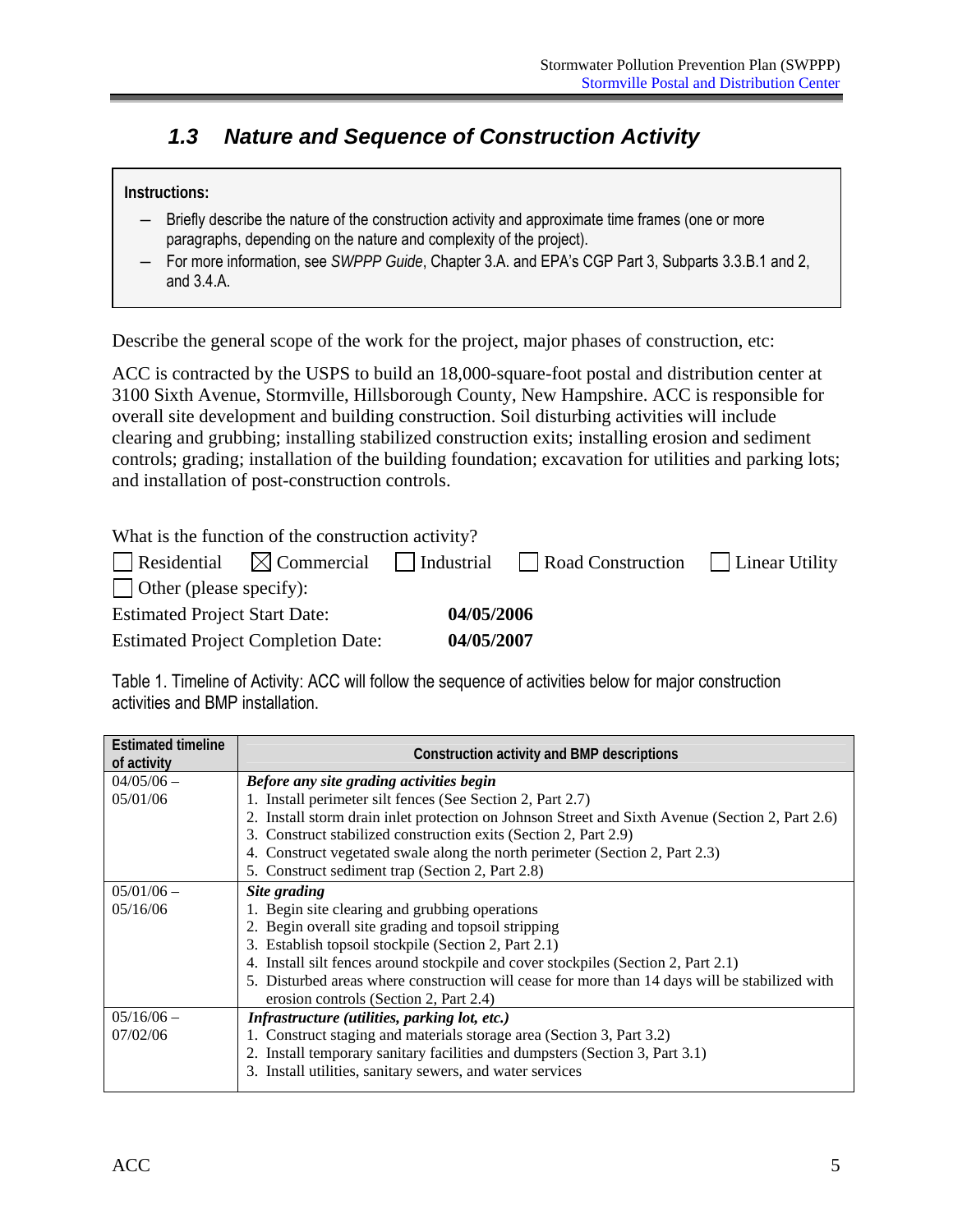<span id="page-11-0"></span>

| $07/02/06$ – | <b>Building Construction</b>                                                                 |  |  |  |  |
|--------------|----------------------------------------------------------------------------------------------|--|--|--|--|
| 02/20/07     | 1. Construct temporary concrete washout area (Section 3, Part 3.3)                           |  |  |  |  |
|              | 2. Begin construction of building foundation and structure                                   |  |  |  |  |
|              | 3. Install gutters, curbs, and prepare pavement subgrade                                     |  |  |  |  |
|              | 4. Parking lot paved, exterior building constructed (by Sept. $30th$ )                       |  |  |  |  |
|              | 5. Remove temporary concrete washout area (Section 3, Part 3.3)                              |  |  |  |  |
|              | 6. Implement winter stabilization procedures (Section 2, Part 2.4)                           |  |  |  |  |
| $02/20/07 -$ | Final stabilization and landscaping                                                          |  |  |  |  |
| 04/05/2007   | 1. Finalize pavement activities                                                              |  |  |  |  |
|              | 2. Convert sediment trap to a permanent bioretention area                                    |  |  |  |  |
|              | 3. Install infiltration trench, porous pavers and tree box filters                           |  |  |  |  |
|              | 4. Remove all temporary control BMPs and stabilize any areas disturbed by there removal with |  |  |  |  |
|              | erosion controls                                                                             |  |  |  |  |
|              | 5. Prepare final seeding and landscaping                                                     |  |  |  |  |
|              | 6. Monitor stabilized areas until final stabilization is reached                             |  |  |  |  |

### *1.4 Soils, Slopes, Vegetation, and Current Drainage Patterns*

#### **Instructions:**

- ― Describe the existing soil conditions at the construction site including soil types, slopes and slope lengths, drainage patterns, and other topographic features that might affect erosion and sediment control.
- ― Also, note any historic site contamination evident from existing site features and known past usage of the site.
- ― This information should also be included on your site maps (See *SWPPP Guide*, Chapter 3.C.).
- ― For more information, see *SWPPP Guide*, Chapter 3.A and EPA's CGP Part 3, Subpart 3.3.C.

#### Soil type(s):

According to a review of the USDA Natural Resource Conservation Service soils map for Hillsborough County, New Hampshire, on-site soils consist of Ridgebury, Canton, Udorthents, and Chatfield. These soils are classified as hydrologic groups A, B, and C soils, respectively. The site consists primarily of hydrologic soil group A; therefore, the site has well-drained soils.

Slopes (describe current slopes and note any changes due to grading or fill activities):

The site is a relatively flat site (less than 2 percent slopes) and does not contain any major slopes.

Drainage Patterns (describe current drainage patterns and note any changes due to grading or fill activities):

• Preconstruction stormwater runoff flows northwest over the undeveloped site to Stormville's municipal separate storm sewer system (MS4) on Johnson Street. (See Appendix B – Pre-Construction Site Map)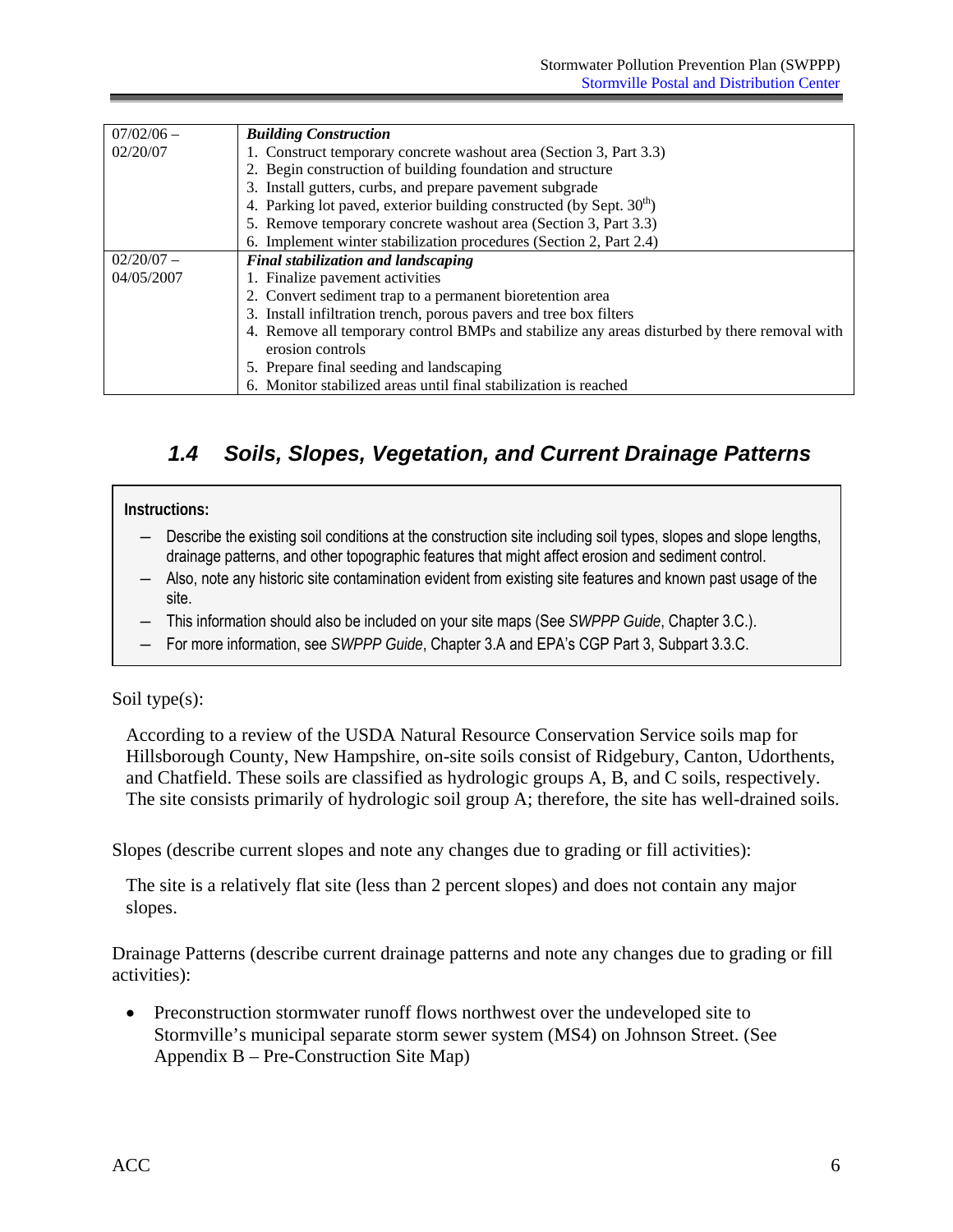<span id="page-12-0"></span>• Following overlot grading, stormwater runoff will flow to the northwest corner of the site to a temporary sediment trap. Excess stormwater runoff will be diverted to the town's MS4 on Johnson Street through a raised outlet structure in the temporary sediment trap. Runoff from the adjacent property to the north will be captured by the vegetated swale and diverted to the town's MS4. (See Appendix B – Site Map)

Vegetation:

The site supports unvegetated soil areas and blocks of shrubs, grass and other undergrowth.

### *1.5 Construction Site Estimates*

#### **Instructions:**

- ― Estimate the area to be disturbed by excavation, grading, or other construction activities, including dedicated off-site borrow and fill areas.
- ― Calculate the percentage of impervious surface area before and after construction
- ― Calculate the runoff coefficients before and after construction.
- ― For more information, see *SWPPP Guide*, Chapter 3.A and EPA's CGP Part 3, Subpart 3.3.B.

The following are estimates of the construction site:

| Total project area:                             | 4.36 acres |
|-------------------------------------------------|------------|
| Construction site area to be disturbed:         | 4.36 acres |
| Percentage impervious area before construction: | 5 %        |
| Runoff coefficient before construction:         | .0715      |
| Percentage impervious area after construction:  | 21 %       |
| Runoff coefficient after construction:          | .3145      |

Because this site disturbs less than 5 acres, ACC also calculated the rainfall erosivity factor for the site and period of construction activity. An R factor of 103 was calculated using EPA's *Rainfall Erosivity Factor Calculator*; therefore, this project is not eligible for the rainfall erosivity waiver because the R factor was greater than 5.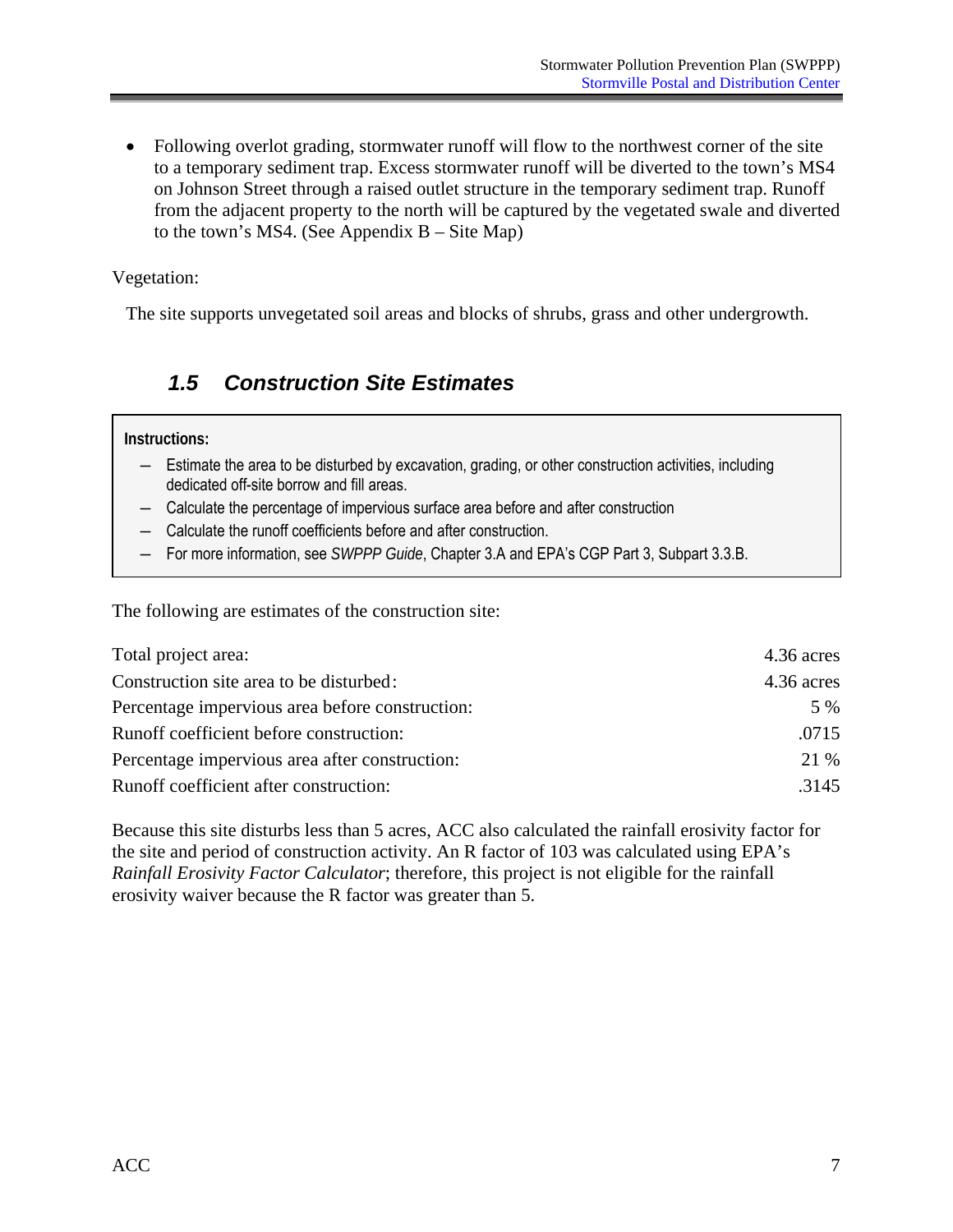### *1.6 Receiving Waters*

#### **Instructions:**

- ― List the waterbody(s) that would receive stormwater from your site, including streams, rivers, lakes, coastal waters, and wetlands. Describe each as clearly as possible, such as *Mill Creek, a tributary to the Potomac River*, and so on.
- ― Indicate the location of all waters, including wetlands, on the site map. For more information, see EPA's CGP Part 3, Subparts 3.3.B.4 and 3.3.C.6.
- ― Note any stream crossings, if applicable.
- ― List the storm sewer system or drainage system that stormwater from your site could discharge to and the waterbody(s) that it ultimately discharges to.
- ― If any of the waterbodies above are impaired and/or subject to Total Maximum Daily Loads (TMDLs), please list the pollutants causing the impairment and any specific requirements in the TMDL(s) that are applicable to construction sites. Your SWPPP should specifically include measures to prevent the discharge of these pollutants. For more information, see EPA's CGP Part 1, Subpart 1.3.C.5 and Part 3, Subpart 3.14.
- For more information, see *SWPPP Guide*, Chapter 3.A and 3.B.
- ― Also, for more information and a list of TMDL contacts and links by state, visit www.epa.gov/npdes/stormwater/tmdl.

Description of receiving waters and storm sewer system:

Stormwater runoff, except run-on entering the vegetated swale, will be discharged to a temporary sediment trap during construction without direct discharge to any surface waters. As an emergency overflow, the sediment trap will have a raised outlet structure connected to the town of Stormville's MS4 on Johnson Street. Run-on captured by the vegetated swale will be discharged to the MS4 on Johnson Street through a raised outlet structure.

After construction, stormwater runoff will discharge to the stormwater bioretention area, with an outlet structure connected to the MS4 on Johnson Street. The vegetated swale will remain as a permanent stormwater conveyance following construction.

The town of Stormville's MS4 discharges to Fern Creek, a tributary to the Pine River. The MS4 discharge point is 0.5 mile south of the city. Fern Creek has a reach of 4 miles and flows southeast before entering the Pine River. Fern Creek is designated for the following uses under New Hampshire's Water Quality Standards: Secondary Contact Recreation, Agricultural Water Supply, and Wildlife Habitat.

Description of impaired waters or waters subject to TMDLs:

Mattock Compliance conducted a review of Fern Creek and the Pine River to determine if the above receiving waters were impaired or subject to TMDLs. Mattock Compliance first reviewed the 2006 303(d) list for the state of New Hampshire available at http://www.des.state.nh.us/WMB/swqa/303dList.html (accessed 01/20/06). Mattock Compliance did not identify Fern Creek or the Pine River as impaired waters or subject to TMDLs.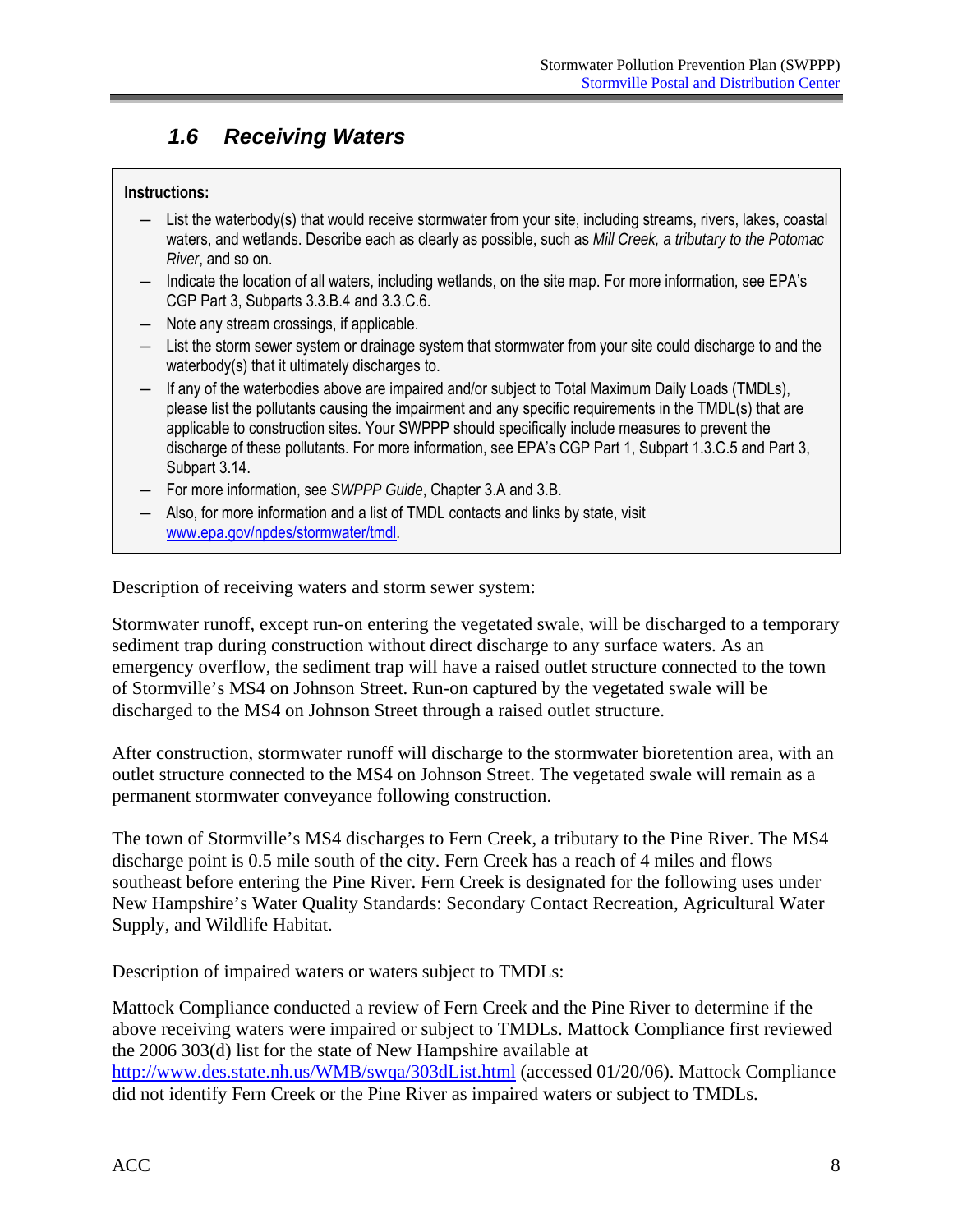<span id="page-14-0"></span>To verify that Fern Creek and the Pine River are not impaired waters or subject to TMDLs, Mattock Compliance contacted Margaret Foss with the New Hampshire Department of Environmental Services. Mattock Compliance described the project location, MS4, and receiving waters during the conversation on  $01/20/06$  (see Appendix L – Telephone Log #1). Ms. Foss verified during the telephone call that Fern Creek and the Pine River are not impaired waters or subject to TMDLs.

### *1.7 Site Features and Sensitive Areas to be Protected*

**Instructions:** 

- Describe unique site features including streams, stream buffers, wetlands, specimen trees, natural vegetation, steep slopes, or highly erodible soils that are to be preserved.
- ― Describe measures to protect these features.
- ― Include these features and areas on your site maps.
- ― For more information, see *SWPPP Guide*, Chapter 3.A and 3.B.

Description of unique features that are to be preserved:

This site does not contain any unique features or sensitive areas to be preserved.

Describe measures to protect these features:

N/A

### *1.8 Potential Sources of Pollution*

#### **Instructions:**

- ― Identify and list all potential sources of sediment, which may reasonably be expected to affect the quality of stormwater discharges from the construction site.
- ― Identify and list all potential sources of pollution, other than sediment, which may reasonably be expected to affect the quality of stormwater discharges from the construction site.
- For more information, see *SWPPP Guide*, Chapter 3.A and EPA's CGP Part 3, Subpart 3.1.B.

Potential sources of sediment to stormwater runoff:

- Clearing and grubbing operations
- Grading and site excavation operations
- Vehicle tracking
- Topsoil stripping and stockpiling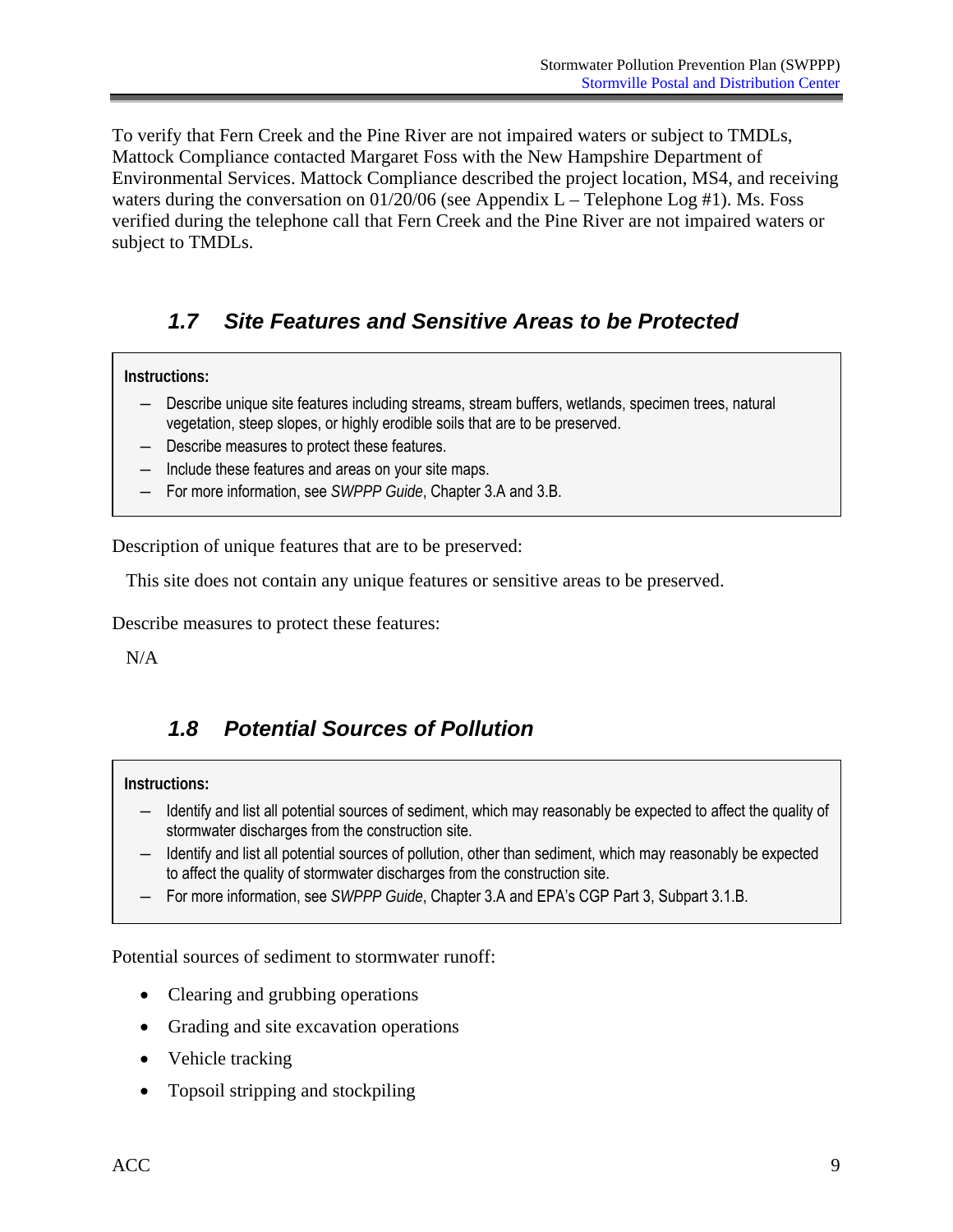• Landscaping operations

Potential pollutants and sources, other than sediment, to stormwater runoff:

- Combined Staging Area—small fueling activities, minor equipment maintenance, sanitary facilities, and hazardous waste storage.
- Materials Storage Area—general building materials, solvents, adhesives, paving materials, paints, aggregates, trash, and so on.
- • Construction Activity—paving, curb/gutter installation, concrete pouring/mortar/stucco, and building construction
- Concrete Washout Area

For all potential construction site pollutants, see Table 2 below.

| Material/Chemical                                                     | <b>Physical Description</b>                                              | <b>Stormwater Pollutants</b>                                                             | Location*                                          |
|-----------------------------------------------------------------------|--------------------------------------------------------------------------|------------------------------------------------------------------------------------------|----------------------------------------------------|
| Pesticides (insecticides,<br>fungicides, herbicides,<br>rodenticides) | Various colored to<br>colorless liquid,<br>powder, pellets, or<br>grains | Chlorinated hydrocarbons,<br>organophosphates,<br>carbamates, arsenic                    | Herbicides used for noxious<br>weed control        |
| Fertilizer                                                            | Liquid or solid grains                                                   | Nitrogen, phosphorous                                                                    | Newly seeded areas                                 |
| Plaster                                                               | White granules or<br>powder                                              | Calcium sulphate, calcium<br>carbonate, sulfuric acid                                    | Building construction                              |
| Cleaning solvents                                                     | Colorless, blue, or<br>yellow-green liquid                               | Perchloroethylene,<br>methylene chloride,<br>trichloroethylene, petroleum<br>distillates | No equipment cleaning<br>allowed in project limits |
| Asphalt                                                               | <b>Black solid</b>                                                       | Oil, petroleum distillates                                                               | Streets and roofing                                |
| Concrete                                                              | White solid/grey liquid                                                  | Limestone, sand, pH,<br>chromium                                                         | Curb and gutter, building<br>construction          |
| Glue, adhesives                                                       | White or yellow liquid                                                   | Polymers, epoxies                                                                        | Building construction                              |
| Paints                                                                | Various colored liquid                                                   | Metal oxides, stoddard<br>solvent, talc, calcium<br>carbonate, arsenic                   | Building construction                              |
| Curing compounds                                                      | Creamy white liquid                                                      | Naphtha                                                                                  | Curb and gutter                                    |
| Wood preservatives                                                    | Clear amber or dark<br>brown liquid                                      | Stoddard solvent, petroleum<br>distillates, arsenic, copper,<br>chromium                 | Timber pads and building<br>construction           |
| Hydraulic oil/fluids                                                  | Brown oily petroleum<br>hydrocarbon                                      | Mineral oil                                                                              | Leaks or broken hoses from<br>equipment            |
| Gasoline                                                              | Colorless, pale brown<br>or pink petroleum<br>hydrocarbon                | Benzene, ethyl benzene,<br>toluene, xylene, MTBE                                         | Secondary<br>containment/staging area              |
| <b>Diesel Fuel</b>                                                    | Clear, blue-green to<br>yellow liquid                                    | Petroleum distillate, oil &<br>grease, naphthalene, xylenes                              | Secondary<br>containment/staging area              |

Table 2. Potential construction site pollutants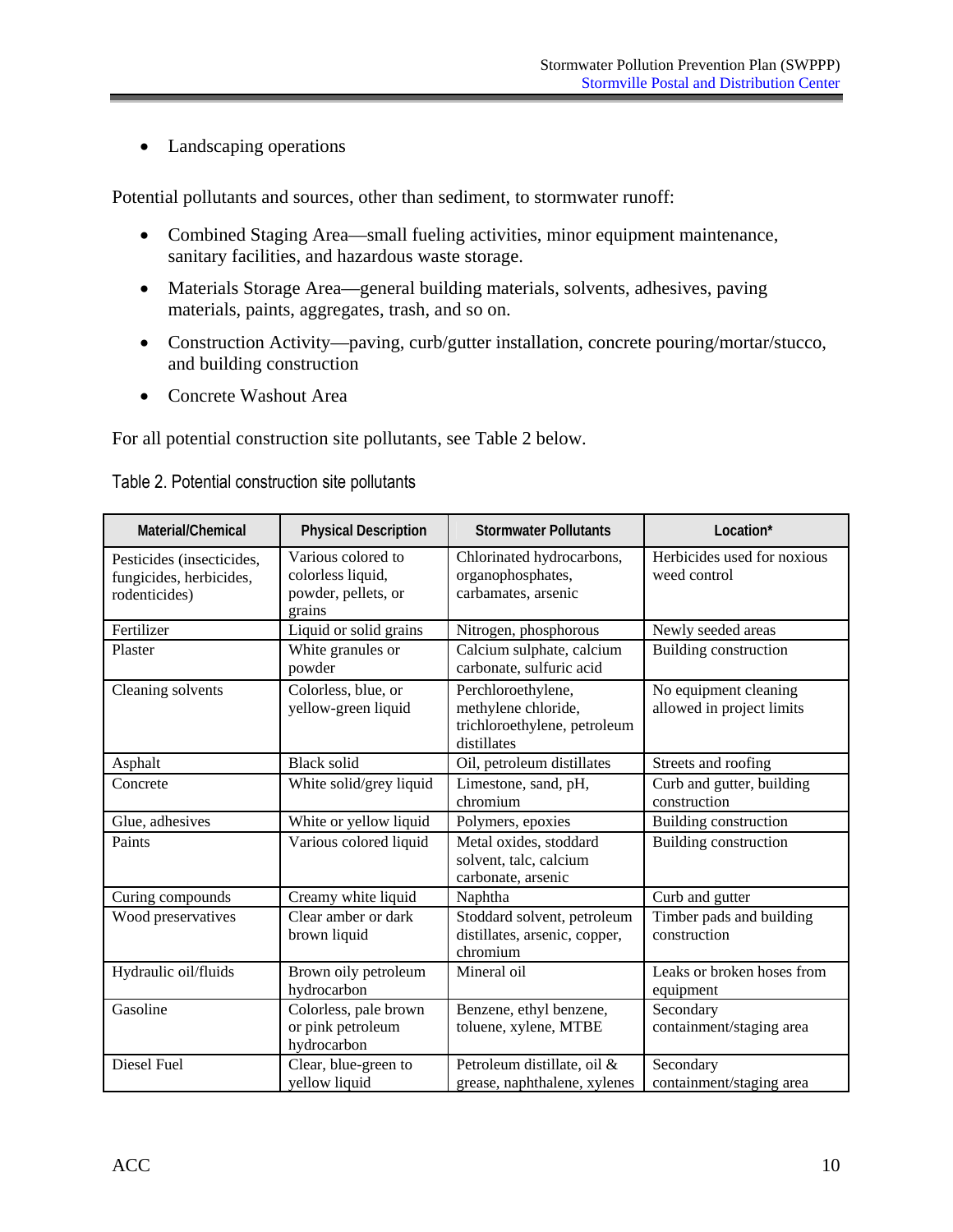<span id="page-16-0"></span>

| Material/Chemical  | <b>Physical Description</b>  | <b>Stormwater Pollutants</b>                                               | Location*                               |
|--------------------|------------------------------|----------------------------------------------------------------------------|-----------------------------------------|
| Kerosene           | Pale yellow liquid           | Coal oil, petroleum                                                        | Secondary                               |
|                    | petroleum hydrocarbon        | distillates                                                                | containment/staging area                |
| Antifreeze/coolant | Clear green/yellow<br>liquid | Ethylene glycol, propylene<br>glycol, heavy metals<br>(copper, lead, zinc) | Leaks or broken hoses from<br>equipment |
| Sanitary toilets   | Various colored liquid       | Bacteria, parasites, and<br>viruses                                        | Staging area                            |

**\***(Area where material/chemical is used on-site)

### *1.9 Endangered Species Certification*

#### **Instructions:**

- ― Before beginning construction, determine whether endangered or threatened species or their critical habitats are on or near your site.
- document any measures deemed necessary to protect endangered or threatened species or their critical ― Adapt this section as needed for state or tribal endangered species requirements and, if applicable, habitats.
- ― For more information on this topic, see *SWPPP Guide*, Chapter 3.B and EPA's CGP Part 1, Subpart 1.3.C.6 and Appendix C.
- ― Additional information on Endangered Species Act (ESA) provisions for EPA's Construction General Permit is at www.epa.gov/npdes/stormwater/esa

Are endangered or threatened species and critical habitats on or near the project area?

 $\Box$  Yes  $\boxtimes$  No

Describe how this determination was made:

Mattock Compliance conducted a review of any potential endangered or threatened species or their critical habitats on or near the Stormville Postal and Distribution Center in Hillsborough County, New Hampshire. Mattock Compliance first reviewed the Endangered Species Act (ESA) review procedures and endangered species list for New Hampshire at http://cfpub.epa.gov/npdes/stormwater/esa.cfm (accessed on 01/20/06). Mattock Compliance did not identify any endangered or threatened species or critical habitats on or near the project area.

Mattock Compliance also reviewed the endangered or threatened species and critical habitat listings available from the New Hampshire Fish and Game Department at http://www.wildlife.state.nh.us/Wildlife/Nongame/endangered\_list.htm (accessed on 01/20/06) and http://www.wildlife.state.nh.us/Wildlife/Wildlife\_Plan/critical\_habitats\_species.htm (accessed on 01/20/06). To verify that there were no endangered or threatened species or critical habitats on or near the project area; Mattock Compliance contacted John Canter of the New Hampshire Fish and Game Department, Wildlife Division on  $01/21/06$  (see Appendix L – Telephone Log #2). Mattock Compliance described the location of the construction project, and Mr. Canter verified in the telephone call that there were no endangered or threatened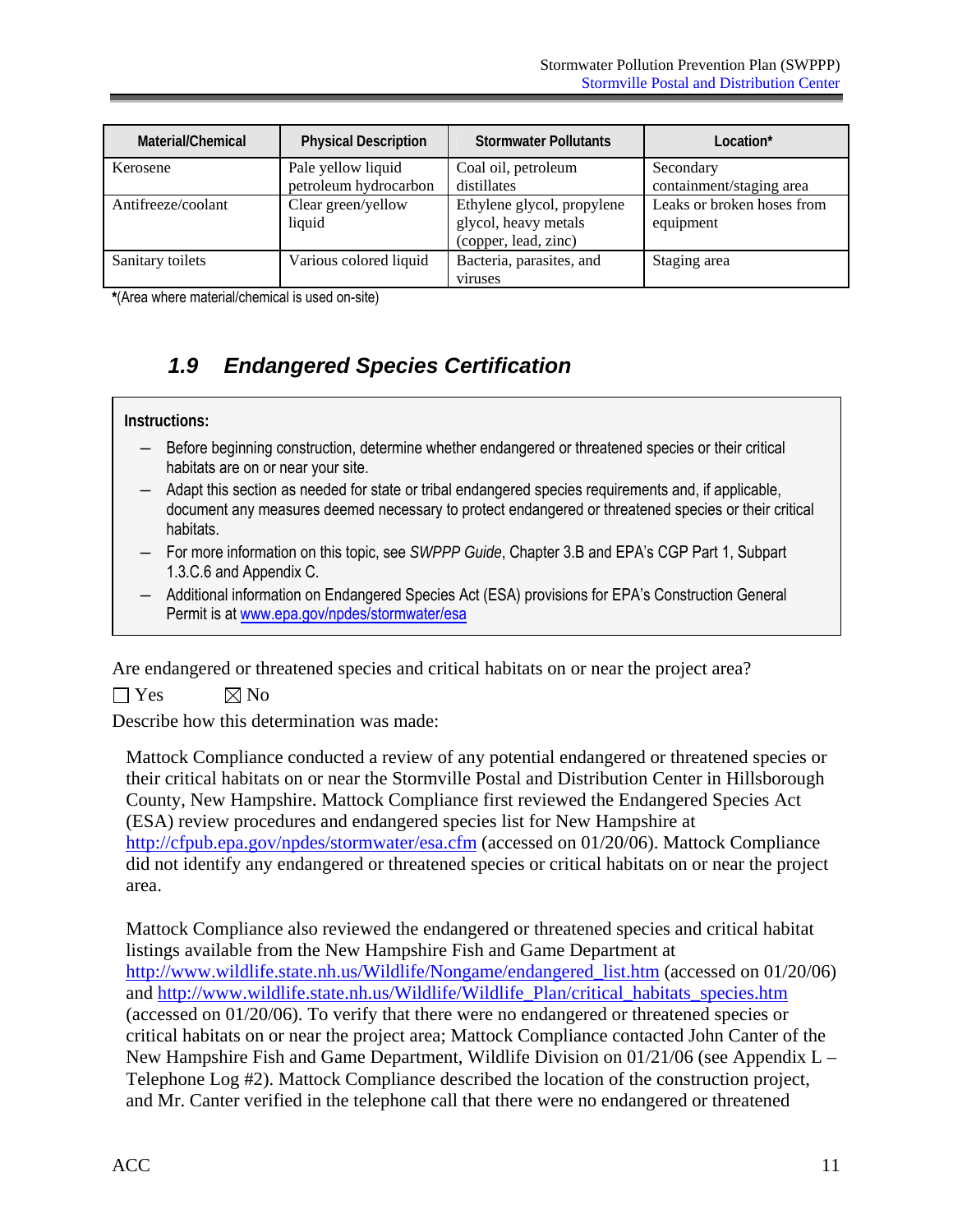<span id="page-17-0"></span>species or critical habitats on or near the project area.

Because no endangered or threatened species or their critical habitats were found during the screening process, Criterion A will be reported on the NOI form.

If yes, describe the species and/or critical habitat:

N/A

If yes, describe or refer to documentation that determines the likelihood of an impact on identified species and/or habitat and the steps taken to address that impact. (Note, if species are on or near your project site, EPA strongly recommends that the site operator work closely with the appropriate field office of the U.S. Fish and Wildlife Service or National Marine Fisheries Service. For concerns related to state or tribal listing of species, please contact a state or tribal official.)

N/A

### *1.10 Historic Preservation*

#### **Instructions:**

- ― Before you begin construction, you should review federal and any applicable state, local, or tribal historic preservation laws and determine if there are historic sites on or near your project. If so, you might need to make adjustments to your construction plans or to your stormwater controls to ensure that these historic sites are not damaged.
- For more information, see *SWPPP Guide*, Chapter 3.B or contact your state or tribal historic preservation officer.

Are there any historic sites on or near the construction site?

 $\Box$  Yes  $\boxtimes$  No

Describe how this determination was made:

Mattock Compliance reviewed the New Hampshire State Register of Historic Places available from the New Hampshire Division of Historical Resources at http://www.nh.gov/nhdhr/barnstatereg.html (accessed on 01/24/06) and the National Register Information System available from the National Park Service at http://www.nr.nps.gov/ (accessed on 1/24/06) to determine if any historic sites are on or near the Stormville Postal and Distribution Center in Hillsborough County, New Hampshire. No historic sites were identified from the review.

To verify that there were no historic sites on or near the project area, Mattock Compliance contacted James Mcconaha, State Historic Preservation Officer, of the New Hampshire Division of Historical Resources on 01/25/06 (See Appendix L – Telephone Log #3). Mattock Compliance described the location of the project, and Mr. Mcconaha verified in the telephone call that there were no historic sites on or near the project area.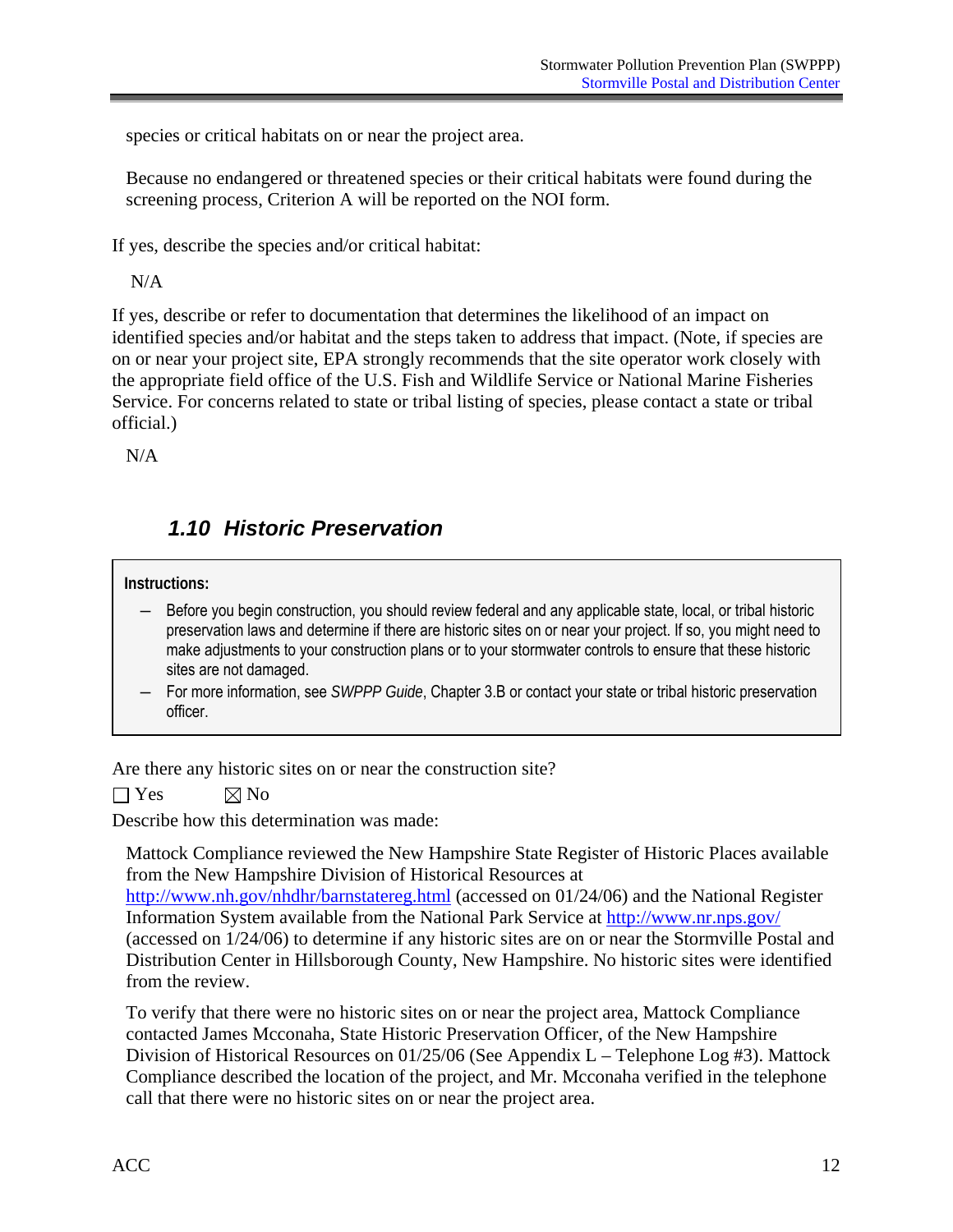<span id="page-18-0"></span>If yes, describe or refer to documentation that determines the likelihood of an impact on this historic site and the steps taken to address that impact.

N/A

### *1.11 Applicable Federal, Tribal, State or Local Programs*

#### **Instructions:**

― Note other applicable federal, tribal, state or local soil and erosion control and stormwater management requirements that apply to the construction site. See EPA's CGP Part 3.9.

- An Alteration of Terrain Application has been submitted to New Hampshire DES (see Appendix D). To complete this application, ACC reviewed the EPA fact sheet *Storm Water Permit Basics: New Hampshire Digging Needs a Federal Permit*, which is also included in Appendix D.
- The SWPPP complies with Stormville's erosion and sediment control requirements, including the requirement that sediment traps be designed for a minimum of 1,800 cubic feet of storage per acre of drainage area [REG 24.56].
- The SWPPP also complies with erosion and sediment control requirement that vegetated swales must have a minimum length of 100 feet, be vegetated with water-tolerant, erosion-resistant grasses, and be at least 2 feet above the seasonal high water table and bedrock [REG 25.40 (b)(1-6)].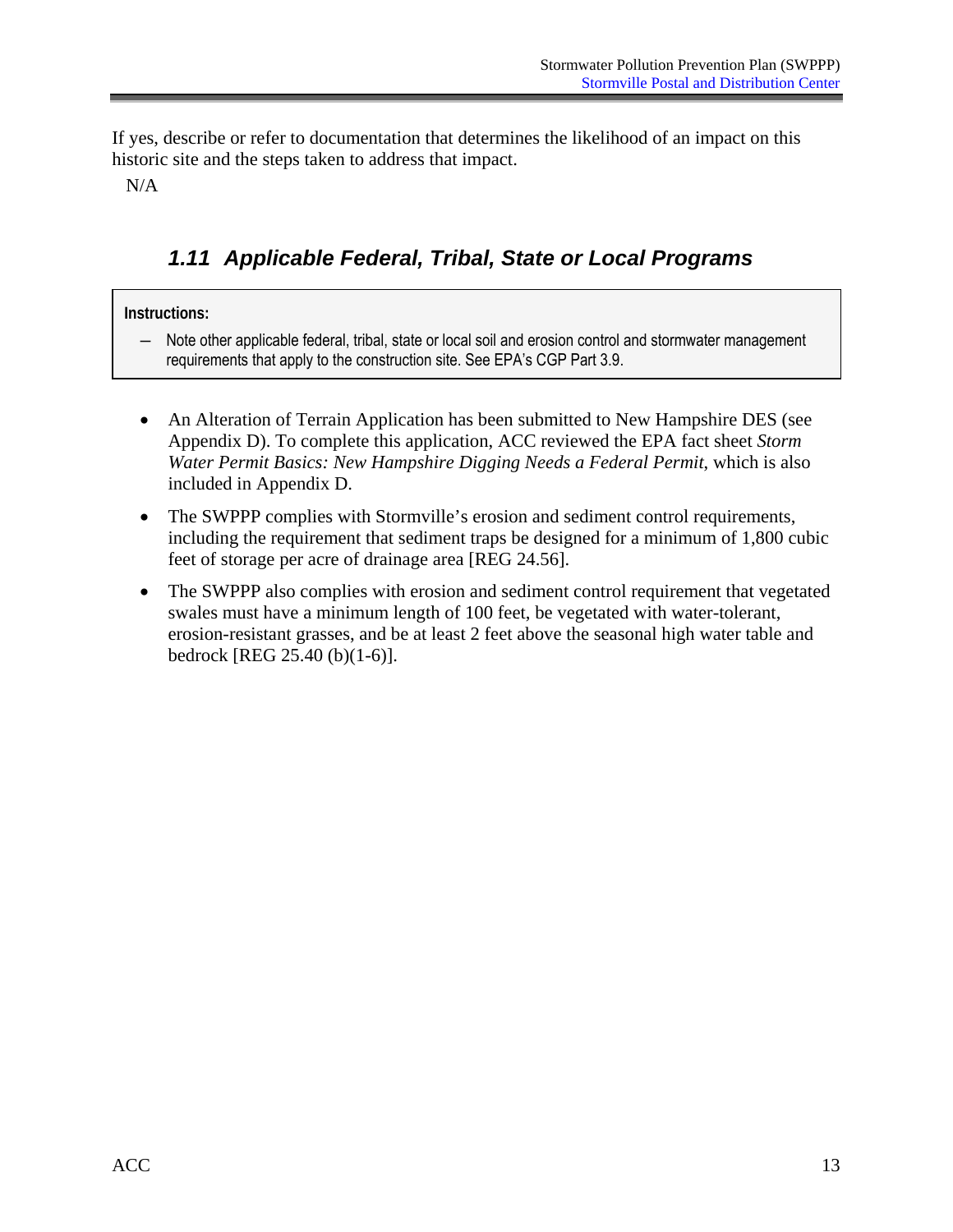### <span id="page-19-0"></span>*1.12 Maps*

#### **Instructions:**

― Attach site maps. For most projects, a series of site maps is recommended. The first should show the undeveloped site and its current features. An additional map or maps should be created to show the developed site or for more complicated sites show the major phases of development.

**These maps should include the following:** 

- ― Direction(s) of stormwater flow and approximate slopes before and after major grading activities;
- ― Areas and timing of soil disturbance;
- ― Areas that will not be disturbed;
- ― Natural features to be preserved;
- ― Locations of major structural and non-structural BMPs identified in the SWPPP;
- ― Locations and timing of stabilization measures;
- ― Locations of off-site material, waste, borrow, or equipment storage areas;
- ― Locations of all waters, including wetlands;
- ― Locations where stormwater discharges to a surface water;
- ― Locations of storm drain inlets; and
- ― Areas where final stabilization has been accomplished.
- ― For more information, see SWPPP Guide, Chapter 3.C and EPA's CGP Part 3, Subparts 3.1.B.1 and 3.3.C.

See Appendix B – Site Maps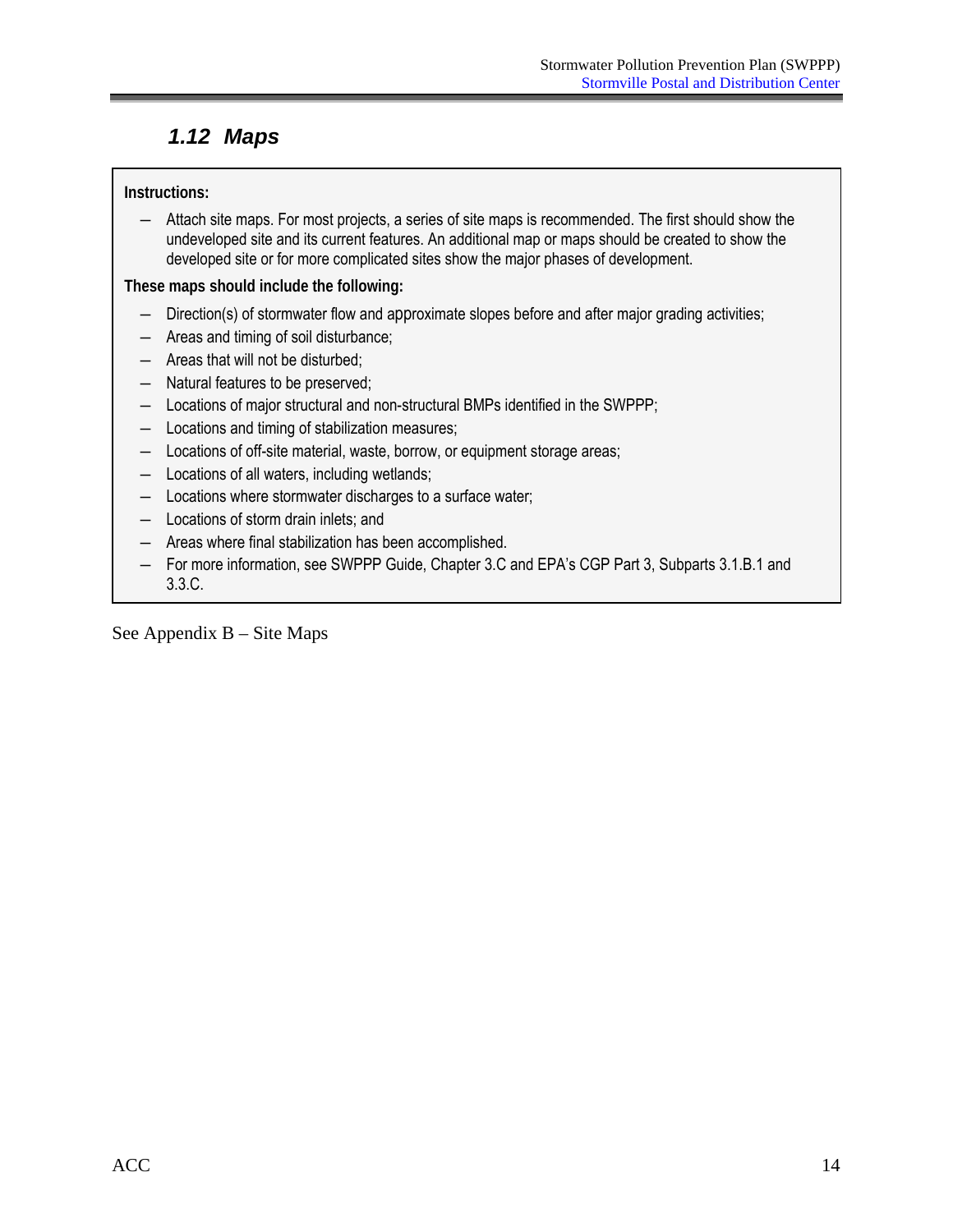# <span id="page-20-0"></span>**SECTION 2: EROSION AND SEDIMENT CONTROL BMPS**

**Instructions:** 

- Describe the BMPs that will be implemented to control pollutants in stormwater discharges. For each major activity identified, do the following
	- $\checkmark$  Clearly describe appropriate control measures.
	- $\checkmark$  Describe the general sequence during the construction process in which the measures will be implemented.
	- $\checkmark$  Describe the maintenance and inspection procedures that will be used for that specific BMP.
	- $\checkmark$  Include protocols, thresholds, and schedules for cleaning, repairing, or replacing damaged or failing BMPs.
	- $\checkmark$  Identify staff responsible for maintaining BMPs.
	- $\checkmark$  (If your SWPPP is shared by multiple operators, indicate the operator responsible for each BMP.)
- Categorize each BMP under one of the following 10 areas of BMP activity as described below:
	- *2.1 Minimize disturbed area and protect natural features and soil*
	- *2.2 Phase Construction Activity*
	- *2.3 Control Stormwater flowing onto and through the project*
	- *2.4 Stabilize Soils*
	- *2.5 Protect Slopes*
	- *2.6 Protect Storm Drain Inlets*
	- *2.7 Establish Perimeter Controls and Sediment Barriers*
	- *2.8 Retain Sediment On-Site and Control Dewatering Practices*
	- *2.9 Establish Stabilized Construction Exits*
	- *2.10 Any Additional BMPs*
- ― Note the location of each BMP on your site map(s).
- For any structural BMPs, you should provide design specifications and details and refer to them. Attach them as appendices to the SWPPP or within the text of the SWPPP.
- ― For more information, see *SWPPP Guide*, Chapter 4 and EPA's CGP Part 3, Subparts 3.3.B.2 and 3.4.A-D, and Part 4, Subpart 4.5.
- Consult your state's design manual or one of those listed in Appendix D of the *SWPPP Guide*.
- ― For more information or ideas on BMPs, see EPA's National Menu of BMPs http://www.epa.gov/npdes/stormwater/menuofbmps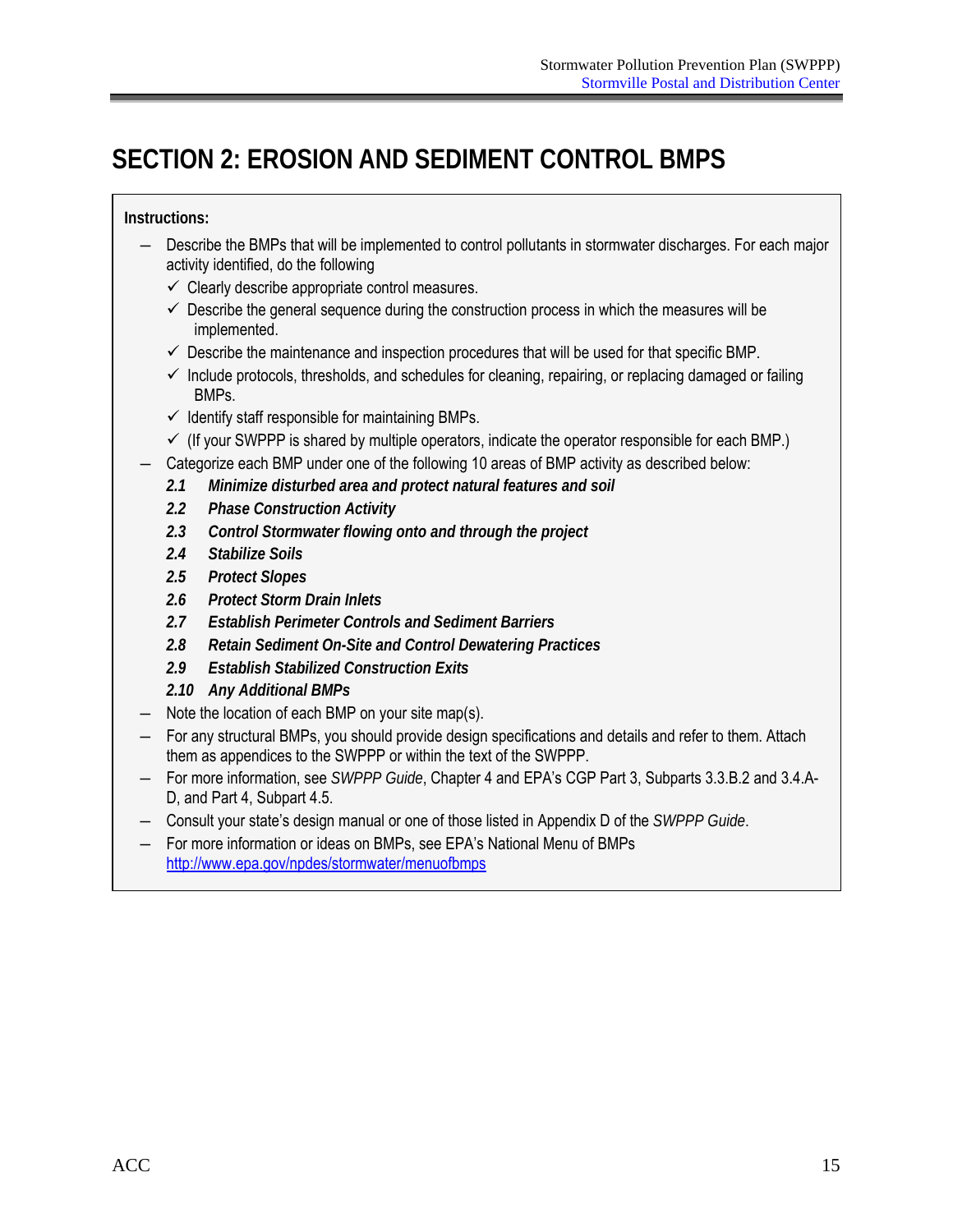#### **Minimize Disturbed Area and Protect Natural Features**  $2.1$ and Soil

#### **Topsoil**

**BMP Description:** Topsoil stripped from the immediate construction area will be stockpiled as identified on the site map (See Appendix B). The stockpile will be in an area that will not interfere with construction phases and at least 15 feet away from areas of concentrated flows or pavement. The slopes of the stockpile will not exceed 2:1 to prevent erosion. A silt fence will be installed around the perimeter of the stockpile, in accordance with the design specifications in Section 2, Part 2.7. The stockpile will be temporarily stabilized with erosion controls as described in Section 2, Part 2.4.

| <b>Installation Schedule:</b>  | Topsoil stockpiles will be established during grading<br>activities. Temporary stabilization will be applied<br>immediately after the slopes of the stockpile have been<br>graded and construction equipment transverses the slopes.                                                                    |
|--------------------------------|---------------------------------------------------------------------------------------------------------------------------------------------------------------------------------------------------------------------------------------------------------------------------------------------------------|
| Maintenance and<br>Inspection: | The area will be inspected weekly for erosion and<br>immediately after storm events. Areas on or around the<br>stockpile that have eroded will be stabilized immediately<br>with erosion controls. Maintenance and inspection<br>procedures for the silt fence are described in Section 2, Part<br>2.7. |
| <b>Responsible Staff.</b>      | <b>ACC</b>                                                                                                                                                                                                                                                                                              |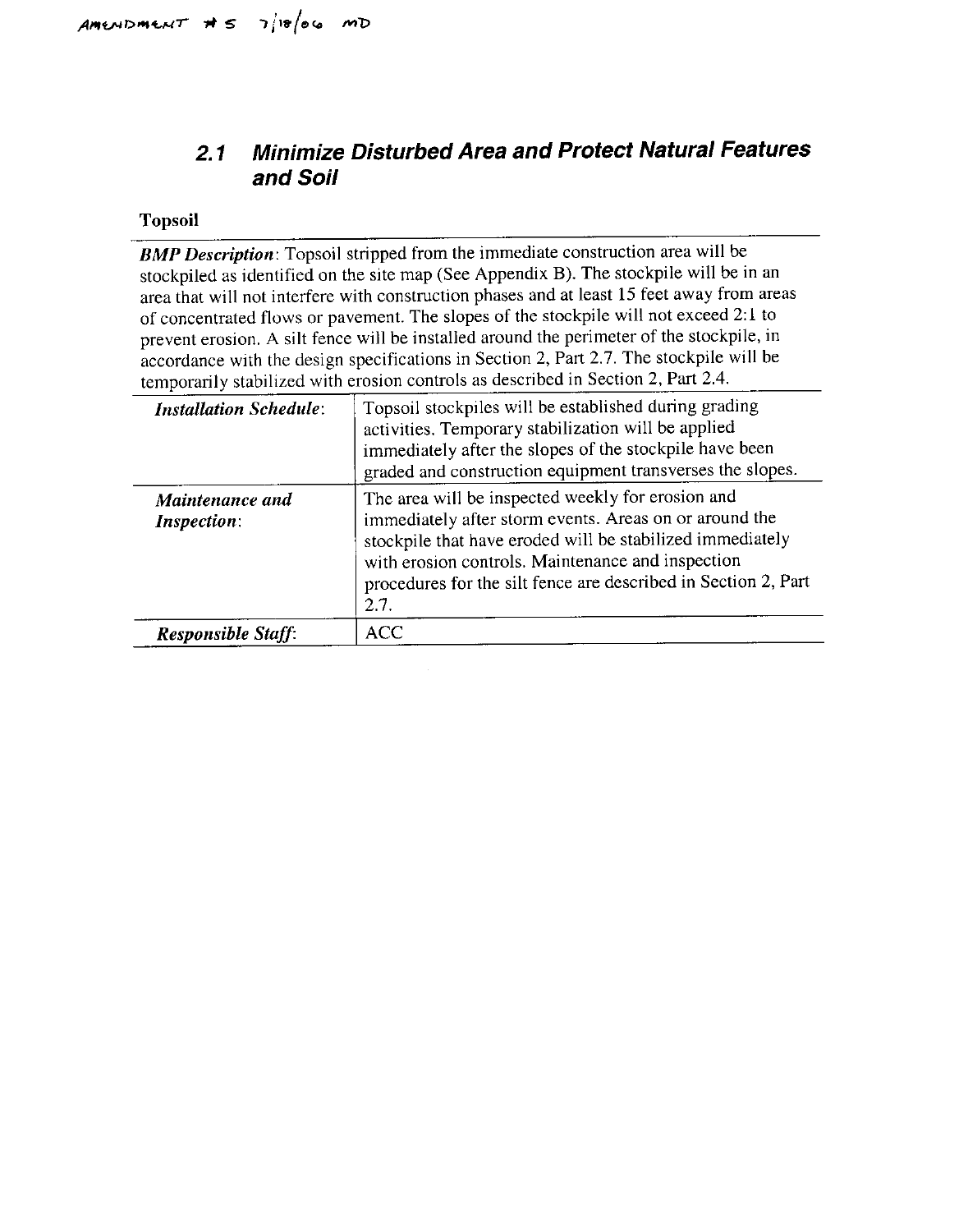#### **Minimize Disturbed Area and Protect Natural Features and**  $2.1$ Soil

#### Instructions:

- Describe the areas that will be disturbed with each phase of construction and the methods (e.g., signs, fences) that you will use to protect those areas that should not be disturbed. Describe natural features identified earlier and how each will be protected during construction activity. Also describe how topsoil will be preserved. Include these areas and associated BMPs on your site map(s) also. (For more information, see SWPPP Guide, Chapter 4, ESC Principle 1.)
- Also, see EPA's Preserving Natural Vegetation BMP Fact Sheet at www.epa.gov/npdes/stormwater/menuofbmps/construction/perserve\_veg

#### **Topsoil**

### Amenoment  $\pm 5$  1/10/06 mg

**BMR Description:** Topsoil stripped from the immediate construction area will be stockpiled as identified on the site map (See Appendix B). The stockpile will be in an area that will not interfere with construction phases and at least 15 feet away from areas of concentrated flows or pavement. The slopes of the stockpile will not exceed 2:1 to prevent erosion. A silt fence will be installed around the perimeter of the stockpile, in accordance with the silt fence design specifications in Section 2, Part 2.7. The stockpile will be covered with a commercially available tarp and secured with sand bags.

| <b>Installation Schedule:</b>         | Topsoil stockpiles will be established during grading activities.<br>The silt fence, tarp and sand bags will be installed immediately<br>after the stockpile has been established.                     |
|---------------------------------------|--------------------------------------------------------------------------------------------------------------------------------------------------------------------------------------------------------|
| Maintenance and<br><b>Inspection:</b> | The area will be inspected weekly and immediately after storm<br>events to ensure the stockpile is covered and sandbags are in<br>place. The tarp will be inspected for holes or tears and replaced if |
|                                       | any holes or tears are found. Maintenance and inspection<br>procedures for the silt fence are described in Section 2, Part 2.7.                                                                        |
| Responsible Staff:                    | <b>ACC</b>                                                                                                                                                                                             |

#### $2.2$ **Phase Construction Activity**

#### Instructions:

- Describe the intended construction sequencing and timing of major activities, including any opportunities for phasing grading and stabilization activities to minimize the overall amount of disturbed soil that will be subject to potential erosion at one time. Also, describe opportunities for timing grading and stabilization so that all or a majority of the soil disturbance occurs during a time of year with less erosion potential (i.e., during the dry or less windy season). (For more information, see SWPPP Guide, Chapter 4, ESC Principle 2.) It might be useful to develop a separate, detailed site map for each phase of construction.
- Also, see EPA's Construction Sequencing BMP Fact Sheet at http://www.epa.gov/npdes/stormwater/menuofbmps/construction/cons\_seq)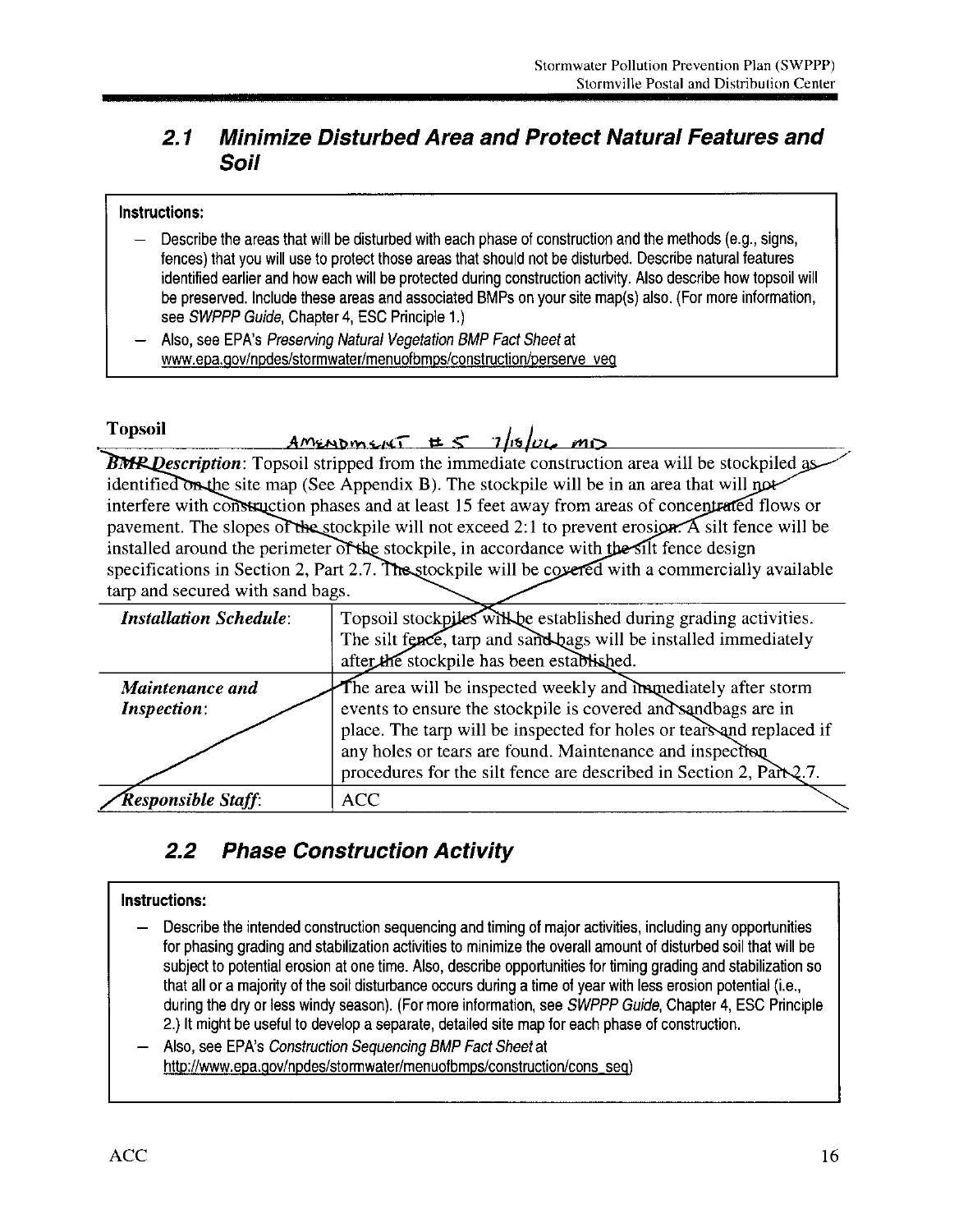<span id="page-23-0"></span>*BMP Description*: The proposed site is too small for phased grading to be practical. To minimize erosion during grading activities, grading and site work will be conducted in late April and May after snowmelt and during periods of predicted dry weather. The areas of the site that will remain vegetated after construction will be graded first and stabilized with hydromulch or seeding immediately after grading activities are completed. All other areas of the construction site will be stabilized if site work is not planned for more than 14 days. To minimize potential erosion from the site, only areas necessary to construct the vegetated swale, sediment trap, and construction exits will be disturbed initially. These areas will be cleared, grubbed, and graded and the above measures will be installed. These areas will be stabilized immediately after construction but no later than 14 days after construction ceases. Overall grubbing, clearing, grading will be conducted over a 2-week period in May to limit erosion from the site. Areas graded during this time period will be stabilized with hydromulch immediately after construction but no later than 14 days after construction ceases.

| <b>Installation Schedule:</b> | For a timeline of construction activity, see Section 1.3. |
|-------------------------------|-----------------------------------------------------------|
| <b>Responsible Staff:</b>     | <b>ACC</b>                                                |

### *2.3 Control Stormwater Flowing onto and through the Project*

#### **Instructions:**

Describe structural practices (e.g., diversions, berms, ditches, storage basins) including design specifications and details used to divert flows from exposed soils, retain or detain flows, or otherwise limit runoff and the discharge of pollutants from exposed areas of the site. (For more information, see *SWPPP Guide*, Chapter 4, ESC Principle 3.)

#### **Vegetated Swale**

**BMP Description:** A vegetated swale will be installed along the northern perimeter of the site to capture stormwater run-on from the adjacent property. The swale will convey stormwater to a raised storm drain inlet in the northwest corner of the site. The inlet will be raised 1 foot above the bottom of the swale to allow for infiltration of the run-on. The vegetated swale will have a trapezoidal shape with a slope ratio of 2:1. The bottom of the swale will be at least 2 feet above the seasonal high water table and bedrock. The slopes of the swale will be stabilized with a dense cover of water-tolerant, erosion-resistant grasses, mulch and erosion control blankets immediately after final grade is reached. The vegetated swale will remain as a permanent stormwater structure after construction is complete. For design specifications, see Figure 1.

| <b>Installation Schedule:</b>         | The vegetated swale will be installed before site grading<br>operations begin at the construction site.                                                                                                                                                                                                                        |
|---------------------------------------|--------------------------------------------------------------------------------------------------------------------------------------------------------------------------------------------------------------------------------------------------------------------------------------------------------------------------------|
| Maintenance and<br><b>Inspection:</b> | The swale will be inspected for erosion and structural failures<br>weekly and immediately after storm events. Before vegetation has<br>been established in the swale, it will be inspected for erosion and<br>accumulation of debris and sediment. Remove debris, sediment,<br>and repair erosion and embankments immediately. |
| <b>Responsible Staff:</b>             | <b>ACC</b>                                                                                                                                                                                                                                                                                                                     |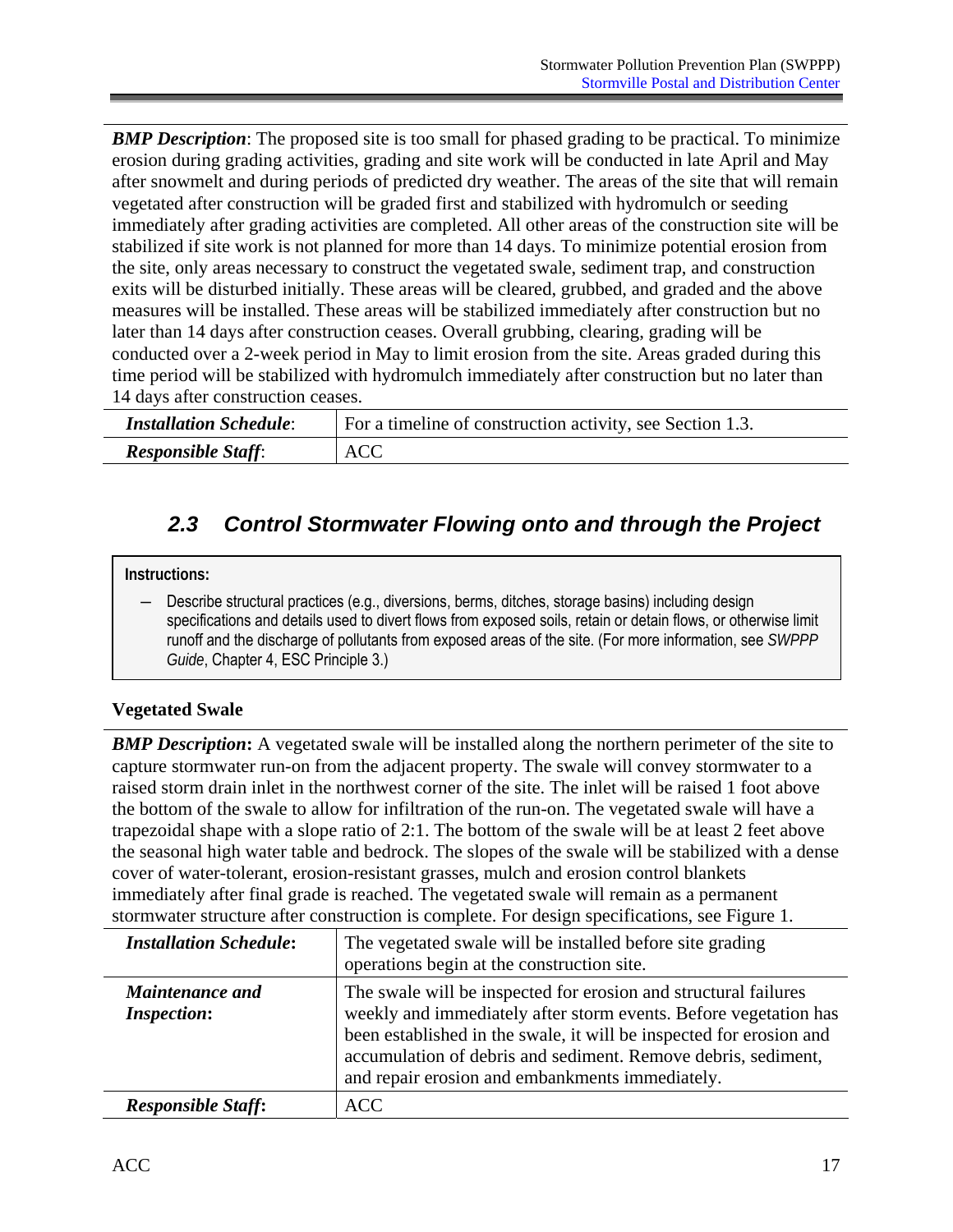<span id="page-24-0"></span>

**Figure 1. Vegetated swale** 

#### **Design Specifications**

- 1. The swale will have side slopes no steeper than 2:1 and a minimum length of 100 feet, per Stormville's erosion and sediment control requirements [REG 25.40 (b)(1-2)].
- 2. The slopes of the swale will be stabilized with a dense cover of water-tolerant, erosionresistant grasses, per Stormville's erosion and sediment control requirements [REG 25.40  $(b)(5)$ ].
- 3. The bottom of the swale will be at least 2 feet above the seasonal high water table and bedrock, per Stormville's erosion and sediment control requirements [REG 25.40 (b)(6)].
- 4. The swale will have a positive drainage to convey runoff to the storm drain inlet.

### *2.4 Stabilize Soils*

#### **Instructions:**

- ― Describe controls (e.g., interim seeding with native vegetation, hydroseeding) to stabilize exposed soils where construction activities have temporarily or permanently ceased. Also describe measures to control dust generation. Avoid using impervious surfaces for stabilization whenever possible. (For more information, see *SWPPP Guide*, Chapter 4, ESC Principle 4, EPA's CGP Part 3, Subpart 3.13.D.)
- ― Also, see EPA's *Seeding BMP Fact Sheet* at www.epa.gov/npdes/stormwater/menuofbmps/construction/seeding

#### **Temporary Stabilization**

*BMP Description:* Hydromulching will provide immediate protection to exposed soils where construction will cease for more than 14 days and over the winter months. Straw mulch and wood fiber will be mixed with a tackifier (amount specified per manufacturer's instructions) and applied uniformly by machine with an application rate of  $90-100$  pounds  $(2-3$  bales) per 1,000 square feet or 2 tons (100–200 bales) per acre. If the tackifier does not appear effective in anchoring the mulch to the disturbed soil, crimping equipment will be used to provide additional binding to the soil. The mulch will cover 75 to 90 percent of the ground surface. In areas, where hydromulching is inaccessible, straw mulch will be applied by hand with an application rate of 90–100 pounds (2–3 bales) per 1,000 square feet.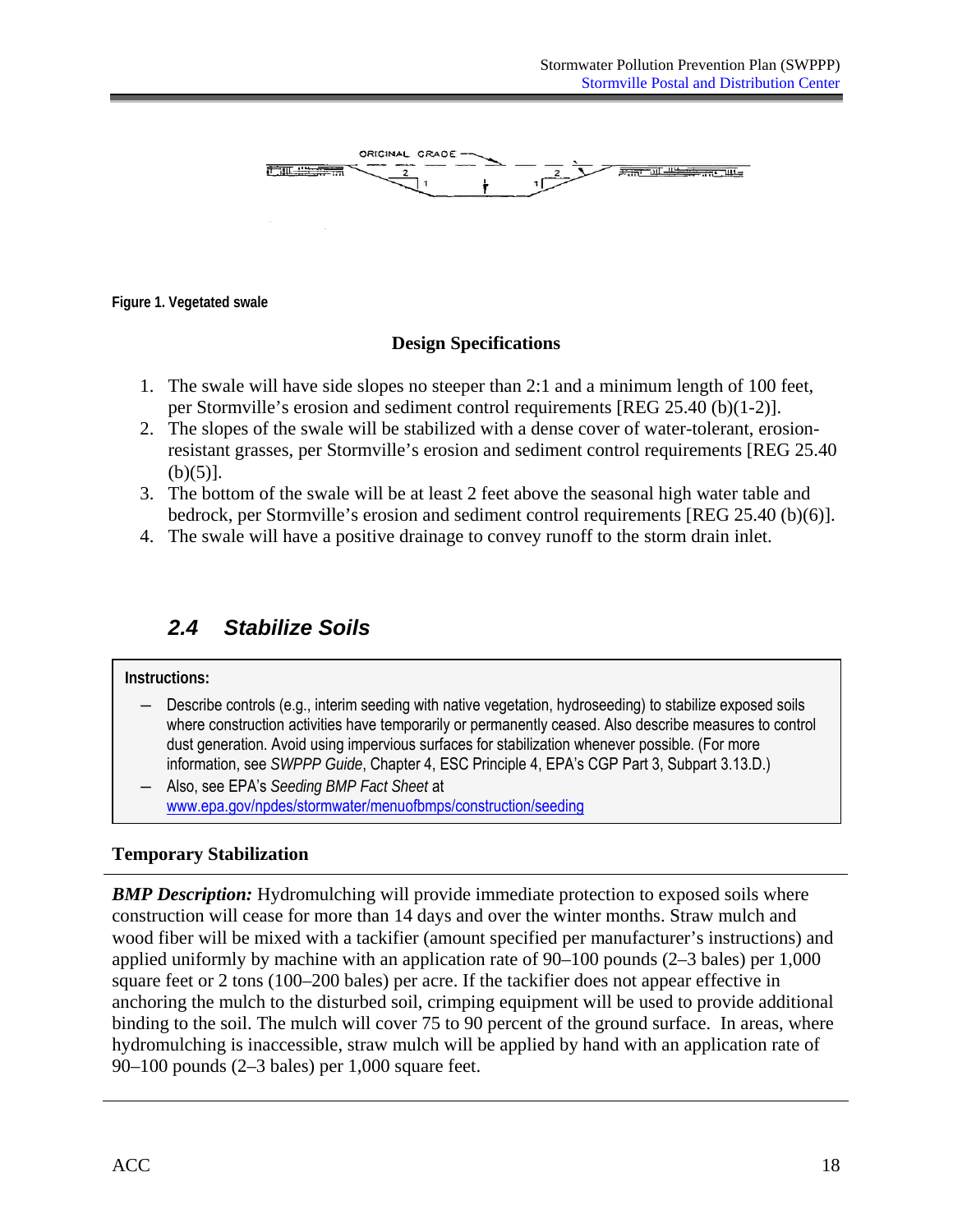Winter stabilization will occur between November 15 and March 15. All disturbed areas are scheduled to be stabilized well before winter; however, if any vegetated areas show signs of erosion, mulch will be applied at the same rate as described above.

| Permanent                                    | $\boxtimes$ Temporary                                                                                                                                                                                                                       |
|----------------------------------------------|---------------------------------------------------------------------------------------------------------------------------------------------------------------------------------------------------------------------------------------------|
| <b>Installation Schedule:</b>                | Portions of the site where construction activities will temporarily<br>cease for more than 14 days will be stabilized with mulch.<br>Winter stabilization will occur between November 15 <sup>th</sup> and<br>March 15.                     |
| <b>Maintenance and</b><br><b>Inspection:</b> | Mulched areas will be inspected weekly and after storm events to<br>check for movement of mulch or erosion. If washout, breakage, or<br>erosion occurs, the surface will be repaired, and new mulch will<br>be applied to the damaged area. |
| <b>Responsible Staff:</b>                    | <b>ACC</b>                                                                                                                                                                                                                                  |

#### **Permanent Stabilization**

**BMP Description:** Permanent stabilization will be done immediately after the final design grades are achieved but no later than 14 days after construction ceases. Native species of plants will be used to establish vegetative cover on exposed soils. Permanent stabilization will be completed in accordance with the final stabilization procedures in Section 7.

| Permanent                                    | <b>Temporary</b>                                                                                                                                                                                                                                                                                                                                                                                                                  |
|----------------------------------------------|-----------------------------------------------------------------------------------------------------------------------------------------------------------------------------------------------------------------------------------------------------------------------------------------------------------------------------------------------------------------------------------------------------------------------------------|
| <b>Installation Schedule:</b>                | Portions of the site where construction activities have<br>permanently ceased will be stabilized, as soon as possible but no<br>later than 14 days after construction ceases.                                                                                                                                                                                                                                                     |
| <b>Maintenance and</b><br><i>Inspection:</i> | All seeded areas will be inspected weekly during construction<br>activities for failure and after storm events until a dense cover of<br>vegetation has been established. If failure is noticed at the seeded<br>area, the area will be reseeded, fertilized, and mulched<br>immediately. After construction is completed at the site,<br>permanently stabilized areas will be monitored until final<br>stabilization is reached. |
| <b>Responsible Staff:</b>                    | <b>ACC</b>                                                                                                                                                                                                                                                                                                                                                                                                                        |

#### **Dust Control**

**BMP Description:** Dust from the site will be controlled by using a mobile pressure-type distributor truck to apply potable water to disturbed areas. The mobile unit will apply water at a

| rate of 300 gallons per acre and minimized as necessary to prevent runoff and ponding. |                                                                  |  |
|----------------------------------------------------------------------------------------|------------------------------------------------------------------|--|
| <b>Installation Schedule:</b>                                                          | Dust control will be implemented as needed once site grading has |  |
|                                                                                        | been initiated and during windy conditions (forecasted or actual |  |
|                                                                                        | wind conditions of 20 mph or greater) while site grading is      |  |
|                                                                                        | occurring. Spraying of potable water will be performed no more   |  |
|                                                                                        | than three times a day during the months of May–September and    |  |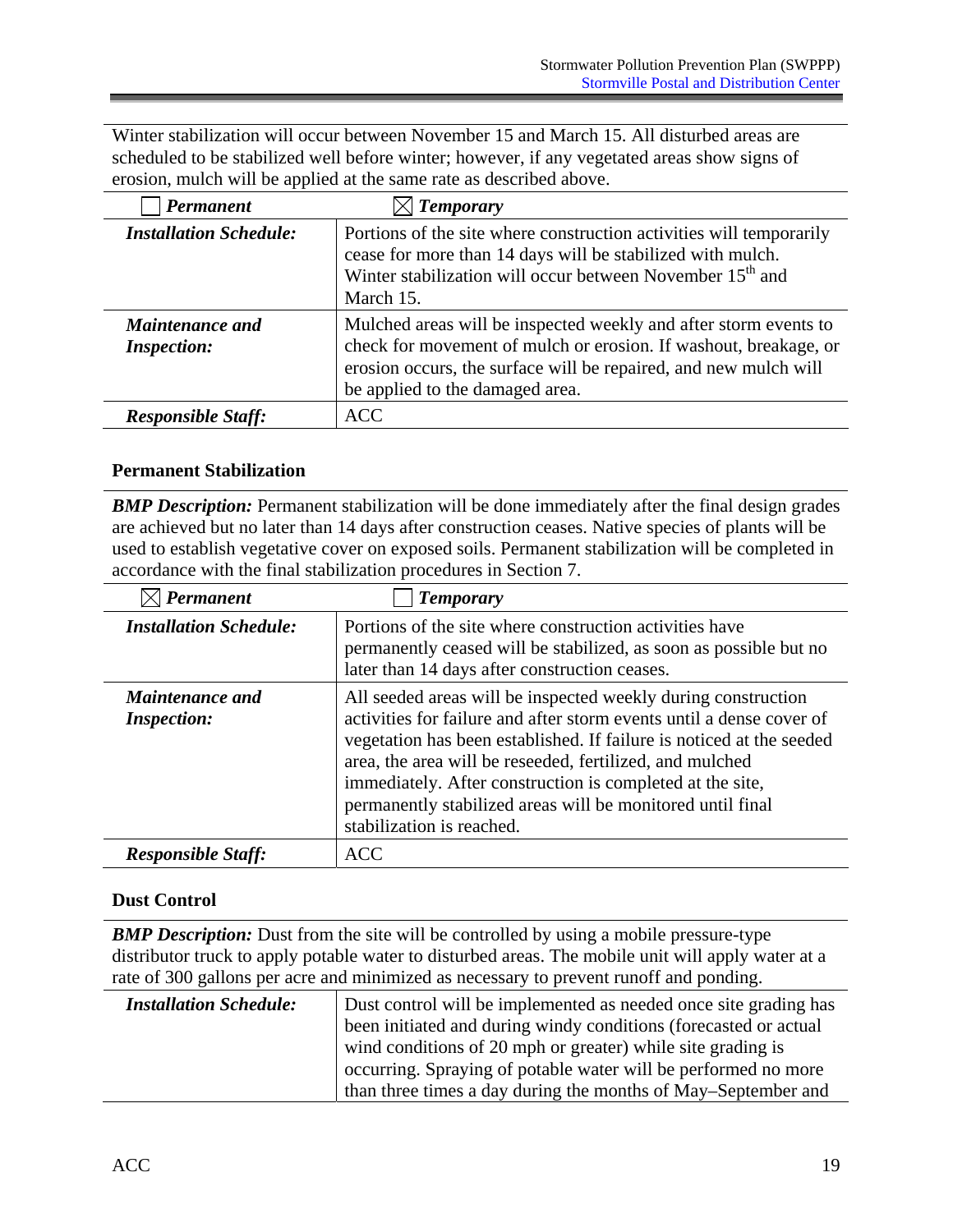<span id="page-26-0"></span>

|                                              | once per day during the months of October–April or whenever the<br>dryness of the soil warrants it.                                                                                                                                                                                                                             |
|----------------------------------------------|---------------------------------------------------------------------------------------------------------------------------------------------------------------------------------------------------------------------------------------------------------------------------------------------------------------------------------|
| <b>Maintenance and</b><br><b>Inspection:</b> | At least one mobile unit will be available at all times to distribute<br>potable water to control dust on the project area. Each mobile unit<br>will be equipped with a positive shut off valve to prevent over<br>watering of the disturbed area. For vehicle and equipment<br>maintenance practices, see Section 3, Part 3.4. |
| <b>Responsible Staff:</b>                    | ACC.                                                                                                                                                                                                                                                                                                                            |

### *2.5 Protect Slopes*

#### **Instructions:**

- ― Describe controls (e.g., erosion control blankets, tackifiers) including design specifications and details that will be implemented to protect all slopes. (For more information, see *SWPPP Guide*, Chapter 4, ESC Principle 5.)
- Also, see EPA's *Geotextiles BMP Fact Sheet* at www.epa.gov/npdes/stormwater/menuofbmps/construction/geotextiles

#### **Geotextile Erosion Control Blanket**

*BMP Description:* Geotextile erosion control blankets will be used to provide stabilization for the slopes in the vegetated swale and sediment trap. The blanket will cover the entire area of the graded slope and bottom channel. The bottom and side slopes will be seeded and mulched before the blanket is applied. The blanket will be installed by digging a small trench on the upside of the slope, 12 inches wide by 6 inches deep, and stapling the leading edge of the blanket in the trench. The blanket will be rolled down the slope slowly to maintain soil contact and stapled in 12-inch intervals. If the blanket cannot cover the entire slope, the blankets will be overlapped (minimum of 2 inches) and stapled at the overlapped edge. The erosion control blanket will always be installed according to the manufacturer's instructions and specifications. For design specifications, see Figure 2.

| <b>Installation Schedule:</b>                | The erosion control blankets will be installed once the vegetated<br>swale and sediment trap have reached final grade.                                                                                                                                                                                                                                                                                                                       |
|----------------------------------------------|----------------------------------------------------------------------------------------------------------------------------------------------------------------------------------------------------------------------------------------------------------------------------------------------------------------------------------------------------------------------------------------------------------------------------------------------|
| <b>Maintenance and</b><br><b>Inspection:</b> | The erosion control blanket will be inspected weekly and<br>immediately after storm events to determine if cracks, tears, or<br>breaches have formed in the fabric; if so, the blanket will be<br>repaired or replaced immediately. Good contact with the soil must<br>be maintained and erosion should not occur under the blanket.<br>Any areas where the blanket is not in close contact with the<br>ground will be repaired or replaced. |
| <b>Responsible Staff:</b>                    | <b>ACC</b>                                                                                                                                                                                                                                                                                                                                                                                                                                   |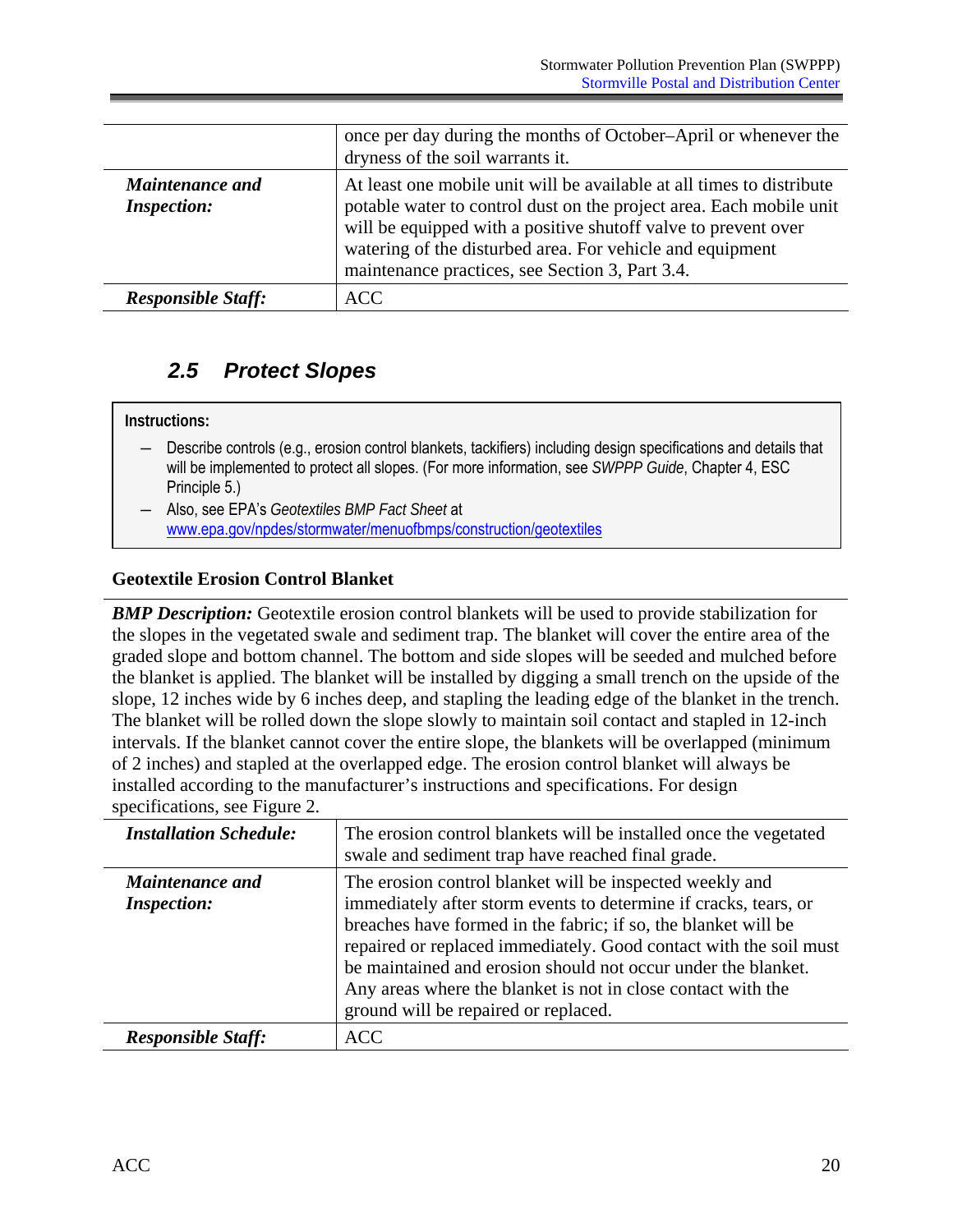<span id="page-27-0"></span>

**Figure 2. Erosion control blanket** 

#### **Design Specifications**

- 1. Slope surface will be free of rocks, clods, sticks and grass. The blankets will have good soil contact.
- 2. Lay blankets loosely and staple to maintain direct contact with the soil. Do not stretch.
- 3. Install per manufacturer's recommendations.

### *2.6 Protect Storm Drain Inlets*

#### **Instructions:**

- ― Describe controls (e.g., inserts, rock-filled bags, or block and gravel) including design specifications and details that will be implemented to protect all inlets receiving stormwater from the project during the entire project. (For more information, see *SWPPP Guide*, Chapter 4, ESC Principle 6.)
- ― Also, see EPA's *Storm Drain Inlet Protection BMP Fact Sheet* at www.epa.gov/npdes/stormwater/menuofbmps/construction/storm\_drain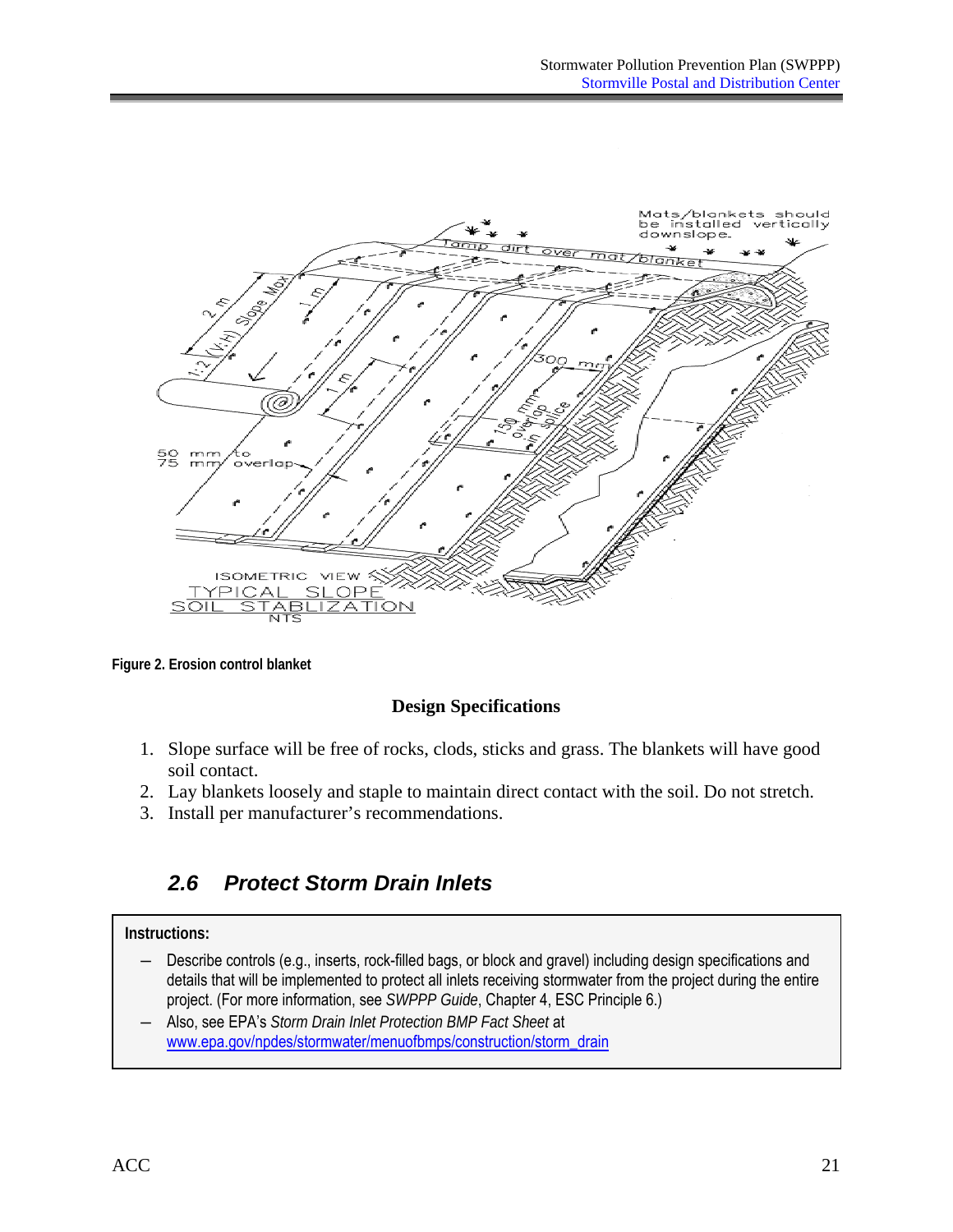#### <span id="page-28-0"></span>*Existing Storm Drain Inlets*

**BMP Description:** Existing storm drain inlets on Johnson Street and Sixth Avenue will be protected from sediment by commercially available catch basin inserts. Commercial devices, such as the catch basin inserts that are installed inside the inlet, will be used because of the large traffic volumes on these roads. These commercial devices were selected over gravel bag or block and gravel filters because of safety concerns. The catch basins will be removed once the construction site has been permanently stabilized.

| <b>Installation Schedule:</b>                | Inlet catch basins will be installed along Johnson Street and Sixth<br>Avenue before construction activities begin on-site.                                                                                                                 |
|----------------------------------------------|---------------------------------------------------------------------------------------------------------------------------------------------------------------------------------------------------------------------------------------------|
| <b>Maintenance and</b><br><b>Inspection:</b> | The catch basin inserts will be inspected weekly and immediately<br>after storm events. If the basin insert becomes clogged with<br>sediment, the insert will be removed and cleaned or replaced per<br>the manufacturer's recommendations. |
| <b>Responsible Staff:</b>                    | <b>ACC</b>                                                                                                                                                                                                                                  |

### *2.7 Establish Perimeter Controls and Sediment Barriers*

#### **Instructions:**

- Describe structural practices (e.g., silt fences or fiber rolls) including design specifications and details to filter and trap sediment before it leaves the construction site. (For more information, see *SWPPP Guide*, Chapter 4, ESC Principle 7.)
- ― Also see, EPA's *Silt Fence BMP Fact Sheet* at www.epa.gov/npdes/stormwater/menuofbmps/construction/silt\_fences or *Fiber Rolls BMP Fact Sheet* at www.epa.gov/npdes/stormwater/menuofbmps/construction/fiber\_rolls

#### **Silt Fence**

**BMP Description:** Silt fences will be installed along the north and west perimeters of the site and around the topsoil stockpile. Silt fences will be installed by excavating a 12-inch-deep trench along the line of proposed installation. Wooden posts supporting the silt fence will be spaced 4 to 6 feet apart and driven securely into the ground; a minimum of 18 to 20 inches deep. The silt fence will be fastened securely to the wooden posts with wire ties spaced every 24 inches at the top, mid section, and bottom of the wooden post. The bottom edge of the silt fence will extend across the bottom of the trench and the trench will be backfilled and compacted to prevent stormwater and sediment from discharging underneath the silt fence. For design specifications, see Figure 3.

| <b>Installation Schedule:</b> | The silt fences will be installed before construction begins at the<br>site and around topsoil stockpiles once they have been<br>established. |
|-------------------------------|-----------------------------------------------------------------------------------------------------------------------------------------------|
|                               |                                                                                                                                               |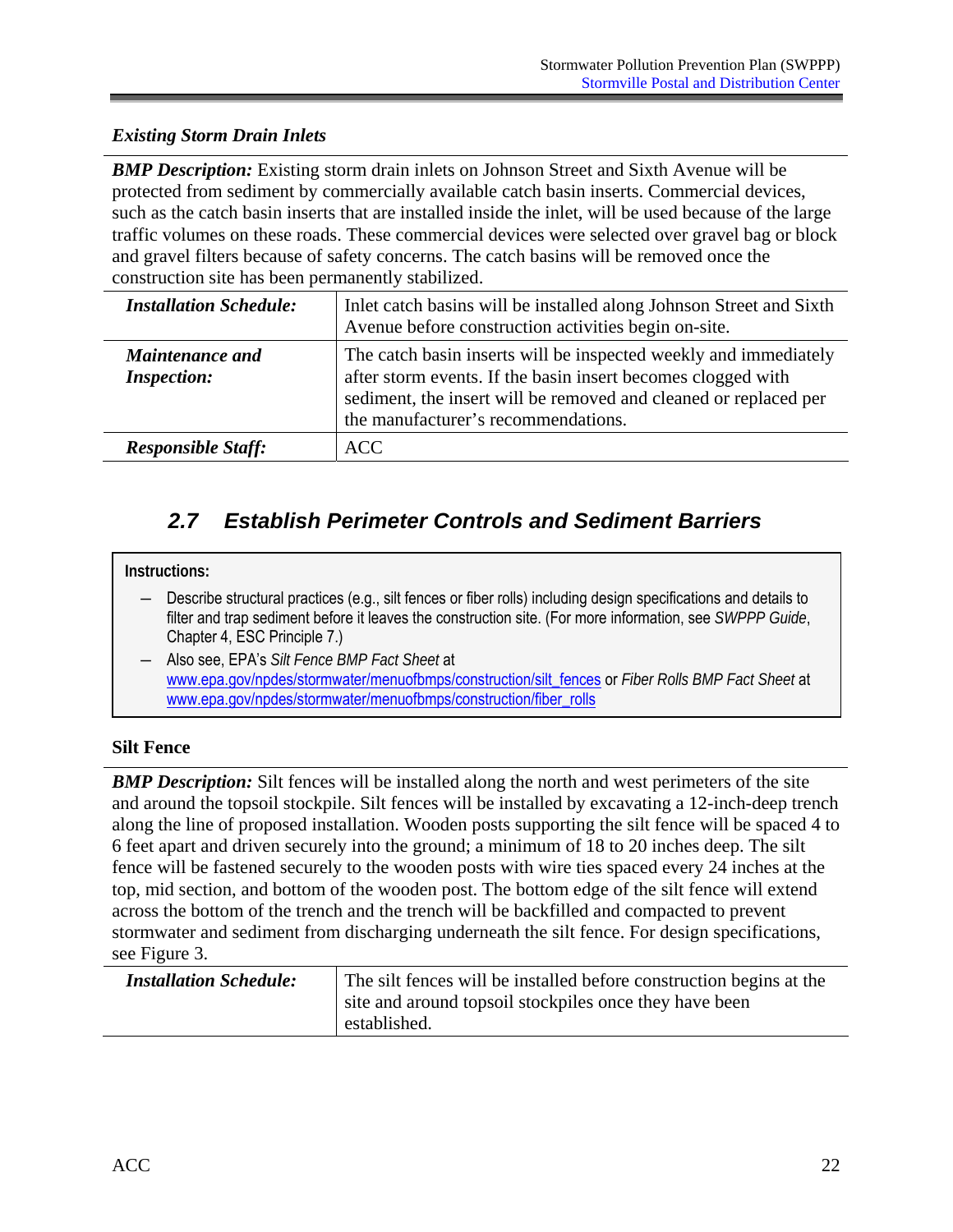| <b>Maintenance and</b><br><b>Inspection:</b> | Silt fences will be inspected weekly and immediately after storm<br>events to ensure it is intact and that there are no gaps where the<br>fence meets the ground or tears along the length of the fence. If<br>gaps or tears are found during the inspection, the fabric will be<br>repaired or replaced immediately. Accumulated sediment will be<br>removed from the fence base if it reaches one-third the height of<br>the silt fence and hauled off-site for disposal at Middletown<br>Landfill. If accumulated sediment is creating noticeable strain on<br>the fabric and the fence might fail from a sudden storm event, the<br>sediment will be removed more frequently. Before the fence is<br>removed from the project area, the sediment will be removed. The<br>anticipated life span of the silt fence is 6 months and will likely<br>need to be replaced after this period. |
|----------------------------------------------|--------------------------------------------------------------------------------------------------------------------------------------------------------------------------------------------------------------------------------------------------------------------------------------------------------------------------------------------------------------------------------------------------------------------------------------------------------------------------------------------------------------------------------------------------------------------------------------------------------------------------------------------------------------------------------------------------------------------------------------------------------------------------------------------------------------------------------------------------------------------------------------------|
| <b>Responsible Staff:</b>                    | <b>ACC</b>                                                                                                                                                                                                                                                                                                                                                                                                                                                                                                                                                                                                                                                                                                                                                                                                                                                                                 |



 $(150 \text{ mm})$  MIN.

#### **Figure 3. Silt fence**

#### **Design Specifications**

- 1. The silt fence will be constructed long enough to extend across the expected flow path.
- 2. The support posts will be a minimum of 4.5 feet and driven a minimum of 18 to 20 inches in the ground. Posts will be spaced a maximum of 6 feet apart. Fabric will be securely fastened to posts with half-inch staples or 16-gauge wire ties spaced a maximum of 6 inches.
- 3. A 12-inch trench will be excavated along the uphill side of the silt fence posts. The bottom edge of the fabric will extend across the bottom of the trench. The trench will be backfilled to 4 inches above ground and compacted to bury and secure the bottom of the filter fabric.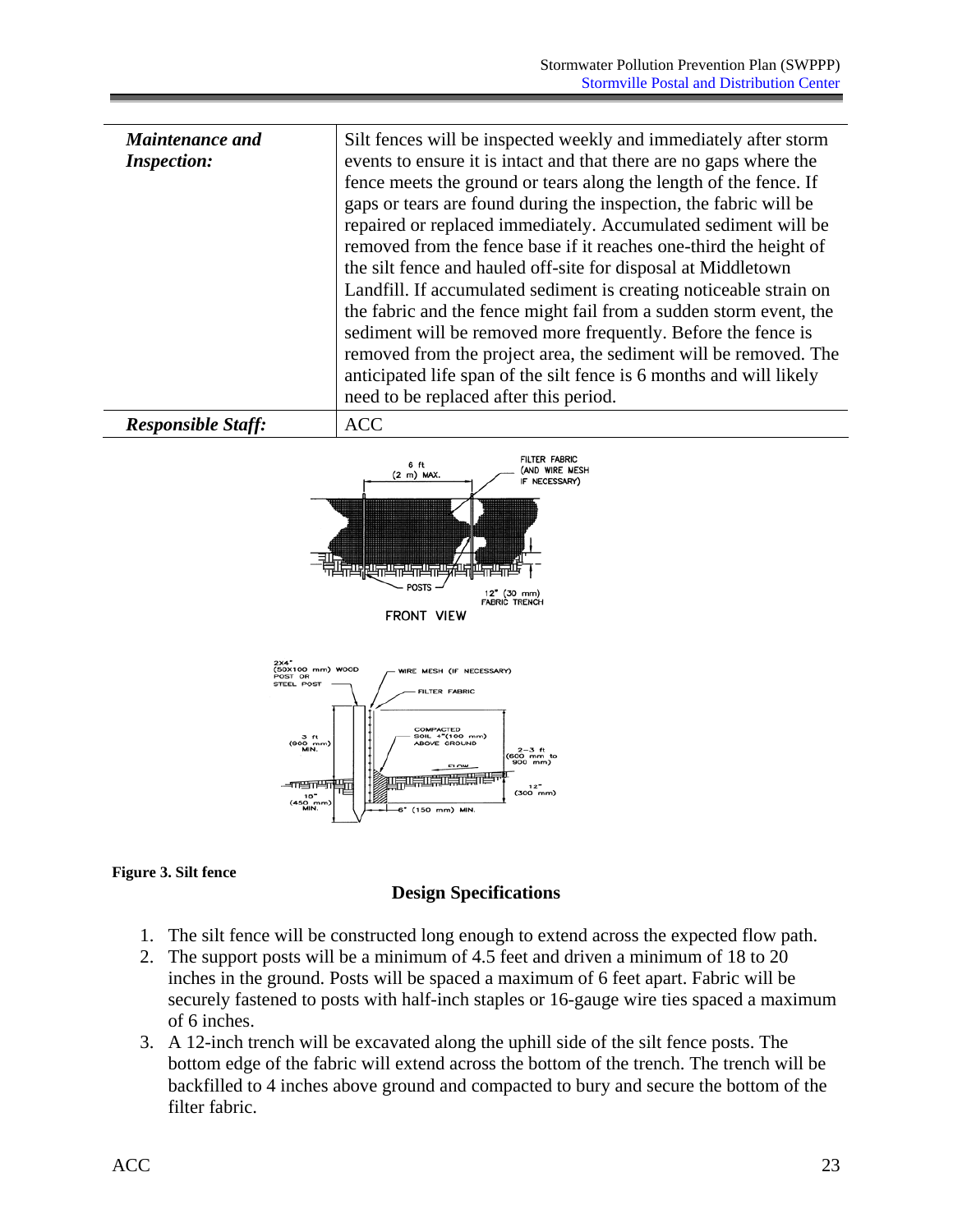### <span id="page-30-0"></span>*2.8 Retain Sediment On-Site*

#### **Instructions:**

- Describe sediment control practices (e.g., sediment trap or sediment basin), including design specifications and details (volume, dimensions, outlet structure) that will be implemented at the construction site to retain sediments on-site. (For more information, see *SWPPP Guide*, Chapter 4, ESC Principle 8 or EPA's CGP Part 3.13.E.)
- ― Also, see EPA's *Sediment Basin BMP Fact Sheet* at www.epa.gov/npdes/stormwater/menuofbmps/construction/sediment\_basins

#### **Sediment Trap**

**BMP Description:** A temporary pipe outlet sediment trap will be constructed on the northwest portion of the construction site to remove sediment from stormwater runoff for the site. The trap will be constructed to have a total volume of 7,500 cubic feet. The design volume is based on Stormville's erosion and sediment control requirements (REG 24.56), which requires a minimum of 1,800 cubic feet of storage per acre of drainage area for a sediment trap.

 construction activities, see Section 4. The trap will discharge through a riser outlet with a trash rack. The pipe outlet will be connected to the town's storm sewer system and is designed to discharge only for storms one-half inch or greater. The slopes of the trap will be stabilized with erosion control blankets. Influent to the trap will be supplied from natural drainage of the site. For design specifications, see Figure 4. The sediment trap will be converted to a permanent stormwater bioretention area following

| <b>Installation Schedule:</b>                | The sediment trap will be installed before overlot grading<br>operations commence at the construction site.                                                                                                                                                                                                                                                                                                                                                                                                                                          |
|----------------------------------------------|------------------------------------------------------------------------------------------------------------------------------------------------------------------------------------------------------------------------------------------------------------------------------------------------------------------------------------------------------------------------------------------------------------------------------------------------------------------------------------------------------------------------------------------------------|
| <b>Maintenance and</b><br><b>Inspection:</b> | The trap will be inspected weekly and after storm events. The trap<br>will be checked for signs of erosion, seepage, and structural<br>damage. The outlet and trash rack will be checked for any damage<br>or obstructions and any damage present will be repaired and<br>obstructions removed. Sediment will be removed and the trap<br>restored to its original dimensions when the sediment has<br>accumulated to one-half the design depth of the trap. The<br>removed sediments will be hauled off-site for disposal at<br>Middletown Landfill. |
| <b>Responsible Staff:</b>                    | <b>ACC</b>                                                                                                                                                                                                                                                                                                                                                                                                                                                                                                                                           |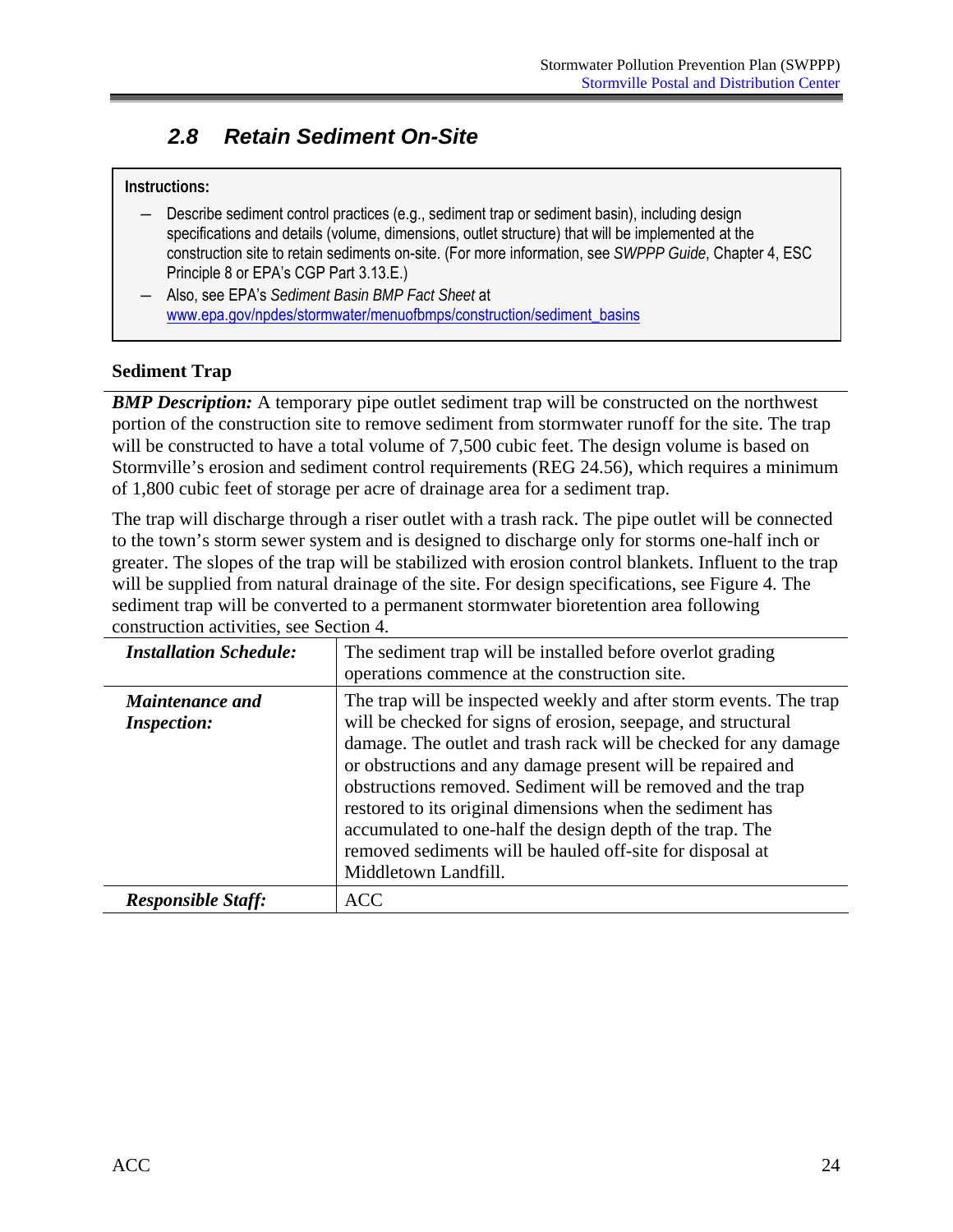<span id="page-31-0"></span>

**Figure 4. Pipe outlet sediment trap** 

### **Design Specifications**

- 1. The area will be cleared, grubbed, and stripped of any vegetation and root mat.
- 2. The fill material of the embankment will be free any vegetation, root mat, rocks, or oversized stones. The embankment will be compacted by traversing with equipment.
- 3. Slopes will be stabilized in accordance with Part 2.4 of this section.

### *2.9 Establish Stabilized Construction Exits*

#### **Instructions:**

- Describe location(s) of vehicle entrance(s) and exit(s), procedures to remove accumulated sediment offsite (e.g., vehicle tracking), and stabilization practices (e.g., stone pads or wash racks or both) to minimize off-site vehicle tracking of sediments and discharges to stormwater. (For more information, see *SWPPP Guide*, Chapter 4, ESC Principle 9 and EPA's CGP Part 3, Subparts 3.4.G and 3.13.B.)
- www.epa.gov/npdes/stormwater/menuofbmps/construction/cons\_entrance Also, see EPA's *Construction Entrances BMP Fact Sheet* at

### **Stabilized Construction Exits**

*BMP Description:* Anti-tracking pads consisting of stone and corrugated steel panels (*rumble pad)* will be installed at the exits to Sixth Avenue, as identified on the site map, to prevent the off-site transport of sediment by construction vehicles. The anti-tracking pads will be at least 50 feet long, a minimum of 10 feet wide, flared at the end closest to the paved road, and will consist of a 6-inch-thick layer of crushed stone (2 inches in diameter). The crushed stone will be placed over a layer of geotextile filter fabric to reduce the mitigation of sediment from the underlying soil. The *rumble pad* will be placed on top of the stone. Orange-colored plastic mesh fence will be installed along the length of the construction exit to keep construction vehicles and equipment on the anti-tracking pads. For design specifications, see Figure 5.

| <b>Installation Schedule:</b> | The stabilized exits will be installed before construction begins on |
|-------------------------------|----------------------------------------------------------------------|
|                               | the site. The stone will remain in place until the subgrade of       |
|                               | payement is installed at the site. The anti-tracking pads will be    |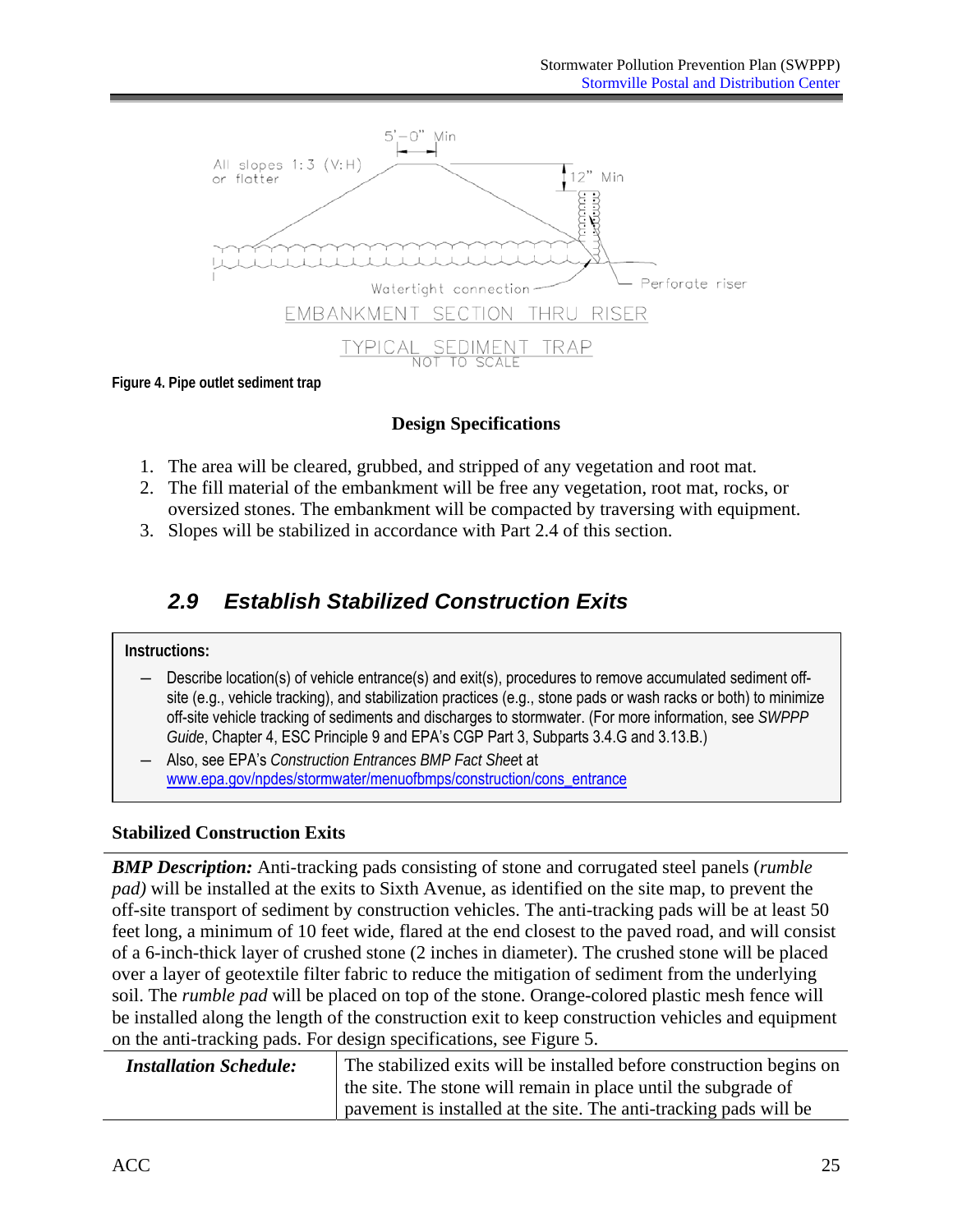|                                              | placed on the pavement and will remain until all areas of the site<br>have been stabilized.                                                                                                                                                                                                                                                                                                                                                                                                                                                                                                                                                                                                                                                                                                                                                                                                                                                                                                                                                                                                                                                                                                                        |
|----------------------------------------------|--------------------------------------------------------------------------------------------------------------------------------------------------------------------------------------------------------------------------------------------------------------------------------------------------------------------------------------------------------------------------------------------------------------------------------------------------------------------------------------------------------------------------------------------------------------------------------------------------------------------------------------------------------------------------------------------------------------------------------------------------------------------------------------------------------------------------------------------------------------------------------------------------------------------------------------------------------------------------------------------------------------------------------------------------------------------------------------------------------------------------------------------------------------------------------------------------------------------|
| <b>Maintenance and</b><br><b>Inspection:</b> | The exits will be inspected weekly and after storm events or<br>heavy use. The exits will be maintained in a condition that will<br>prevent tracking or flowing of sediment onto Sixth Avenue. This<br>could require adding additional crushed stone to the exit. All<br>sediment tracked, spilled, dropped, or washed onto Sixth Avenue<br>will be swept up immediately and hauled off-site for disposal at<br>Middletown Landfill. Sediment will be swept from the anti-<br>tracking pad at least weekly, or more often if necessary. If excess<br>sediment has clogged the pad, the exit will be topdressed with<br>new crushed stone. Replacement of the entire pad might be<br>necessary when the pad becomes completely filled with sediment.<br>The pad will be reshaped as needed for drainage and runoff<br>control. Broken road pavement as a result of construction<br>activities on roadways immediately adjacent to the project site<br>will be repaired immediately. The stone anti-tracking pad will be<br>removed before the subgrade of pavement is applied to the<br>parking lot. The removed stone and sediment from the pad will be<br>hauled off-site and disposed of at Middletown Landfill. |
| <b>Responsible Staff:</b>                    | <b>ACC</b>                                                                                                                                                                                                                                                                                                                                                                                                                                                                                                                                                                                                                                                                                                                                                                                                                                                                                                                                                                                                                                                                                                                                                                                                         |



**Figure 5. Stabilized construction exit** 

#### **Design Specifications**

- 1. Stone applied to the pad will be 2-inch stone.
- 2. The length of the pad will not be less than 50 feet.
- 3. The thickness of the pad will not be less than 6 inches.
- 4. The width of pad will be a minimum of 10 feet.
- 5. Filter fabric will be placed over the entire area before placing the stone.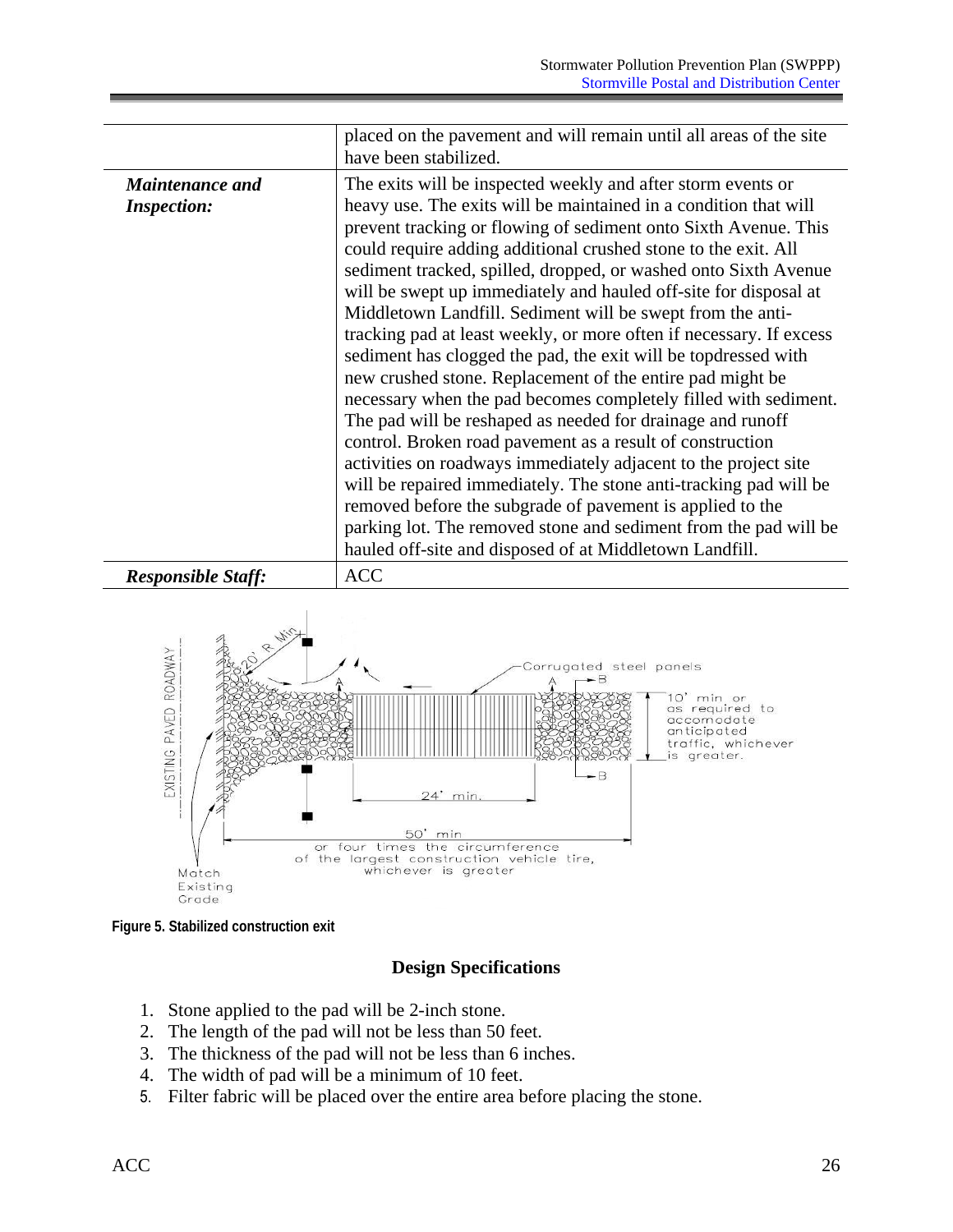### <span id="page-33-0"></span>*2.10 Additional BMPs*

#### **Instructions:**

― Describe additional BMPs that do not fit into the above categories.

#### **Street Sweeping**

*BMP Description:* Super Sweeping will perform street sweeping and vacuuming on Johnson Street and Sixth Avenue. Super Sweeping will use a regenerative air sweeper to remove sediments and other contaminants directly from the paved surfaces.

| <b>Installation Schedule:</b>                | Street sweeping will occur weekly and before forecasted storm<br>events on Johnson Street and Sixth Avenue.         |
|----------------------------------------------|---------------------------------------------------------------------------------------------------------------------|
| <b>Maintenance and</b><br><b>Inspection:</b> | All materials collected during street sweeping will be disposed of<br>at an off-site location by the subcontractor. |
| <b>Responsible Staff:</b>                    | <b>ACC</b>                                                                                                          |

#### **Cooperative Agreement and Operator Communication**

*BMP Description:* All construction operators working on the Stormville Postal and Distribution Center project are required to sign the Construction Operator's Cooperative Agreement (see Section 1, Part 1.2) and agree to abide by the conditions of the agreement throughout the duration of the construction project. ACC will attend biweekly meetings with the USPS to discuss any issues related to implementation of this SWPPP and compliance with the Construction General Permit. ACC will maintain the SWPPP documentation and will conduct and document self-inspections in all areas of the site. ACC will provide copies of inspection reports to USPS immediately following each inspection.

| statf <sup>2</sup><br><i><b>Responsible</b></i><br>w. | -<br>Δ.<br>---- |
|-------------------------------------------------------|-----------------|
|                                                       |                 |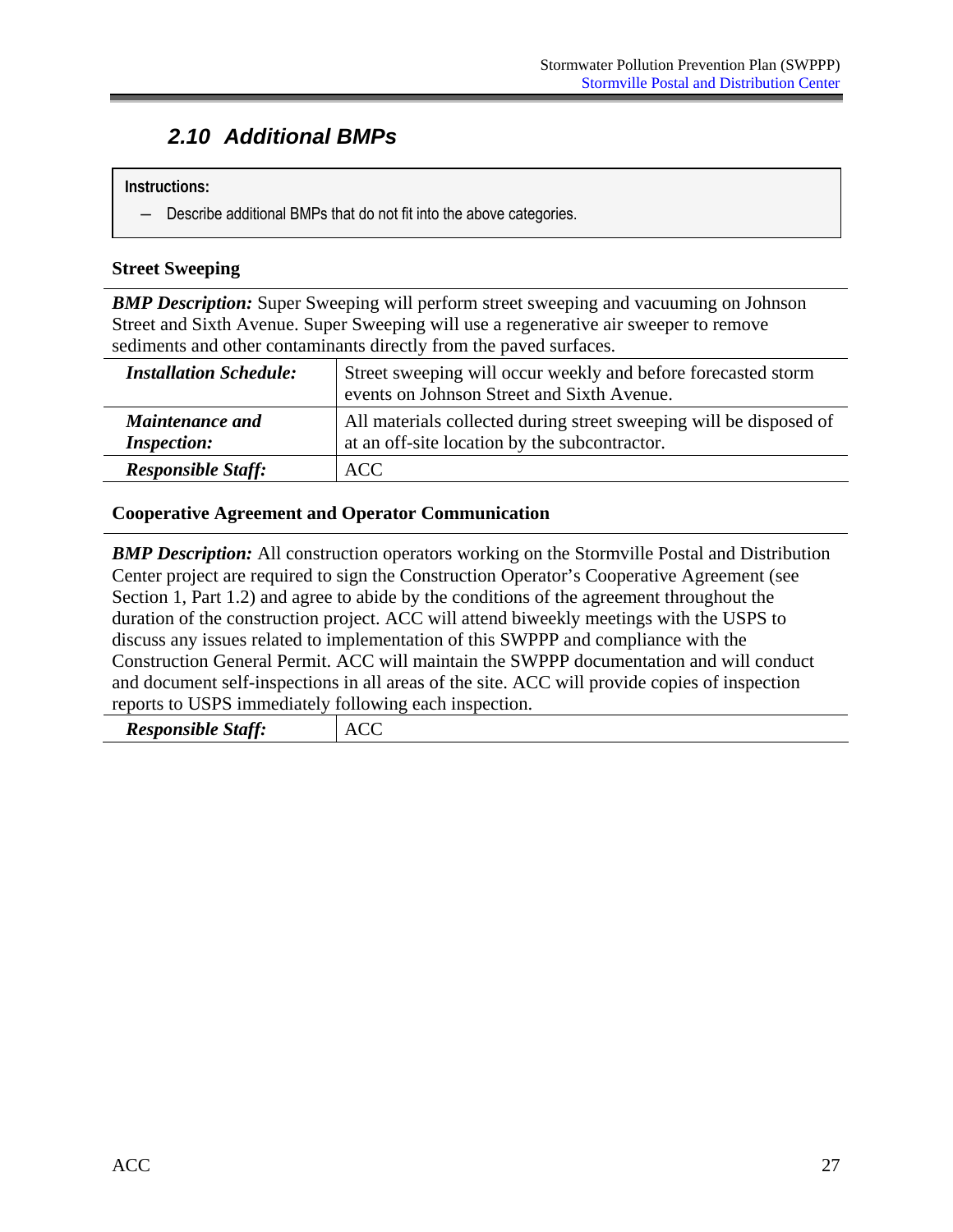# <span id="page-34-0"></span>**SECTION 3: GOOD HOUSEKEEPING BMPS**

#### **Instructions:**

- ― Describe the key good housekeeping and pollution prevention (P2) measures that will be implemented to control pollutants in stormwater.
- ― Categorize each good housekeeping and pollution prevention (P2) BMP under one of the following seven categories:
	- *3.1 Material Handling and Waste Management*
	- *3.2 Establish Proper Building Material Staging Areas*
	- *3.3 Designate Washout Areas*
	- *3.4 Establish Proper Equipment/Vehicle Fueling and Maintenance Practices*
	- *3.5 Allowable Non-Stormwater Discharges and Control Equipment/Vehicle Washing*
	- *3.6 Spill Prevention and Control Plan*
	- *3.7 Any Additional BMPs*
- For more information, see *SWPPP Guide*, Chapter 5 and EPA's CGP Part 3, Subparts 3.4.(F), (G), (H), and (I).
- ― Consult your state's design manual or resources in Appendix D of the *SWPPP Guide*.
- For more information or ideas on BMPs, see EPA's National Menu of BMPs http://www.epa.gov/npdes/stormwater/menuofbmps

### *3.1 Material Handling and Waste Management*

#### **Instructions:**

- ― Describe measures (e.g., trash disposal, sanitary wastes, recycling, and proper material handling) to prevent the discharge of solid materials to waters, except as authorized by a permit issued under section 404 of the CWA (For more information, see *SWPPP Guide*, Chapter 5, P2 Principle 1.)
- ― Also, see EPA's *General Construction Site Waste Management BMP Fact Sheet* at www.epa.gov/npdes/stormwater/menuofbmps/construction/cons\_wasteman

#### **Waste Materials**

**BMP Description:** All waste materials will be collected and disposed of into two metal trash dumpsters in the materials storage area. Dumpsters will have a secure watertight lid, be placed away from stormwater conveyances and drains, and meet all federal, state, and municipal regulations. Only trash and construction debris from the site will be deposited in the dumpster. No construction materials will be buried on-site. All personnel will be instructed, during tailgate training sessions, regarding the correct disposal of trash and construction debris. Notices that state these practices will be posted in the office trailer and the individual who manages day-today site operations will be responsible for seeing that these practices are followed.

| <b>Installation Schedule:</b> | Trash dumpsters will be installed once the materials storage area |
|-------------------------------|-------------------------------------------------------------------|
|                               | has been established.                                             |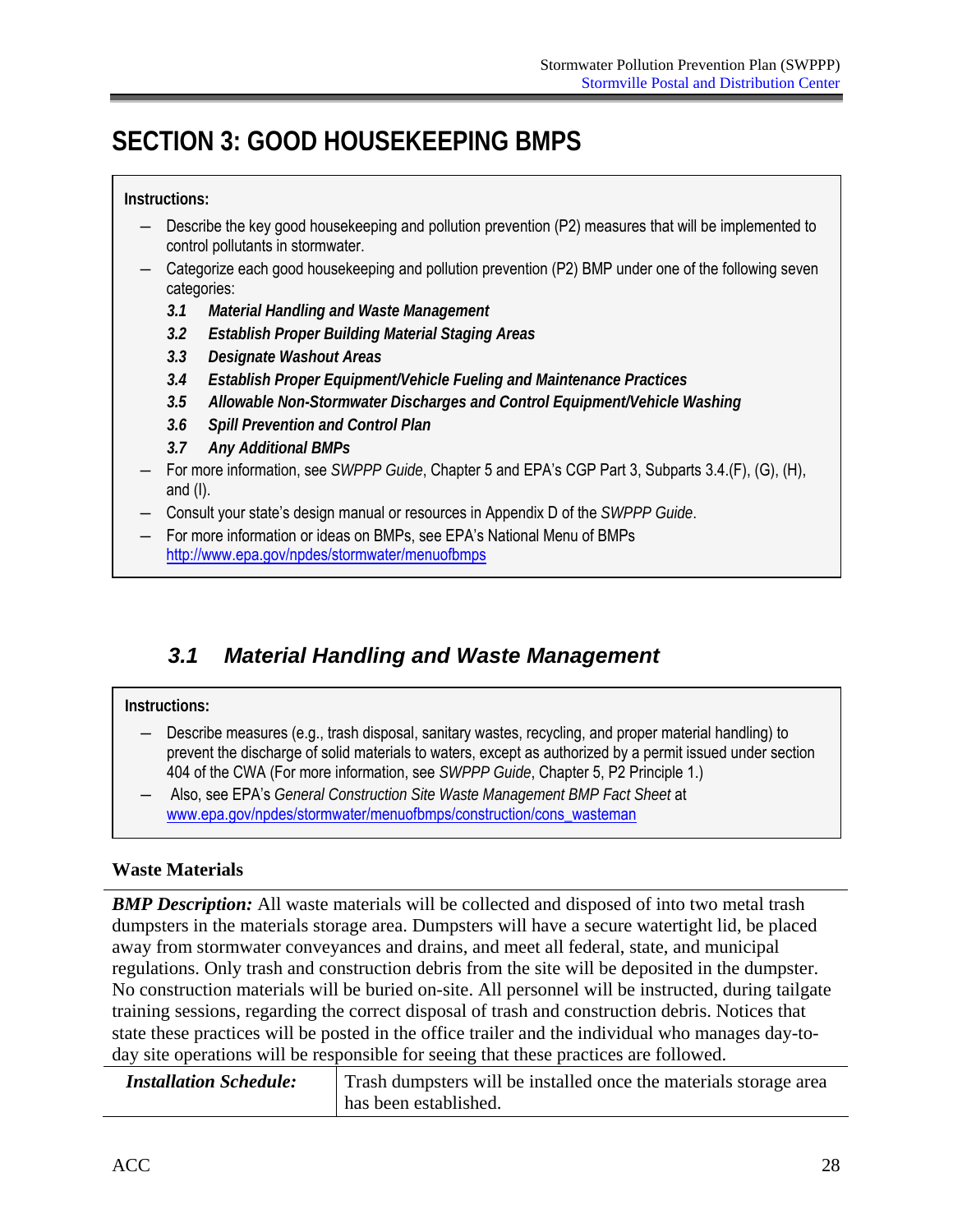| <b>Maintenance and</b><br><b>Inspection:</b> | The dumpsters will be inspected weekly and immediately after<br>storm events. The dumpster will be emptied weekly and taken to<br>Middletown Landfill by Ways Waste and Sanitary Services. If<br>trash and construction debris are exceeding the dumpster's<br>capacity, the dumpsters will be emptied more frequently. |
|----------------------------------------------|-------------------------------------------------------------------------------------------------------------------------------------------------------------------------------------------------------------------------------------------------------------------------------------------------------------------------|
| <b>Responsible Staff:</b>                    | ACC.                                                                                                                                                                                                                                                                                                                    |

#### **Hazardous Waste Materials**

*BMP Description:* All hazardous waste materials such as oil filters, petroleum products, paint, and equipment maintenance fluids will be stored in structurally sound and sealed shipping containers, within the hazardous materials storage area. Hazardous waste materials will be stored in appropriate and clearly marked containers and segregated from other non-waste materials. Secondary containment will be provided for all waste materials in the hazardous materials storage area and will consist of commercially available spill pallets. Additionally, all hazardous waste materials will be disposed of in accordance with federal, state, and municipal regulations. Hazardous waste materials will not be disposed of into the on-site dumpsters. All personnel will be instructed, during tailgate training sessions, regarding proper procedures for hazardous waste disposal. Notices that state these procedures will be posted in the office trailer and the individual who manages day-to-day site operations will be responsible for seeing that these procedures are followed.

| <b>Installation Schedule:</b>                | Shipping containers used to store hazardous waste materials will<br>be installed once the site materials storage area has been installed.                                                                                                                                                                                                                                         |
|----------------------------------------------|-----------------------------------------------------------------------------------------------------------------------------------------------------------------------------------------------------------------------------------------------------------------------------------------------------------------------------------------------------------------------------------|
| <b>Maintenance and</b><br><b>Inspection:</b> | The hazardous waste material storage areas will be inspected<br>weekly and after storm events. The storage areas will be kept<br>clean, well organized, and equipped with ample cleanup supplies<br>as appropriate for the materials being stored. Material safety data<br>sheets, material inventory, and emergency contact numbers will<br>be maintained in the office trailer. |
| <b>Responsible Staff:</b>                    | <b>ACC</b>                                                                                                                                                                                                                                                                                                                                                                        |

#### **Sanitary Waste**

**BMP Description:** Two temporary sanitary facilities (portable toilets) will be provided at the site throughout the construction phase. The toilets will be in the staging area. The portable toilets will be located away from a concentrated flow paths and traffic flow and will have collection pans underneath as secondary containment.

| <b>Installation Schedule:</b> | The portable toilets will be brought to the site once the staging<br>area as been established. |    |
|-------------------------------|------------------------------------------------------------------------------------------------|----|
|                               |                                                                                                |    |
|                               |                                                                                                |    |
|                               |                                                                                                |    |
|                               |                                                                                                |    |
| <b>ACC</b>                    |                                                                                                | 29 |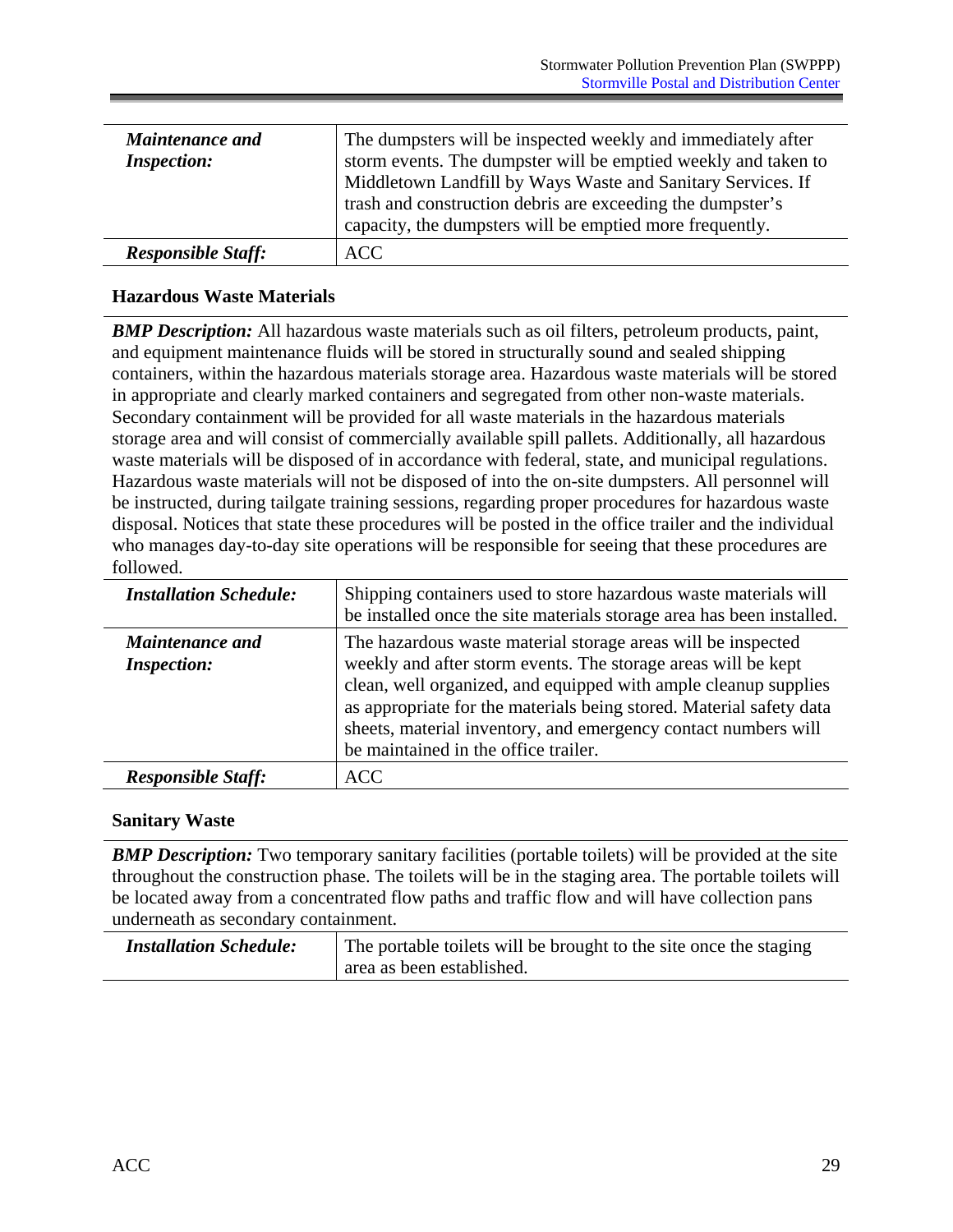<span id="page-36-0"></span>

| <b>Maintenance and</b><br><b>Inspection:</b> | All sanitary waste will be collected from the portable facilities a<br>minimum of three times per week by Ways Waste and Sanitary<br>Services. The portable toilets will be inspected weekly for<br>evidence of leaking holding tanks. Toilets with leaking holding |
|----------------------------------------------|---------------------------------------------------------------------------------------------------------------------------------------------------------------------------------------------------------------------------------------------------------------------|
|                                              | tanks will be removed from the site and replaced with new<br>portable toilets.                                                                                                                                                                                      |
| <b>Responsible Staff:</b>                    | <b>ACC</b>                                                                                                                                                                                                                                                          |

### **Recycling**

**BMP Description:** Wood pallets, cardboard boxes, and other recyclable construction scraps will be disposed of in a designated dumpster for recycling. The dumpster will have a secure watertight lid, be placed away from stormwater conveyances and drains and meet all local and state solid-waste management regulations. Only solid recyclable construction scraps from the site will be deposited in the dumpster. All personnel will be instructed, during tailgate training sessions, regarding the correct procedure for disposal of recyclable construction scraps. Notices that state these procedures will be posted in the office trailer, and the individual who manages day-to-day site operations will be responsible for seeing that these procedures are followed.

| <b>Installation Schedule:</b>                | Designated recycling dumpsters will be installed once the<br>combined staging area has been established.                                                                                                                                                                                                                                                |
|----------------------------------------------|---------------------------------------------------------------------------------------------------------------------------------------------------------------------------------------------------------------------------------------------------------------------------------------------------------------------------------------------------------|
| <i>Maintenance and</i><br><b>Inspection:</b> | The recycling dumpster will be inspected weekly and<br>immediately after storm events. The recycling dumpster will be<br>emptied weekly and taken to an approved recycling center by<br>Ways Waste and Sanitary Services. If recyclable construction<br>wastes are exceeding the dumpster's capacity, the dumpsters will<br>be emptied more frequently. |
| <b>Responsible Staff:</b>                    | <b>ACC</b>                                                                                                                                                                                                                                                                                                                                              |

### *3.2 Establish Proper Building Material Staging Areas*

#### **Instructions:**

― Describe construction materials expected to be stored on-site and procedures for storage of materials to minimize exposure of the materials to stormwater. (For more information, see *SWPPP Guide*, Chapter 5, P2 Principle 2 and EPA's CGP Part 3.4.H.)

#### **Materials Storage Area**

*BMP Description:* Construction equipment and maintenance materials will be stored at the combined staging area and materials storage areas. Gravel bag berms will be installed around the perimeter to designate the staging and materials storage area. A watertight shipping container will be used to store hand tools, small parts, and other construction materials.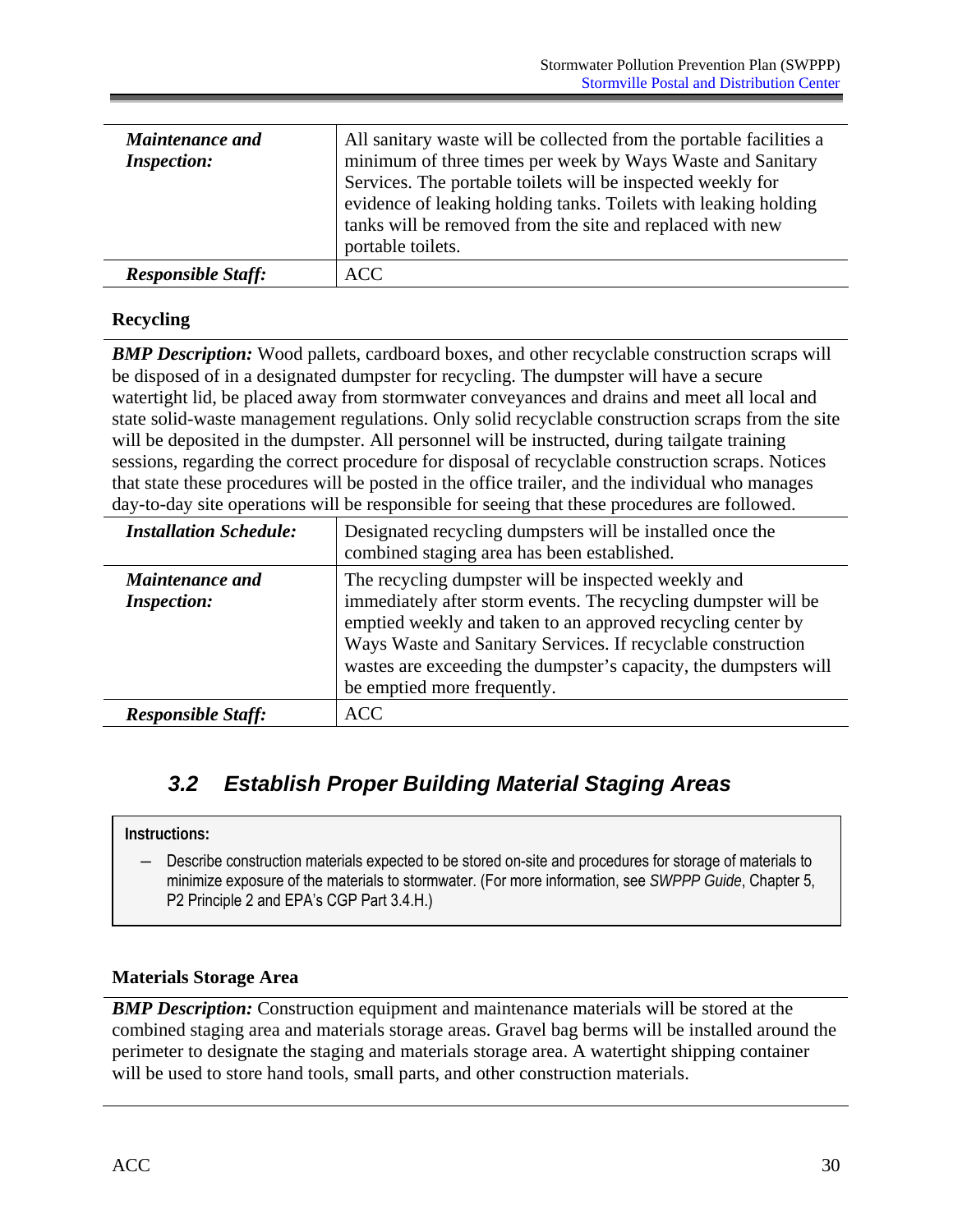Nonhazardous building materials such as packaging material (wood, plastic, and glass), and construction scrap material (brick, wood, steel, metal scraps, and pipe cuttings) will be stored in a separate covered storage facility adjacent to the shipping container. All hazardous-waste materials such as oil filters, petroleum products, paint, and equipment maintenance fluids will be stored in structurally sound and sealed containers under cover within the hazardous materials storage area.

Very large items, such as framing materials and stockpiled lumber, will be stored in the open in the materials storage area. Such materials will be elevated on wood blocks to minimize contact with runoff.

| <b>Installation Schedule:</b>         | The materials storage area will be installed after grading and<br>before any infrastructure is constructed at the site.                                                                                                                                                                                                                                          |
|---------------------------------------|------------------------------------------------------------------------------------------------------------------------------------------------------------------------------------------------------------------------------------------------------------------------------------------------------------------------------------------------------------------|
| Maintenance and<br><b>Inspection:</b> | The storage area will be inspected weekly and after storm events.<br>The storage area will be kept clean, well organized, and equipped<br>with ample cleanup supplies as appropriate for the materials being<br>stored. Perimeter controls, containment structures, covers, and<br>liners will be repaired or replaced as needed to maintain proper<br>function. |
| <b>Responsible Staff:</b>             | ACC                                                                                                                                                                                                                                                                                                                                                              |

#### $3.3$ **Designate Washout Areas**

#### Instructions:

- Describe location(s) and controls to eliminate the potential for discharges from washout areas for concrete mixers, paint, stucco, and so on. (For more information, see SWPPP Guide, Chapter 5, P2 Principle 3.)
- Also, see EPA's Concrete Washout BMP Fact Sheet at www.epa.gov/npdes/stormwater/menuofbmps/construction/concrete\_wash

AMENDMENT #3 7/11/OLEMD

**Concrete Washout** CONCRETE WASHOUT MOVED NW OF CURRENT LOCATION **BMP Description:** A designated temporary, above-grade concrete washout area will be constructed on the northeast portion of the site, as detailed on the site map. The temporary concrete washout area will be constructed as shown in Figure 5, with a recommended minimum length and minimum width of 10 feet, but with sufficient quantity and volume to contain all liquid and concrete waste generated by washout operations. The washout area will be lined with plastic sheeting at least 10 mils thick and free of any holes or tears. Signs will be posted marking the location of the washout area to ensure that concrete equipment operators use the proper facility.

Concrete pours will not be conducted during or before an anticipated storm event. Concrete mixer trucks and chutes will be washed in the designated area or concrete wastes will be properly disposed of off-site. When the temporary washout area is no longer needed for the construction project, the hardened concrete and materials used to construct the area will be removed and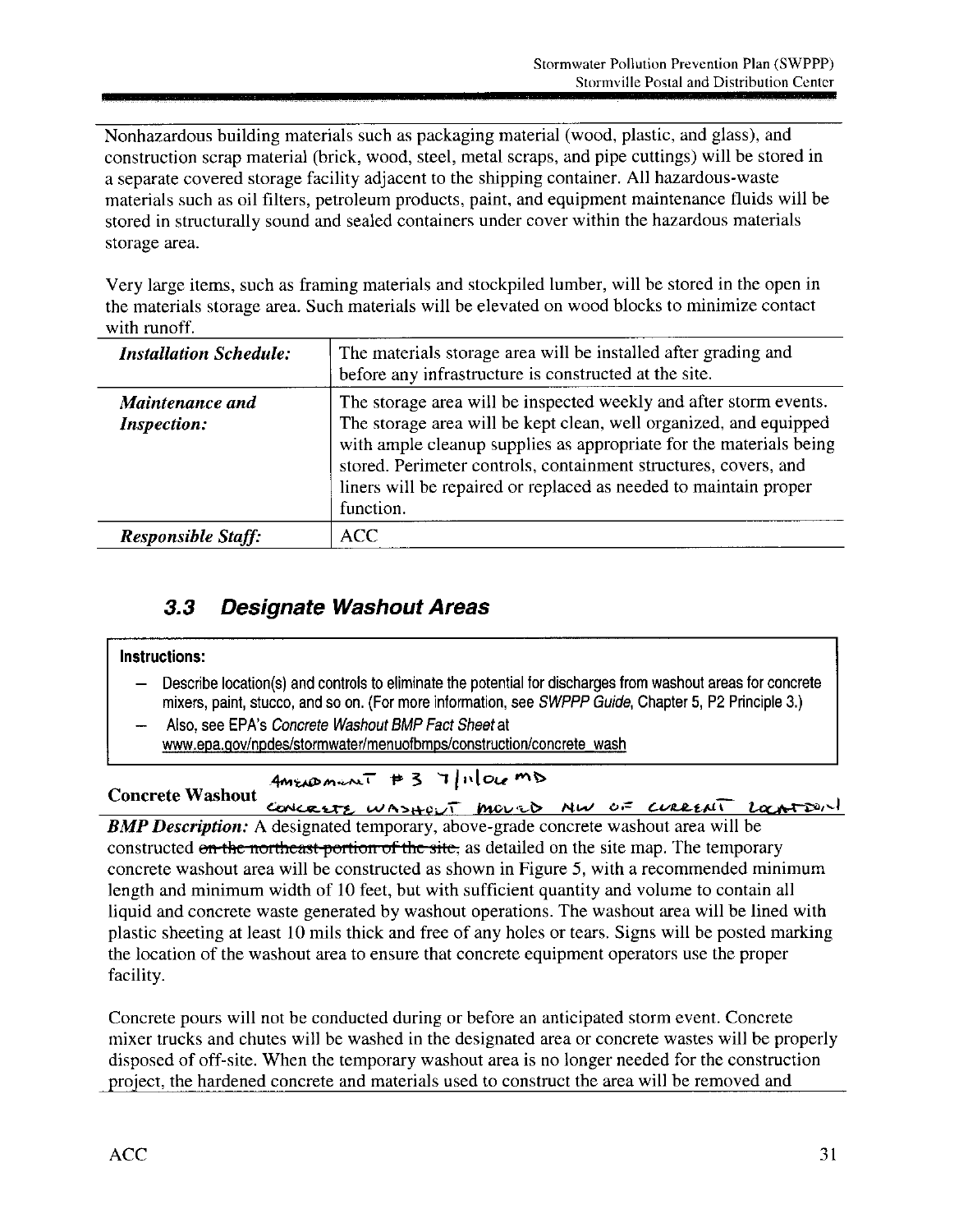| <b>Installation Schedule:</b>                | The washout area will be constructed before concrete pours occur<br>at the site.                                                                                                                                                                                                                                                                                                                                                                                                                                                                                                                                                                         |
|----------------------------------------------|----------------------------------------------------------------------------------------------------------------------------------------------------------------------------------------------------------------------------------------------------------------------------------------------------------------------------------------------------------------------------------------------------------------------------------------------------------------------------------------------------------------------------------------------------------------------------------------------------------------------------------------------------------|
| <b>Maintenance and</b><br><b>Inspection:</b> | The washout areas will be inspected daily to ensure that all<br>concrete washing is being discharged into the washout area, no<br>leaks or tears are present, and to identify when concrete wastes<br>need to be removed. The washout areas will be cleaned out once<br>the area is filled to 75 percent of the holding capacity. Once the<br>area's holding capacity has been reached, the concrete wastes will<br>be allowed to harden; the concrete will be broken up, removed,<br>and taken to Middletown Landfill for disposal. The plastic<br>sheeting will be replaced if tears occur during removal of concrete<br>wastes from the washout area. |
| <b>Responsible Staff:</b>                    | <b>ACC</b>                                                                                                                                                                                                                                                                                                                                                                                                                                                                                                                                                                                                                                               |

disposed of according to the maintenance section below, and the area will be stabilized. For design specifications, see Figure 5.



**Figure 6**. **Above grade concrete washout** 

### **Design Specifications**

- 1. Temporary concrete washout type *Above Grade* will be constructed as shown above, with a recommended minimum length and minimum width of 10 feet.
- 2. The washout will be a minimum of 50 feet from storm drain inlets.
- 3. Plastic lining will be free of holes, tears, or other defects that compromise the impermeability of the material.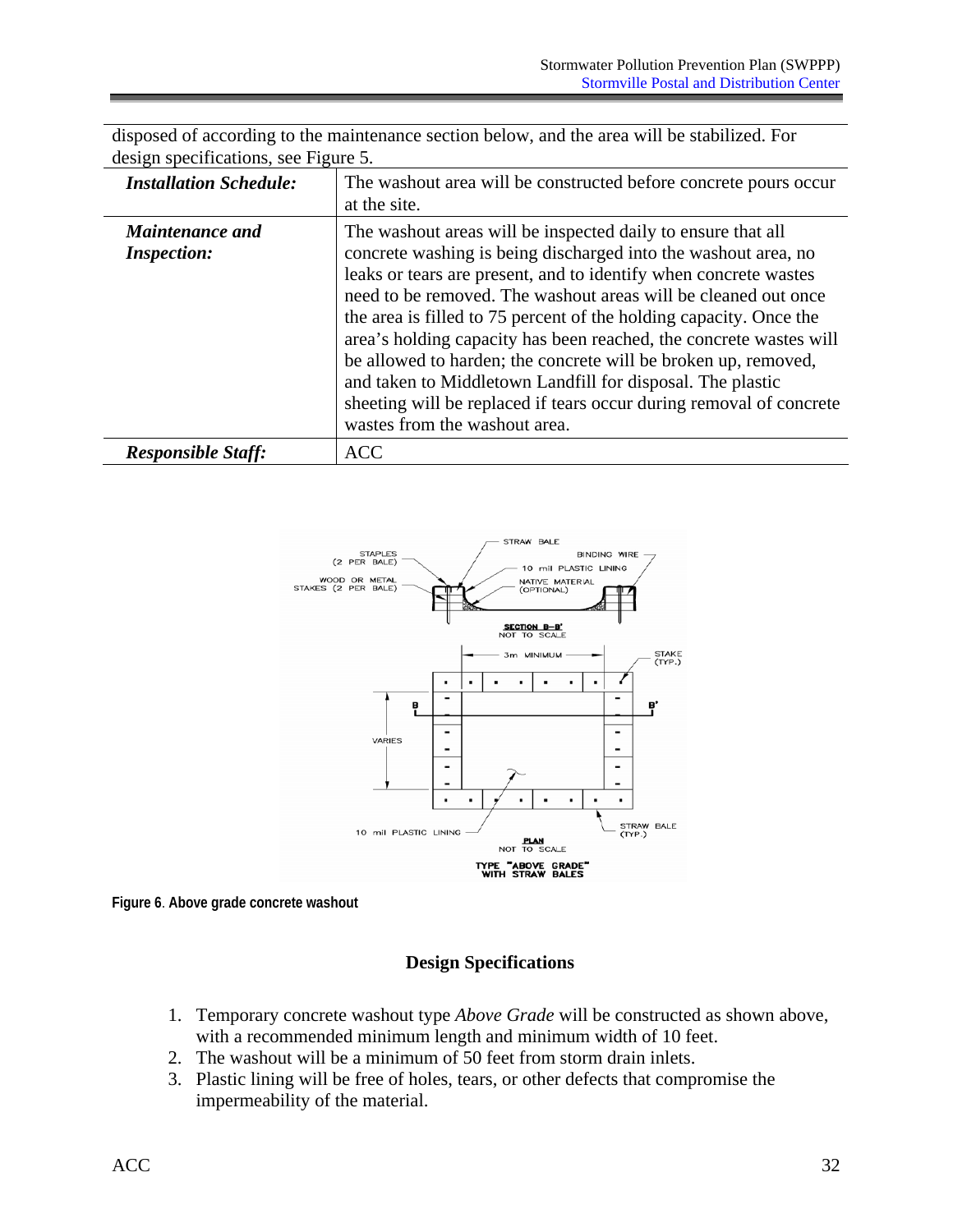### <span id="page-39-0"></span>*3.4 Establish Proper Equipment/Vehicle Fueling and Maintenance Practices*

#### **Instructions:**

- Describe equipment/vehicle fueling and maintenance practices that will be implemented to control pollutants to stormwater (e.g., secondary containment, drip pans, and spill kits) (For more information, see *SWPPP Guide*, Chapter 5, P2 Principle 4.)
- ― Also, see EPA's *Vehicle Maintenance and Washing Areas BMP Fact Sheet* at www.epa.gov/npdes/stormwater/menuofbmps/construction/vehicile\_maintain

#### **Vehicle/Equipment Fueling and Maintenance**

*BMP Description:* Several types of vehicles and equipment will be used on-site throughout the project, including graders, scrapers, excavators, loaders, paving equipment, rollers, trucks and trailers, backhoes, and forklifts. All major equipment/vehicle fueling and maintenance will be performed off-site. A small, 20-gallon pickup bed fuel tank will be kept on-site in the combined staging area. When vehicle fueling must occur on-site, the fueling activity will occur in the staging area. Only minor equipment maintenance will occur on-site. All equipment fluids generated from maintenance activities will be disposed of into designated drums stored on spill pallets in accordance with Part 3.1. Absorbent, spill-cleanup materials and spill kits will be available at the combined staging and materials storage area. Drip pans will be placed under all equipment receiving maintenance and vehicles and equipment parked overnight.

| <b>Installation Schedule:</b>                | BMPs implemented for equipment and vehicle maintenance and<br>fueling activities will begin at the start of the project.                                                                                                                                                                                                                                                                                   |
|----------------------------------------------|------------------------------------------------------------------------------------------------------------------------------------------------------------------------------------------------------------------------------------------------------------------------------------------------------------------------------------------------------------------------------------------------------------|
| <b>Maintenance and</b><br><b>Inspection:</b> | Inspect equipment/vehicle storage areas and fuel tank weekly and<br>after storm events. Vehicles and equipment will be inspected on<br>each day of use. Leaks will be repaired immediately, or the<br>problem vehicle(s) or equipment will be removed from the project<br>site. Keep ample supply of spill-cleanup materials on-site and<br>immediately clean up spills and dispose of materials properly. |
| <b>Responsible Staff:</b>                    | <b>ACC</b>                                                                                                                                                                                                                                                                                                                                                                                                 |

### *3.5 Control Equipment/Vehicle Washing*

#### **Instructions:**

- ― Describe equipment/vehicle washing practices that will be implemented to control pollutants to stormwater. (For more information, see *SWPPP Guide*, Chapter 5, P2 Principle 5.)
- Also, see EPA's *Vehicle Maintenance and Washing Areas BMP Fact Sheet* at www.epa.gov/npdes/stormwater/menuofbmps/construction/vehicile\_maintain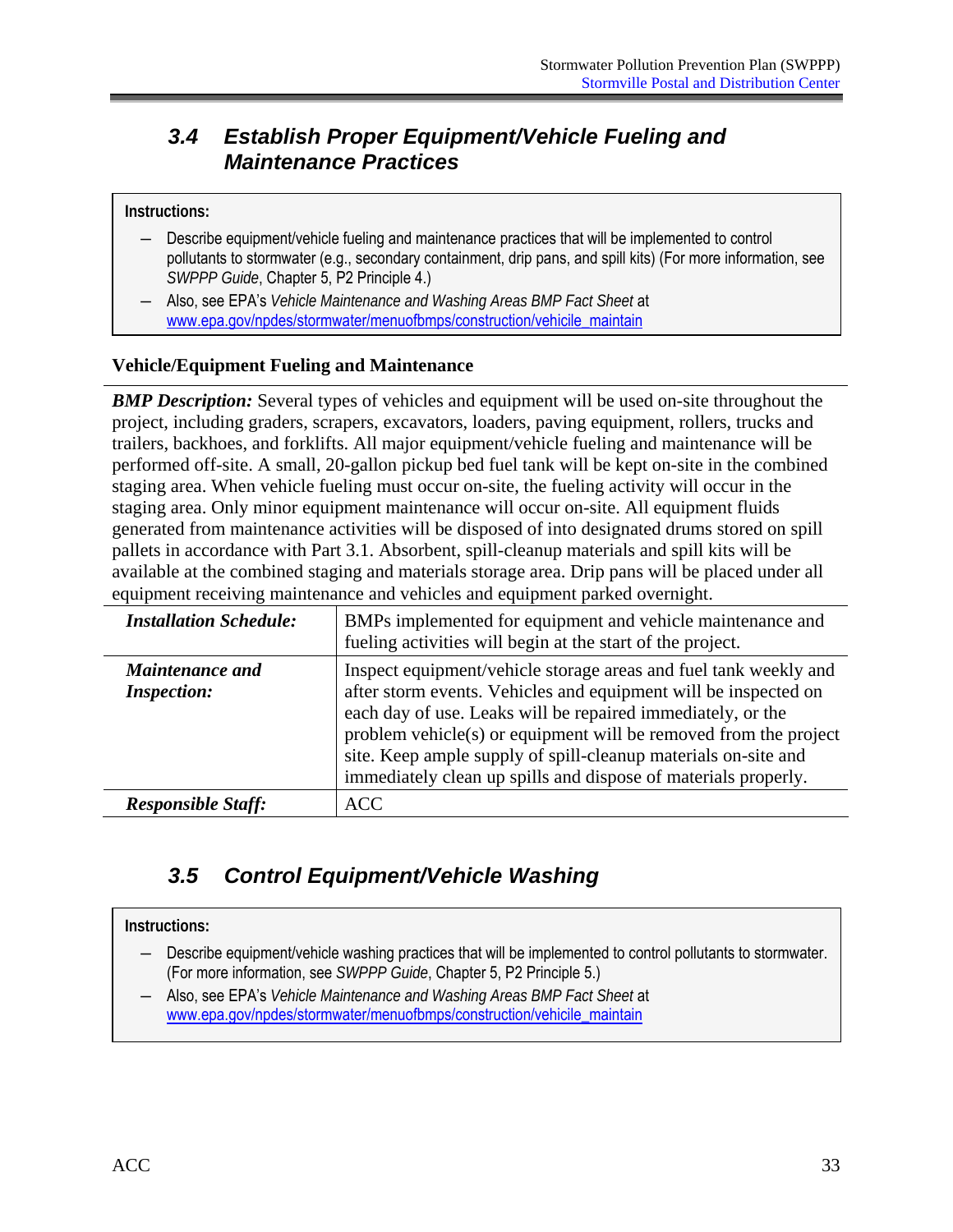<span id="page-40-0"></span>

| <b>BMP Description:</b> All equipment and vehicle washing will be performed off-site. |     |
|---------------------------------------------------------------------------------------|-----|
| <b>Installation Schedule:</b>                                                         | N/A |
| <b>Maintenance and</b><br><i>Inspection:</i>                                          | N/A |
| <b>Responsible Staff:</b>                                                             | ACC |

*BMP Description:* All equipment and vehicle washing will be performed off-site.

### *3.6 Spill Prevention and Control*

#### **Instructions:**

- ― Describe the spill prevention and control procedures to include ways to reduce the chance of spills, stop the source of spills, contain and clean up spills, dispose of materials contaminated by spills, and train personnel responsible for spill prevention and control. (For more information, see *SWPPP Guide*, Chapter 5, P2 Principle 6 and EPA's CGP Parts 4.3 and 4.4.)
- ― Also, see EPA's *Spill Prevention and Control Plan BMP Fact sheet* at www.epa.gov/npdes/stormwater/menuofbmps/construction/spill\_control

#### **Spill Prevention and Control Procedures**

#### *BMP Description:*

- i. Employee Training: All employees will be trained via biweekly tailgate sessions, as detailed in Section 6, Part 6.3.
- ii. Vehicle Maintenance: Vehicles and equipment will be maintained off-site. All vehicles and equipment including subcontractor vehicles will be checked for leaking oil and fluids. Vehicles leaking fluids will not be allowed on-site. Drip pans will be placed under all vehicles and equipment that are parked overnight.
- iii. Hazardous Material Storage: Hazardous materials will be stored in accordance with Section 3, Part 1 and federal and municipal regulations.
- iv. Spill Kits: Spill kits will be within the materials storage area and concrete washout areas.
- v. Spills: All spills will be cleaned up immediately upon discovery. Spent absorbent materials and rags will be hauled off-site immediately after the spill is cleaned up for disposal at Middletown Landfill. Spills large enough to discharge to surface water will be reported to the National Response Center at 1-800-424-8802.
- vi. Material safety data sheets, a material inventory, and emergency contact information will be maintained at the on-site project trailer.

| <b>Installation Schedule:</b>                | The spill prevention and control procedures will be implemented<br>once construction begins on-site.                                                                                                                                                                                                                                                      |
|----------------------------------------------|-----------------------------------------------------------------------------------------------------------------------------------------------------------------------------------------------------------------------------------------------------------------------------------------------------------------------------------------------------------|
| <b>Maintenance and</b><br><b>Inspection:</b> | All personnel will be instructed, during tailgate training sessions,<br>regarding the correct procedures for spill prevention and control.<br>Notices that state these practices will be posted in the office<br>trailer, and the individual who manages day-to-day site operations<br>will be responsible for seeing that these procedures are followed. |
| <b>Responsible Staff:</b>                    | <b>ACC</b>                                                                                                                                                                                                                                                                                                                                                |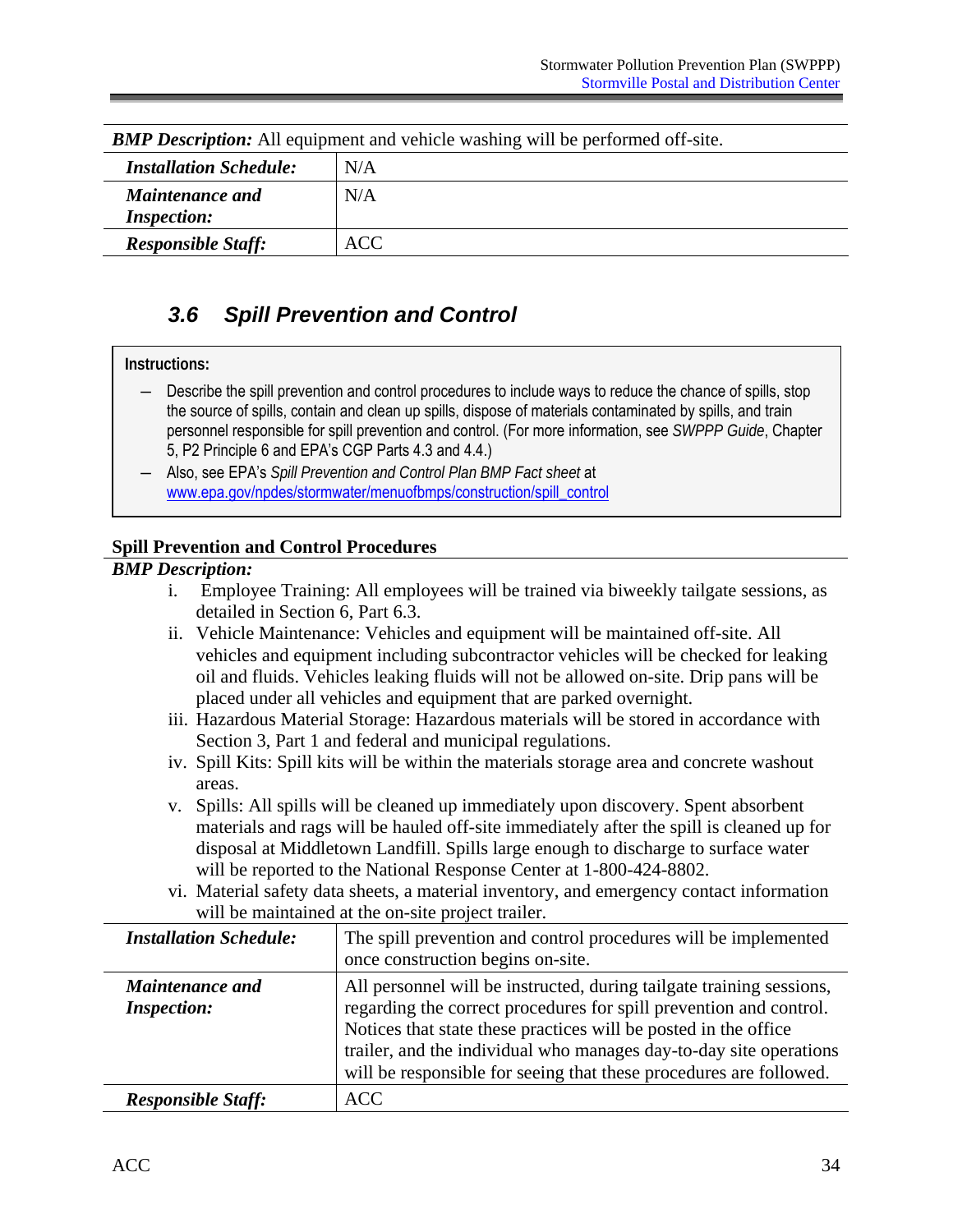### <span id="page-41-0"></span>*3.7 Any Additional BMPs*

#### **Instructions:**

Describe any additional BMPs that do not fit into the above categories. Indicate the problem they are intended to address.

*BMP Description:* No Additional BMPs were identified.

| <b>Installation Schedule:</b>                | N/A |
|----------------------------------------------|-----|
| <b>Maintenance and</b><br><b>Inspection:</b> | N/A |
| <b>Responsible Staff:</b>                    | ACC |

### *3.8 Allowable Non-Stormwater Discharge Management*

#### **Instructions:**

- ― Identify all allowable sources of non-stormwater discharges that are not identified. The allowable nonstormwater discharges identified in Part 1.3.B of EPA's CGP include
	- $\checkmark$  Discharges from fire-fighting activities
	- $\checkmark$  Fire hydrant flushings
	- $\checkmark$  Waters used to wash vehicles where detergents are not used
	- $\checkmark$  Water used to control dust in accordance with EPA's CGP, Part 3, Subpart 3.4.G
	- $\checkmark$  Potable water including uncontaminated water line flushings
	- $\checkmark$  Routine external building wash down that does not use detergents
	- $\checkmark$  Pavement wash waters where spills or leaks of toxic or hazardous materials have not occurred (unless all spilled material has been removed) and where detergents are not used
	- $\checkmark$  Uncontaminated air conditioning or compressor condensate
	- $\checkmark$  Uncontaminated ground water or spring water
	- $\checkmark$  Foundation or footing drains where flows are not contaminated with process materials such as solvents
	- $\checkmark$  Uncontaminated excavation dewatering
	- $\checkmark$  Landscape irrigation
- ― Identify measures used to eliminate or reduce these discharges and the BMPs used to prevent them from becoming contaminated.
- For more information, see *SWPPP Guide*, Chapter 3.A or EPA's CGP Part 1.3.B and 3.5.

List allowable non-stormwater discharges and the measures used to eliminate or reduce them and to prevent them from becoming contaminated:

Any changes in construction activities that produce other allowable non-stormwater discharges will be identified, and the SWPPP will be amended and the appropriate erosion and sediment control will be implemented.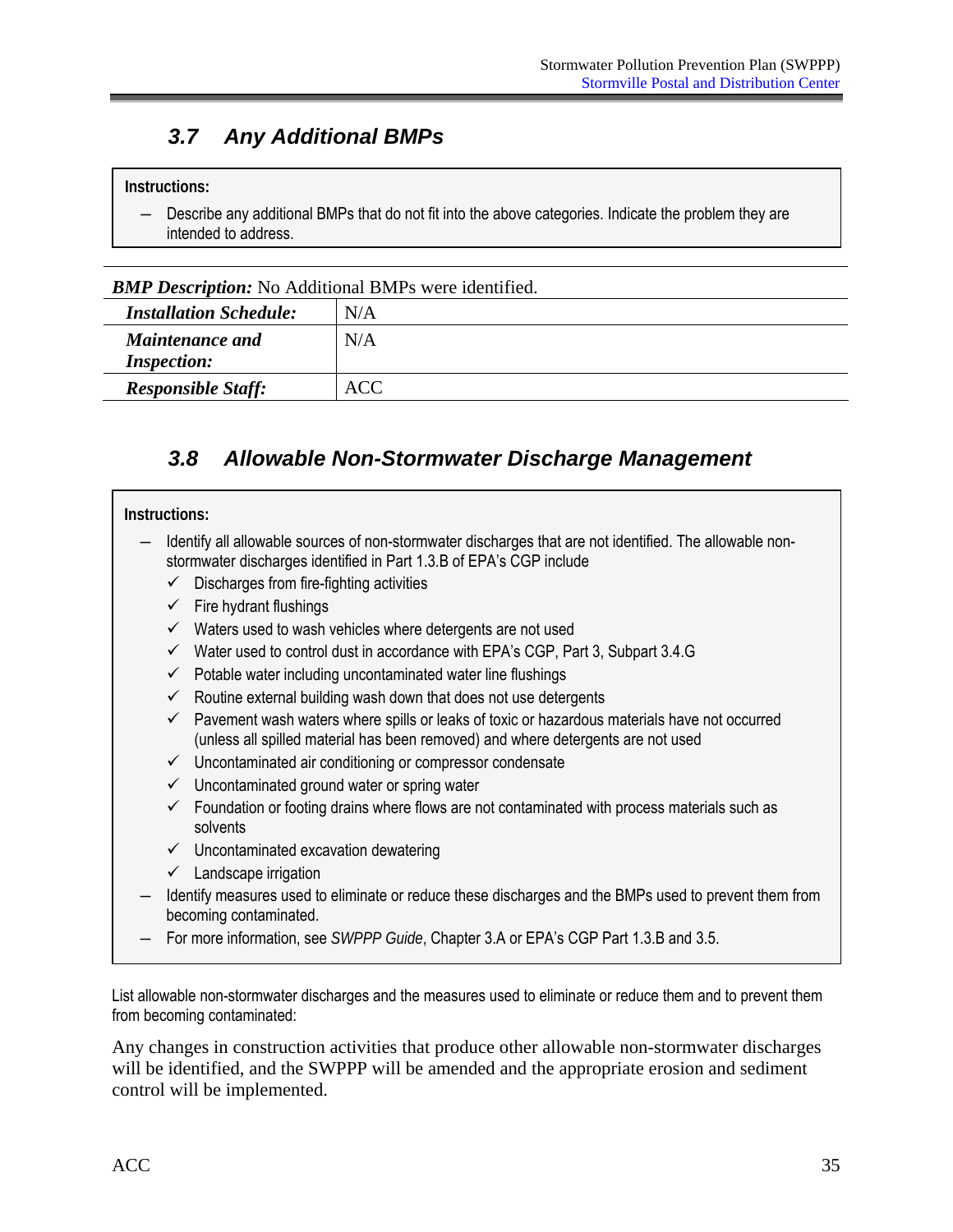#### **Water Used to Control Dust**

**BMP Description:** Dust control will be implemented as needed once site grading has begun and during windy conditions (forecasted or actual wind conditions of 20 mph or greater) while site grading is occurring. Spraying of potable water at a rate of 300 gallons per acre or less will be performed by a mobile pressure-type distributor truck no more than three times a day during the months of May–September and once per day during the months of October–April or whenever the dryness of the soil warrants it.

| <b>Responsible Staff:</b> | <b>ACC</b> |
|---------------------------|------------|
|---------------------------|------------|

#### **Uncontaminated Excavation Dewatering**

**BMP Description:** Because construction for this site is being conducted during the dry season, dewatering activities are not expected to occur at the project site. If dewatering does occur, the SWPPP will be revised to address the need for appropriate BMPs.

| r r<br>n.<br><i><b>Responsible</b></i><br>$\mathcal{A}$ taff<br>IJ | –<br>–<br>Δ.<br>w<br>___ |
|--------------------------------------------------------------------|--------------------------|
|--------------------------------------------------------------------|--------------------------|

#### **Landscape Irrigation**

*BMP Description:* Irrigation waters will not be sprayed onto impermeable surfaces such as paved driveways and roads. Waters will be directed onto soil and lawns by using hoses and correctly sized sprinklers with adjustable spray patterns. To avoid discharges of irrigation waters, the sprinklers will have low-flow rates and increased watering time. The irrigated area will be inspected for excess watering and to adjust watering times and schedules.

| r r<br><i><b>Responsible Staff:</b></i><br>v | –<br>–<br>n |
|----------------------------------------------|-------------|
|                                              |             |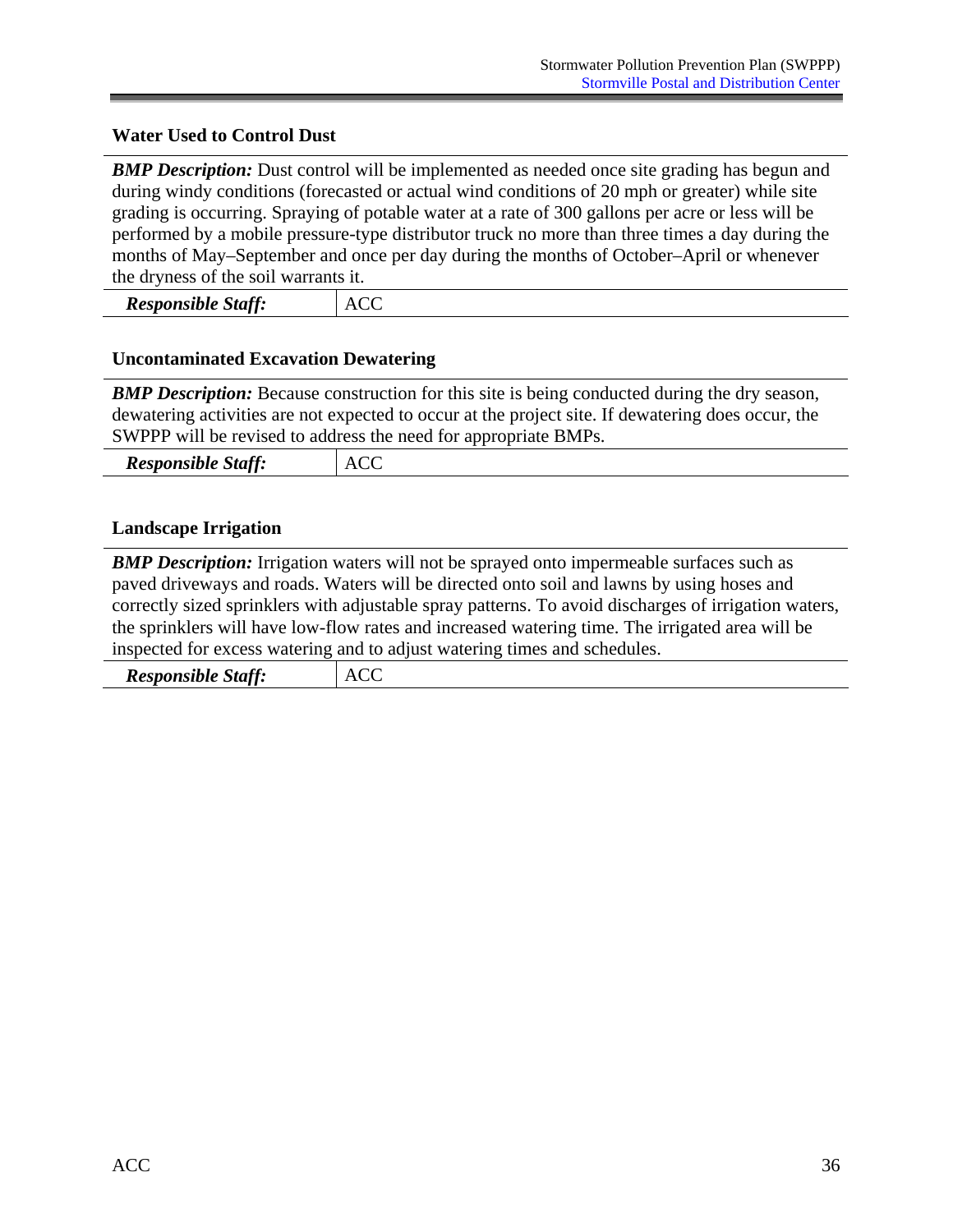# <span id="page-43-0"></span>**SECTION 4: SELECTING POST-CONSTRUCTION BMPs**

#### **Instructions:**

- ― Describe all post-construction stormwater management measures that will be installed during the construction process to control pollutants in stormwater discharges after construction operations have been completed. Examples of post-construction BMPs include the following:
	- $\checkmark$  Biofilters
	- $\checkmark$  Detention/retention devices
	- $\checkmark$  Earth dikes, drainage swales, and lined ditches
	- $\checkmark$  Infiltration basins
	- $\checkmark$  Porous pavement
	- $\checkmark$  Other proprietary permanent structural BMPs
	- $\checkmark$  Outlet protection/velocity dissipation devices
	- $\checkmark$  Slope protection
	- $\checkmark$  Vegetated strips and/or swales
- Identify any applicable federal, state, local, or tribal requirements for design or installation.
- ― Describe how low-impact designs or smart growth considerations have been incorporated into the design.
- For any structural BMPs, you should have design specifications and details and refer to them. Attach them as appendices to the SWPPP or within the text of the SWPPP.
- For more information on this topic, see your state's stormwater manual.
- You might also want to consult one of the references listed in Appendix D of the *SWPPP Guide* and EPA's CGP Part 3, Subparts 3.4.E and 3.9.
- Visit the post-construction section of EPA's Menu of BMPs at: www.epa.gov/npes/menuofbmps

#### **Bioretention Area**

*BMP Description:* During the final stabilization phase of construction, the sediment trap will be converted to a permanent bioretention area. The existing sediment trap will be graded and excavated to a minimum depth of 5 feet. The outlet structure does not need to be modified for this conversion process. An underdrain will be installed and tied into the bottom of the existing outlet structure to completely drain the planting soil to avoid oversaturation. The underdrain will be covered with 8 inches of 1- to 2-inch pea gravel and backfilled with a homogeneous soil mix, consisting of sand (50 percent), topsoil (20–30 percent) and organic leaf compost (20–30 percent). The backfill will extend to a depth of 12 inches below the top of the bioretention area, which allows a ponding depth of approximately 6–8 inches. The bioretention area will be planted with native species of vegetation consisting of small trees, shrubs, and grasses. A 2- to 3-inch layer of wood mulch will be applied after planting stabilize the area and allow vegetation to be established. Two riprap spillways will be constructed, as detailed on the site map, to reduce runoff velocity before entering the bioretention area. Design specifications are omitted from this example SWPPP.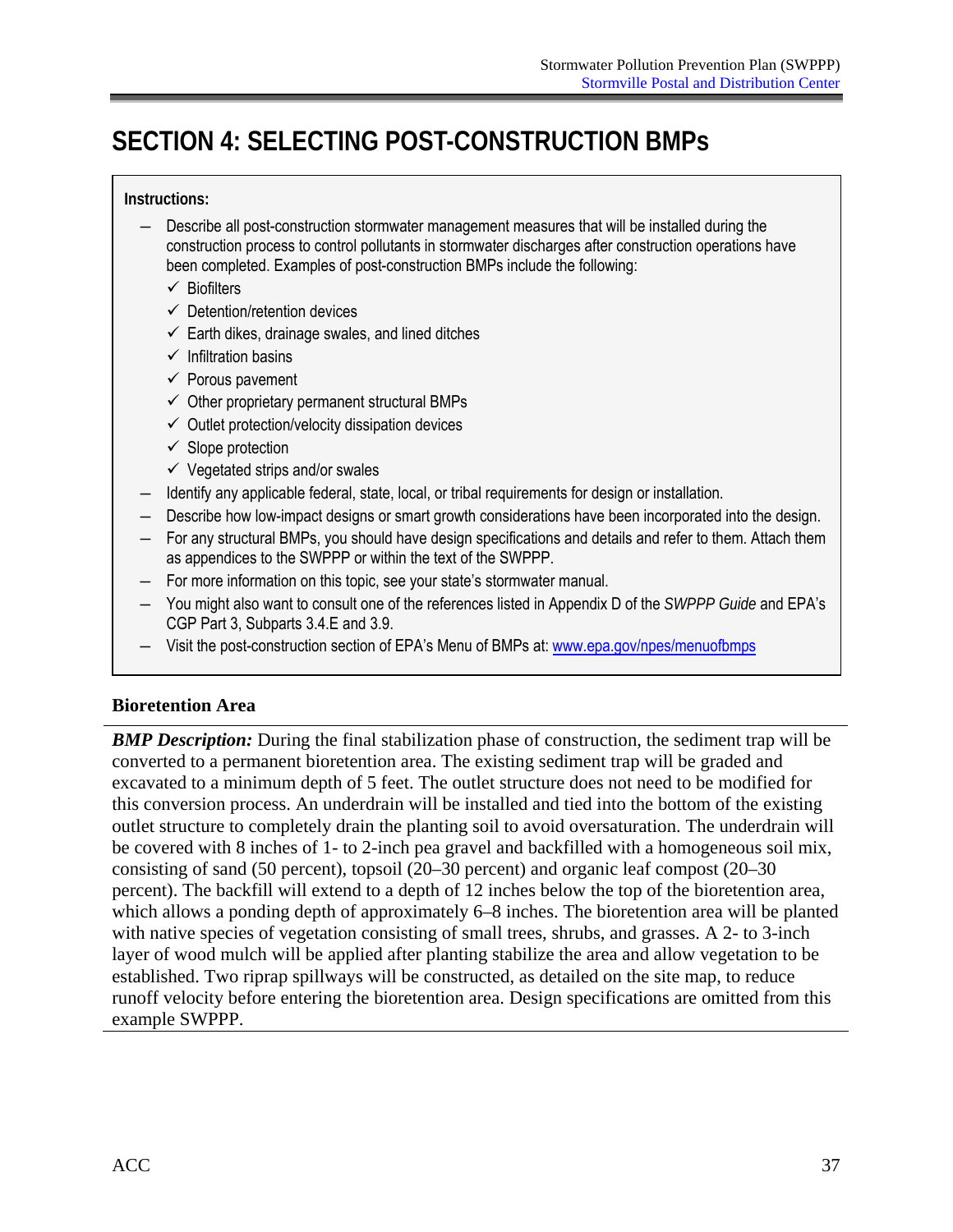| <b>Installation Schedule:</b>                | The basin will be converted to a permanent bioretention area<br>during the final stabilization phase of construction.                                                                                                                                                                                                                                                                                                                                                                                                                                                                                                                                                                                                                                                                                                                                                       |
|----------------------------------------------|-----------------------------------------------------------------------------------------------------------------------------------------------------------------------------------------------------------------------------------------------------------------------------------------------------------------------------------------------------------------------------------------------------------------------------------------------------------------------------------------------------------------------------------------------------------------------------------------------------------------------------------------------------------------------------------------------------------------------------------------------------------------------------------------------------------------------------------------------------------------------------|
| <b>Maintenance and</b><br><b>Inspection:</b> | The bioretention area will be inspected weekly and after storm<br>events during construction. The area will be checked for signs of<br>erosion, seepage, and structural damage. Erosion, seepage, and<br>structural damage will be repaired immediately. The outlet and<br>trash rack will be checked for any damage or obstructions and any<br>damage found will be repaired and obstructions removed.<br>Immediately after the completion of construction, the plant<br>material will be watered for 14 consecutive days unless there is<br>sufficient natural rainfall. The area will be monitored until final<br>stabilization is reached. Following completion of site construction<br>and final stabilization, maintenance and inspection<br>responsibilities (see Appendix $L - Post-Construction$<br>Maintenance Plan) will be taken over by Russ Braybrooks, USPS. |
| <b>Responsible Staff:</b>                    | <b>ACC</b>                                                                                                                                                                                                                                                                                                                                                                                                                                                                                                                                                                                                                                                                                                                                                                                                                                                                  |

#### **Vegetated Swale**

**BMP Description:** The vegetated swale as described in Section 2, Part 2.3 will remain as a permanent stormwater management structure for the site. The swale will convey runoff to an overflow inlet in the northwest corner of the site.

| <b>Installation Schedule:</b>                | The vegetated swale will be installed before site grading begins.                                                                                                                                                                                                                                                          |
|----------------------------------------------|----------------------------------------------------------------------------------------------------------------------------------------------------------------------------------------------------------------------------------------------------------------------------------------------------------------------------|
| <b>Maintenance and</b><br><b>Inspection:</b> | See Section 2, Part 2.3 for maintenance and inspection procedures<br>for the vegetated swale. Following completion of site construction<br>and final stabilization, maintenance and inspection<br>responsibilities (see Appendix $L - Post-Construction$<br>Maintenance Plan) will be taken over by Russ Braybrooks, USPS. |
| <b>Responsible Staff:</b>                    | <b>ACC</b>                                                                                                                                                                                                                                                                                                                 |

#### **Infiltration Trench**

*BMP Description:* An infiltration trench without a stormwater outlet will be installed in the north parking area to control stormwater runoff from that parking area. The infiltration trench will consist of an excavated, shallow trench backfilled with sand, coarse stone, and pea gravel, and lined with a filter fabric. The trench will be 65 feet long, 5 feet wide, and have a depth of 3 feet. Design specifications are omitted from this example SWPPP.

| <b>Installation Schedule:</b>                | The infiltration trench will be installed during the final<br>stabilization phase of construction.                                                                                                                                                                                                                                        |
|----------------------------------------------|-------------------------------------------------------------------------------------------------------------------------------------------------------------------------------------------------------------------------------------------------------------------------------------------------------------------------------------------|
| <b>Maintenance and</b><br><b>Inspection:</b> | The trench will be inspected weekly and after major storm events<br>during construction. The area will be checked for signs of erosion,<br>seepage, and structural damage. Erosion, seepage, and structural<br>damage will be repaired immediately. Following completion of<br>site construction and final stabilization, maintenance and |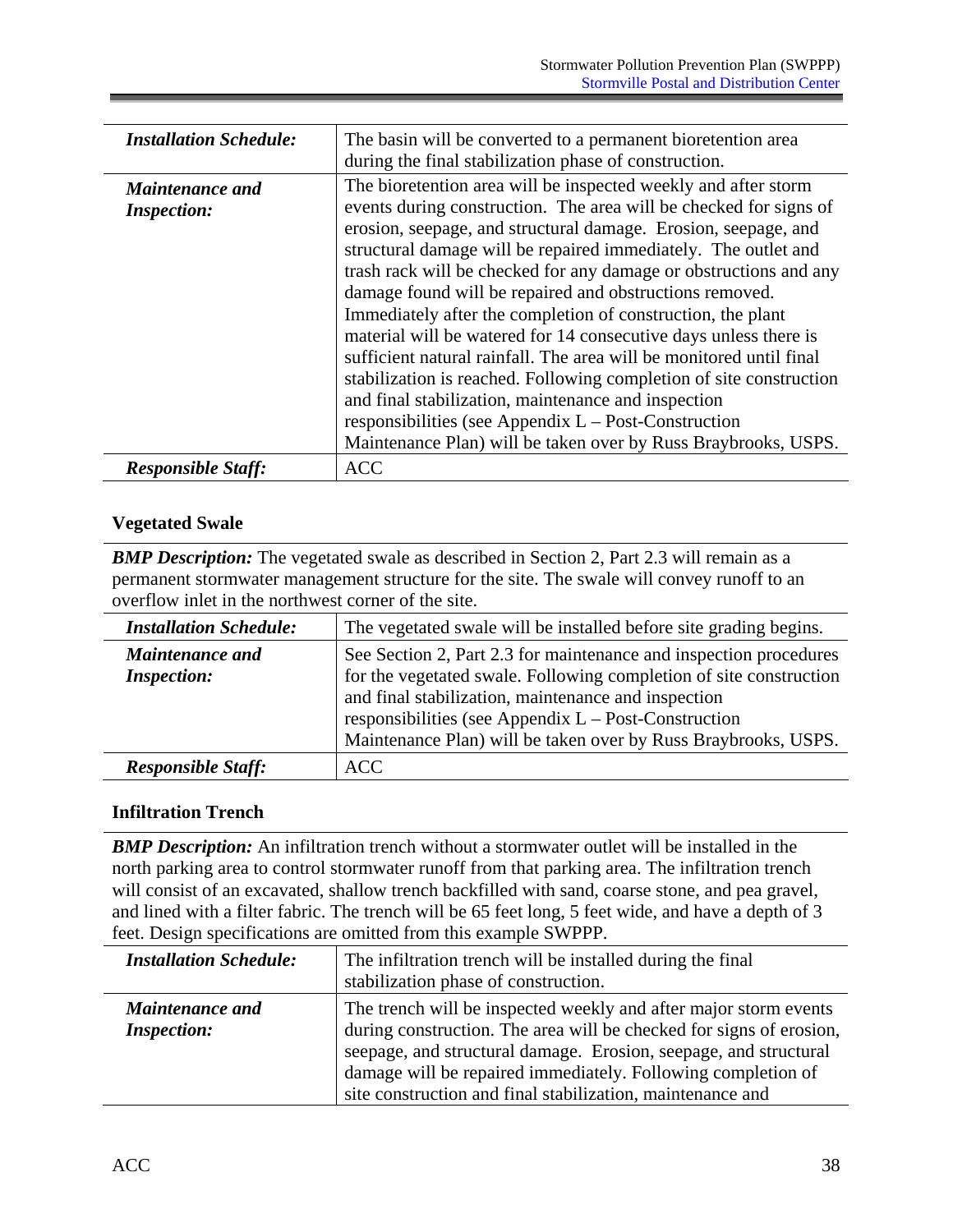|                           | inspection responsibilities (see Appendix $L - Post-Construction$<br>Maintenance Plan) will be taken over by Russ Braybrooks, USPS. |
|---------------------------|-------------------------------------------------------------------------------------------------------------------------------------|
| <b>Responsible Staff:</b> | <b>ACC</b>                                                                                                                          |

#### **Porous Pavers**

**BMP Description:** Interlocking concrete paving blocks will installed in the north and south overflow parking areas as detailed on the post-construction site map. The voids in the concrete paving blocks will be filled with soil and seeded to allow vegetation to grow. Design specifications are omitted from this example SWPPP.

| <b>Installation Schedule:</b>                | The infiltration trench will be installed during the final<br>stabilization phase of construction.                                                                                                                                                                                                                                                                                                                                                                                                                                                                                                                                           |
|----------------------------------------------|----------------------------------------------------------------------------------------------------------------------------------------------------------------------------------------------------------------------------------------------------------------------------------------------------------------------------------------------------------------------------------------------------------------------------------------------------------------------------------------------------------------------------------------------------------------------------------------------------------------------------------------------|
| <b>Maintenance and</b><br><b>Inspection:</b> | The porous paver's area will be inspected weekly and after major<br>storm events during construction. Any structural damage found<br>during the inspection will be repaired immediately. After<br>installation of the porous pavers, the plant material will be<br>watered for 14 consecutive days unless there is sufficient natural<br>rainfall. The area will be monitored until vegetation is<br>established. Following completion of site construction and final<br>stabilization, maintenance and inspection responsibilities (see<br>Appendix L – Post-Construction Maintenance Plan) will be taken<br>over by Russ Braybrooks, USPS. |
| <b>Responsible Staff:</b>                    | <b>ACC</b>                                                                                                                                                                                                                                                                                                                                                                                                                                                                                                                                                                                                                                   |

#### **Tree Box Filter**

*BMP Description:* Tree box filters will installed at the site, as detailed on the site map, to control runoff from portions of the parking area. Runoff will be directed to the tree box, where it will be cleaned by vegetation and soil before infiltrating into the surrounding soil. The filters will consist of a container filled with a soil mixture, mulch layer, perforated under-drain system and vegetation. The filters will be designed and installed according to the manufacturer's specifications. Design specifications are omitted from this example SWPPP.

| <b>Installation Schedule:</b>         | The tree box filters will be installed during the final stabilization<br>phase of construction.                                                                                                                                                                                                                                                                                                    |
|---------------------------------------|----------------------------------------------------------------------------------------------------------------------------------------------------------------------------------------------------------------------------------------------------------------------------------------------------------------------------------------------------------------------------------------------------|
| Maintenance and<br><b>Inspection:</b> | Immediately after installation of the tree box filters, the plant<br>material will be watered for 14 consecutive days unless there is<br>sufficient natural rainfall. Following completion of site<br>construction and final stabilization, maintenance and inspection<br>responsibilities (see Appendix $L - Post-Construction$<br>Maintenance Plan) will be taken over by Russ Braybrooks, USPS. |
| <b>Responsible Staff:</b>             | <b>ACC</b>                                                                                                                                                                                                                                                                                                                                                                                         |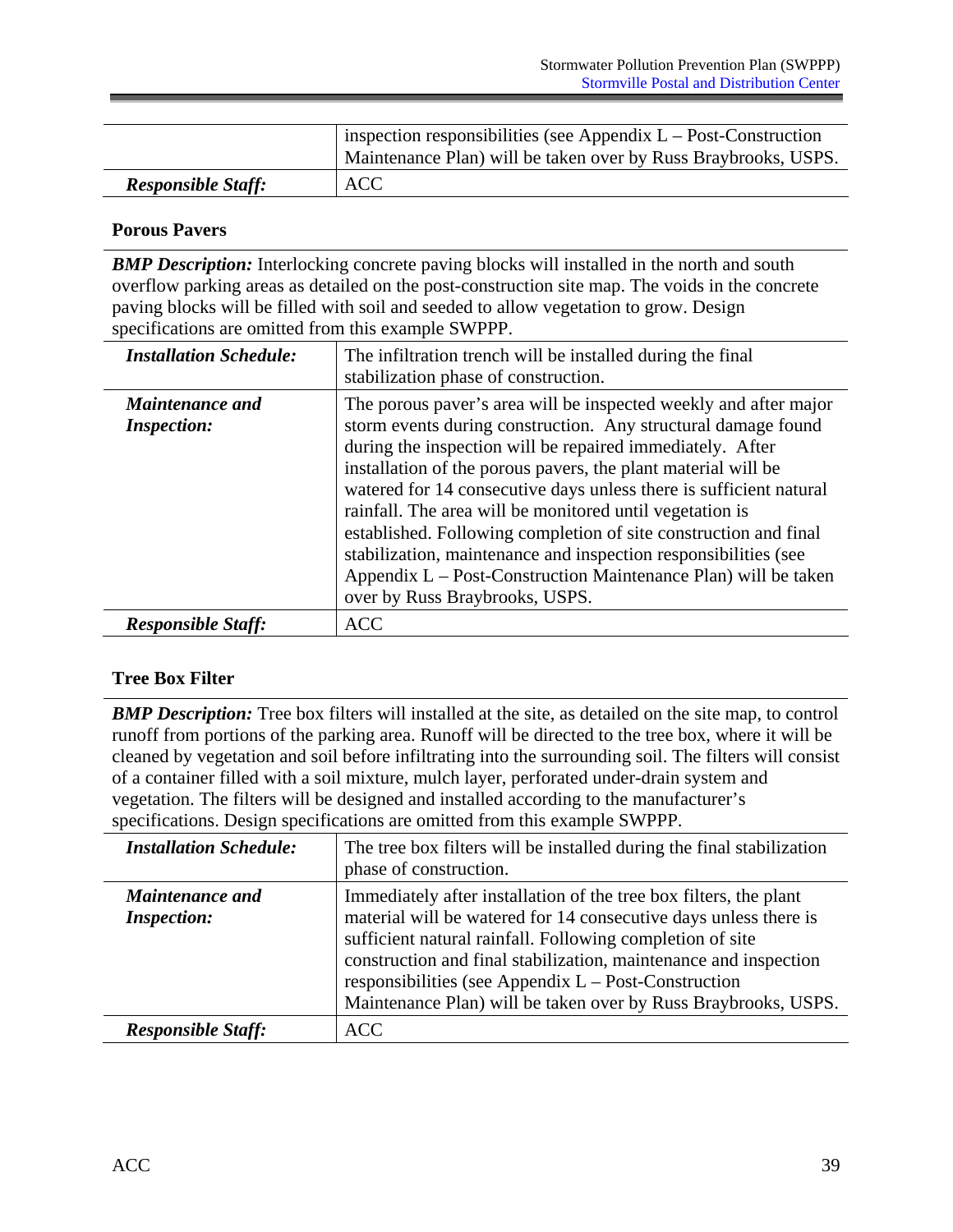# <span id="page-46-0"></span>**SECTION 5: INSPECTIONS**

### *5.1 Inspections*

**Instructions:** 

- ― Identify the individual(s) responsible for conducting inspections and describe their qualifications. Reference or attach the inspection form that will be used.
- ― Describe the frequency that inspections will occur at your site including any correlations to storm frequency and intensity.
- ― Note that inspection details for particular BMPs should be included in Sections 2 and 3.
- These actions can be documented in the corrective action log described in Part 5.3 below. ― You should also document the repairs and maintenance that you undertake as a result of your inspections.
- ― For more on this topic, see *SWPPP Guide*, Chapters 6 and 8 and EPA's CGP Part 3, Subparts 3.6.A, 3.10 and 3.11.C.
- ― Also, see suggested inspection form in Appendix B of the *SWPPP Guide*.
- *1. Inspection Personnel:* Identify the person(s) who will be responsible for conducting inspections and describe their qualifications:
	- Ms. Martina Davis is the stormwater compliance officer for ACC and is responsible for site compliance with the SWPPP and EPA's Construction General Permit. Ms. Davis will conduct inspections for all areas of the site disturbed by construction activities, areas used for storage of materials that are exposed to precipitation, discharge points, and construction exits.

In absence of Ms. Davis, Mark Smith, Associate Compliance Officer for ACC, will conduct inspections.

• *Qualifications:* 

Martina Davis

- 1. Ms. Davis has 15 years of experience complying with stormwater regulations and has developed construction SWPPPs for more than 40 different construction projects and conducted inspections for those projects.
- 2. Received certification as a Certified Professional in Erosion and Sediment Control (CPESC) in August 2000 (see Appendix L).
- 3. Completed the IECA training course *The Best of BMPs: Application, Implementation, and Maintenance* in Reno, Nevada, July 2004 (see Appendix L).
- 4. Completed the *University of New Hampshire Stormwater Center: Stormwater Concepts, Regulatory Concepts, Hydrology and Design* training course in Concord, New Hampshire, September 2005.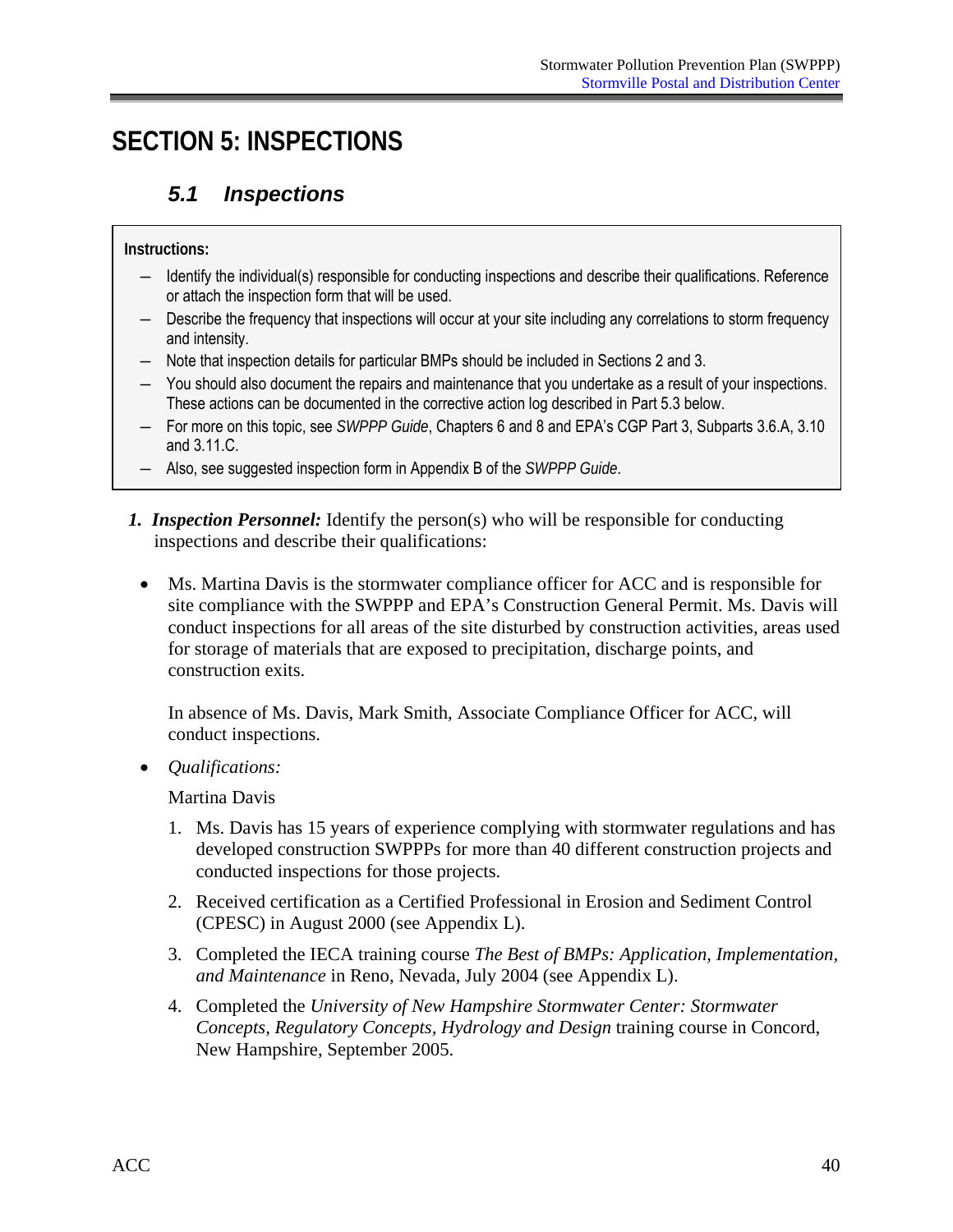Mark Smith

- 1. Mr. Smith has developed construction SWPPPs for 10 different construction projects and conducted inspections for those construction projects.
- 2. He received certification as a Certified Professional in Erosion and Sediment Control (CPESC) in May 2003.

### *2. Inspection Schedule and Procedures:*

Describe the inspection schedules and procedures you have developed for your site (include frequency of inspections for each BMP or group of BMPs, indicate when you will inspect, e.g., before/during/and after rain events, spot inspections):

- Inspections of the site will be performed once every 7 days and within 24 hours of the end of a storm event of one-half inch or greater. The inspections will verify that all BMPs required in Sections 2 and 3 are implemented, maintained, and effectively minimizing erosion and preventing stormwater contamination from construction materials. For detailed inspection procedures, see Sections 2 and 3.
- All inspections will be coordinated with an inspector from the USPS. A USPS inspector will accompany Ms. Davis, when possible, during inspections.

Describe the general procedures for correcting problems when they are identified. Include responsible staff and time frames for making corrections.

If corrective actions are identified by Ms. Davis during the inspection, she will notify and submit a copy of the inspection report to the project managers, Bill Rustler and Russ Braybrooks. For corrective actions identified, Mr. Rustler will be responsible for initiating the corrective action within 24 hours of the report and completing maintenance as soon as possible or before the next storm event. For any corrective actions requiring a SWPPP amendment or change to a stormwater conveyance or control design, Mr. Rustler will notify Russ Braybrooks, as soon as possible, before initiating the corrective action.

Attach a copy of the inspection report you will use for your site:

For a copy of the inspection report, see Appendix E.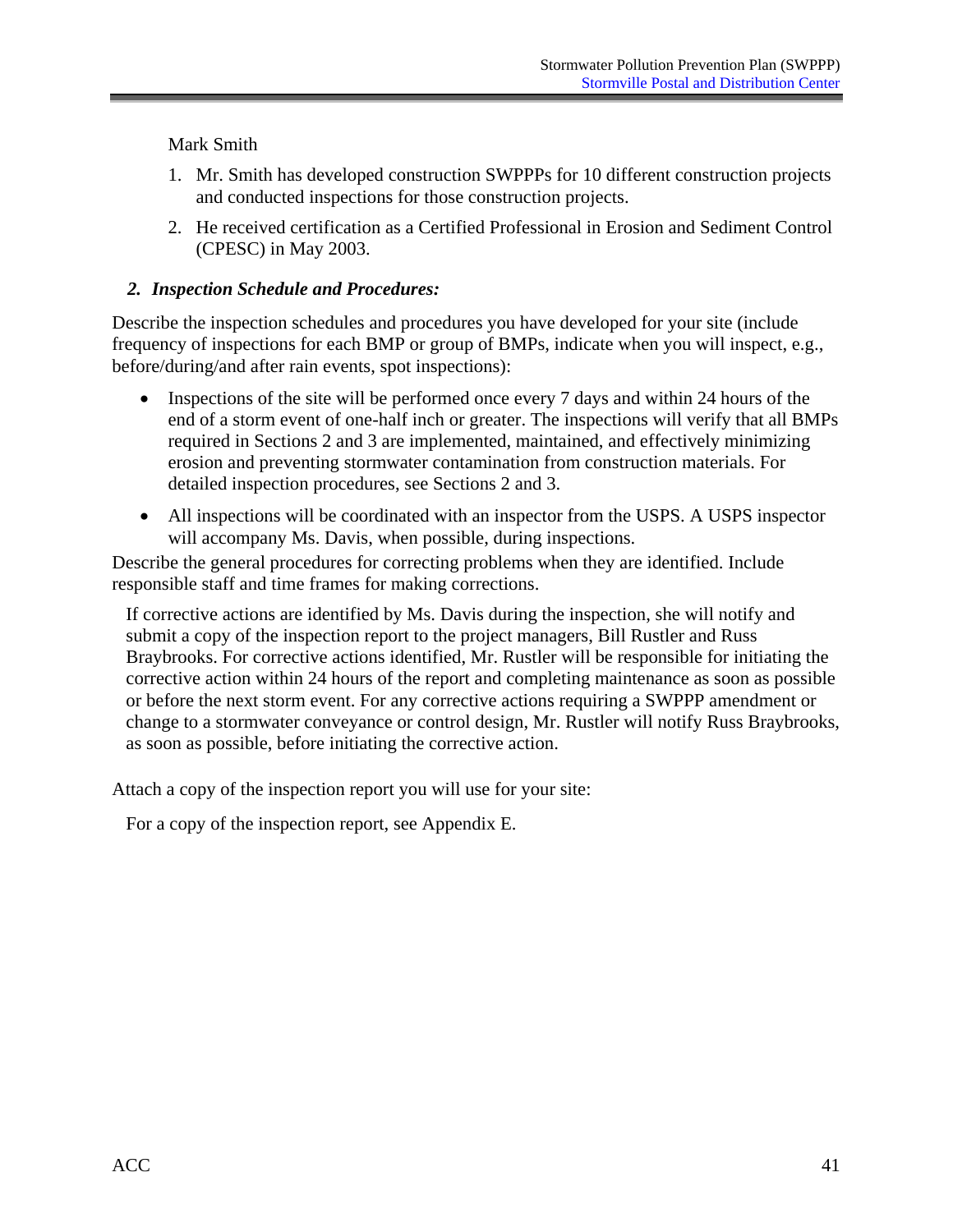### <span id="page-48-0"></span>*5.2 Delegation of Authority*

#### **Instructions:**

- ― Identify the individual(s) or specifically describe the position where the construction site operator has delegated authority for the purposes of signing inspection reports, certifications, or other information.
- ― Attach a copy of the signed delegation of authority form that will be used.
- ― For more on this topic, see *SWPPP Guide*, Chapter 7 and Appendix G, Subsection 11 of EPA's CGP.

#### **Duly Authorized Representative(s) or Position(s):**

Advanced Construction Contractors Ms. Martina Davis Compliance/Inspection Officer 5800 Washington Avenue Nashua, NH 03064 Office Phone: (603) 444-3210 Office Fax: (603) 444-3211

See Appendix  $K$  – Delegation of Authority

## *5.3 Corrective Action Log*

#### **Instructions:**

- ― Create here, or as an attachment, a corrective action log. This log should describe repair, replacement, and maintenance of BMPs undertaken as a result of the inspections and maintenance procedures described above. Actions related to the findings of inspections should reference the specific inspection report.
- ― This log should describe actions taken, date completed, and note the person that completed the work.

Corrective Action Log:

See Appendix F – Corrective Action Log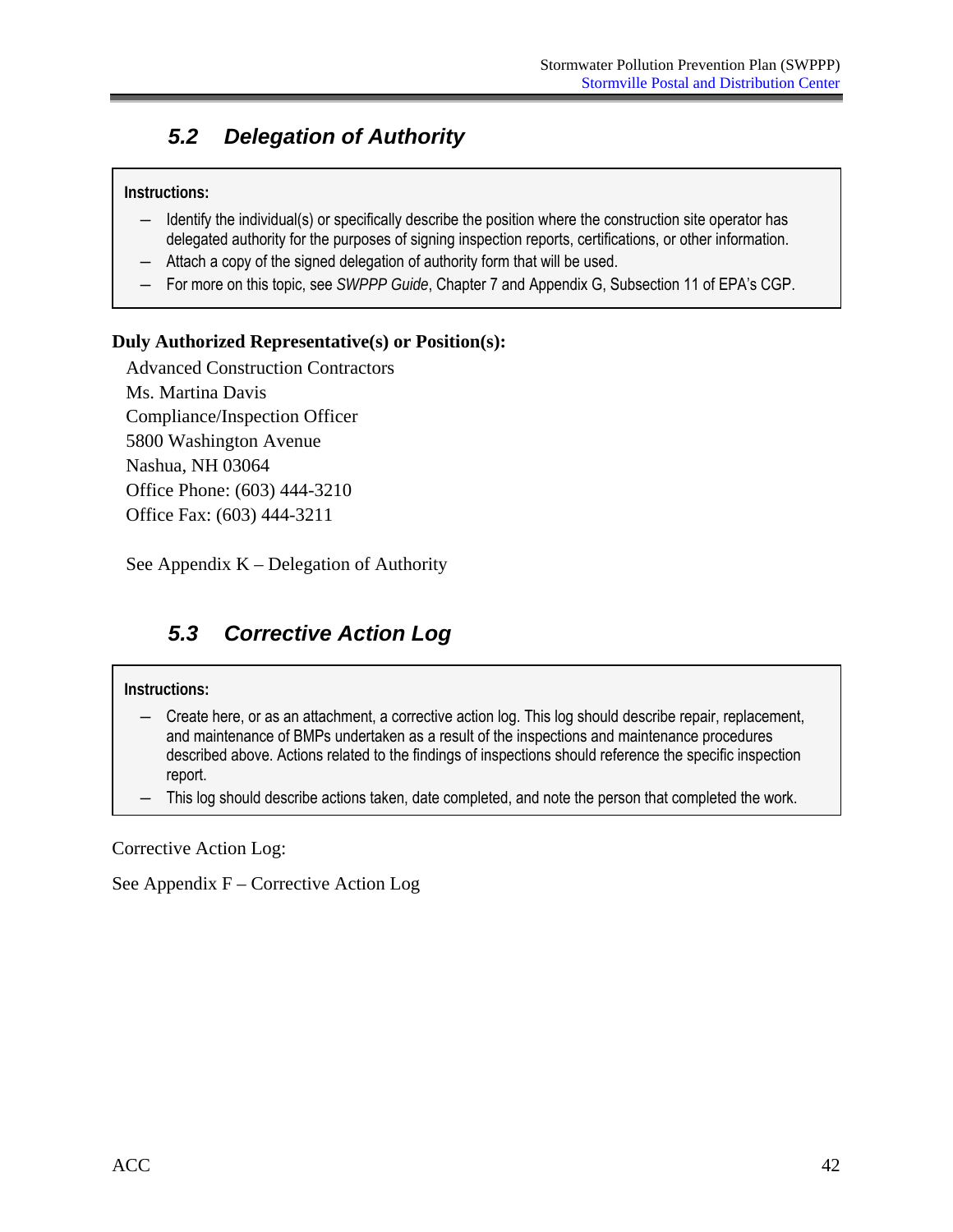# <span id="page-49-0"></span>**SECTION 6: RECORDKEEPING AND TRAINING**

## *6.1 Recordkeeping*

#### **Instructions:**

- ― The following is a list of records you should keep at your project site available for inspectors to review:
- Dates of grading, construction activity, and stabilization (which is covered in Sections 2 and 3)
- ― A copy of the construction general permit (attach)
- ― The signed and certified NOI form or permit application form (attach)
- ― A copy of the letter from EPA or/the state notifying you of their receipt of your complete NOI/application (attach)
- ― Inspection reports (attach)
- ― Records relating to endangered species and historic preservation (attach)
- ― Check your permit for additional details
- ― For more on this subject, see *SWPPP Guide*, Chapter 6.C and EPA's CGP Part 3, Subparts 3.4.C, 3.8, 3.10.G and 3.12.A.

Records will be retained for a minimum period of at least 3 years after the permit is terminated.

Date(s) when major grading activities occur:

See Appendix I – Grading and Stabilization Activities Log

Date(s) when construction activities temporarily or permanently cease on a portion of the site:

See Appendix I – Grading and Stabilization Activities Log

Date(s) when an area is either temporarily or permanently stabilized:

See Appendix I – Grading and Stabilization Activities Log

### *6.2 Log of Changes to the SWPPP*

#### **Instructions:**

― Create a log here, or as an attachment, of changes and updates to the SWPPP. You should include additions of new BMPs, replacement of failed BMPs, significant changes in the activities or their timing on the project, changes in personnel, changes in inspection and maintenance procedures, updates to site maps, and so on.

Log of changes and updates to the SWPPP See Appendix G – SWPPP Amendment Log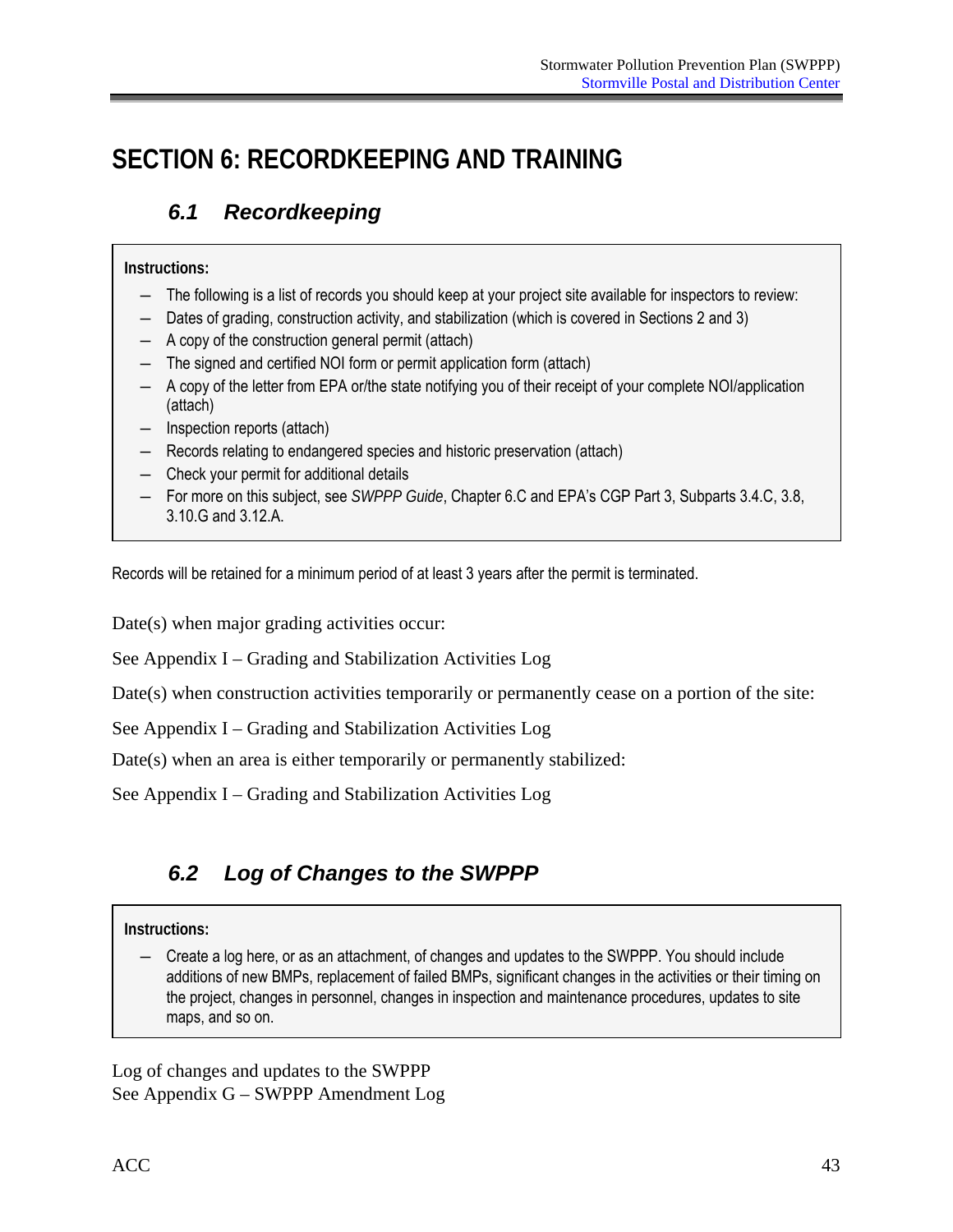### <span id="page-50-0"></span>*6.3 Training*

#### **Instructions:**

- ― Training your staff and subcontractors is an effective BMP. As with the other steps you take to prevent stormwater problems at your site, you should document the training that you conduct for your staff, for those with specific stormwater responsibilities (e.g. installing, inspecting, and maintaining BMPs), and for subcontractors.
- Include dates, number of attendees, subjects covered, and length of training.
- For more on this subject, see *SWPPP Guide*, Chapter 8.

Individual(s) Responsible for Training:

Ms. Dorothy Williams

Describe Training Conducted:

• General stormwater and BMP awareness training for staff and subcontractors:

Ms. Davis will conduct informal training for all staff, including subcontractors, on the site. The training will be conducted primarily via tailgate sessions and will focus on avoiding damage to stormwater BMPs and preventing illicit discharges. The tailgate sessions will be conducted biweekly and will address the following topics: Erosion Control BMPs, Sediment Control BMPs, Non-Stormwater BMPs, Waste Management and Materials Storage BMPs, and Emergency Procedures specific to the construction site. (See Appendix J – SWPPP Training Log)

• Detailed training for staff and subcontractors with specific stormwater responsibilities:

Ms. Davis will provide formal training to all staff and subcontractors with specific stormwater responsibilities, such as installing and maintaining BMPs. The formal training will cover all design and construction specifications for installing the BMPs and proper procedures for maintaining each BMP. Formal training will occur before any BMPs are installed on the site. (See Appendix  $J - SWPPP$  Training  $Log$ )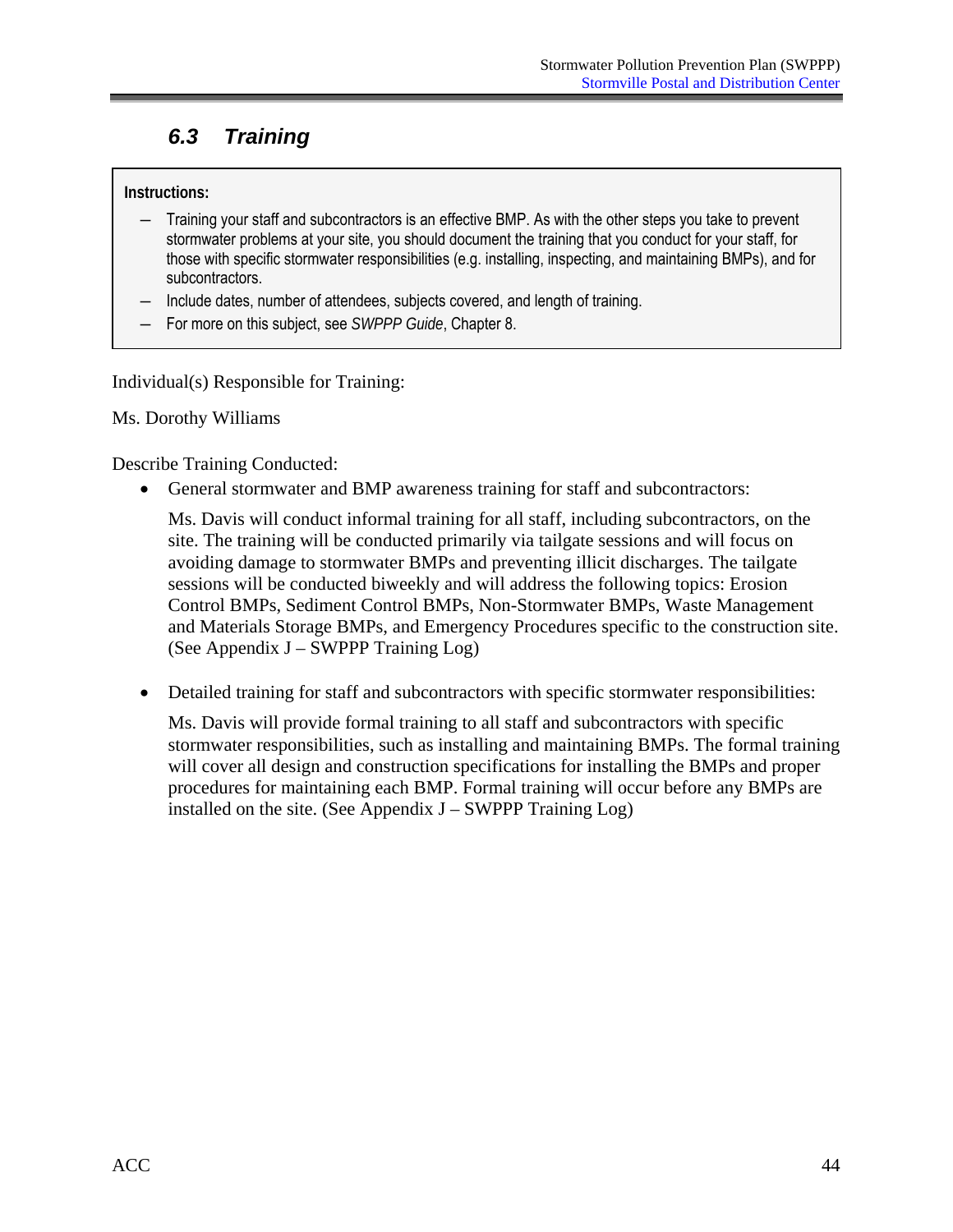# <span id="page-51-0"></span>**SECTION 7: FINAL STABILIZATION**

#### **Instructions:**

- ― Describe procedures for final stabilization. If you complete major construction activities on part of your site, you can document your final stabilization efforts for that portion of the site. Many permits will allow you to then discontinue inspection activities in these areas (be sure to check your permit for exact requirements). You can amend or add to this section as areas of your project are finally stabilized.
- Update your site plans to indicate areas that have achieved final stabilization.
- ― For more on this topic, see *SWPPP Guide*, Chapter 9 and EPA's CGP Part 3, Subparts 3.11 and 3.13.D, and Part 5, Subpart 5.1.

#### **Permanent Seeding**

**BMP Description:** Permanent seeding will be applied immediately after the final design grades are achieved on portions of the site but no later than 14 days after construction activities have permanently ceased. After the entire site is stabilized, any sediment that has accumulated will be removed and hauled off-site for disposal at Middletown Landfill. Construction debris, trash and temporary BMPs (including silt fences, material storage areas, sanitary toilets, and inlet protection) will also be removed and any areas disturbed during removal will be seeded immediately.

#### *Seedbed Preparation*

- a. In areas where disturbance results in subsoil being the final grade surface, topsoil will be spread over the finished area at minimum depth of 2 to 6 inches.
- b. The seedbed will be free of large clods, rocks, woody debris and other objectionable materials.
- c. Fertilizer and lime will be applied to the seedbed according to the manufacturer's recommendations or soil tests (soil tests are omitted from this example SWPPP).
- d. The top layer of soil will be loosened to a depth of  $3-5$  inches by raking, tilling, disking or other suitable means.

#### *Grass Selection/Application*

- a. Common areas at the site will be stabilized with a mixture of Tall Fescue, Creeping Red Fescue and Redtop at an application rate of 30 pounds per acre or 0.95 pounds per 1,000 square feet. Lawns will be stabilized with a mixture of Kentucky Blue Grass and Creeping Red Fescue at an application rate of 100 pounds per acre or 2.3 pounds per 1,000 square feet.
- b. Seed will be applied uniformly by hydroseeding or broadcasting. Where broadcasting is used, the seed will be covered with .25 inch of soil or less, by cultipacking or raking.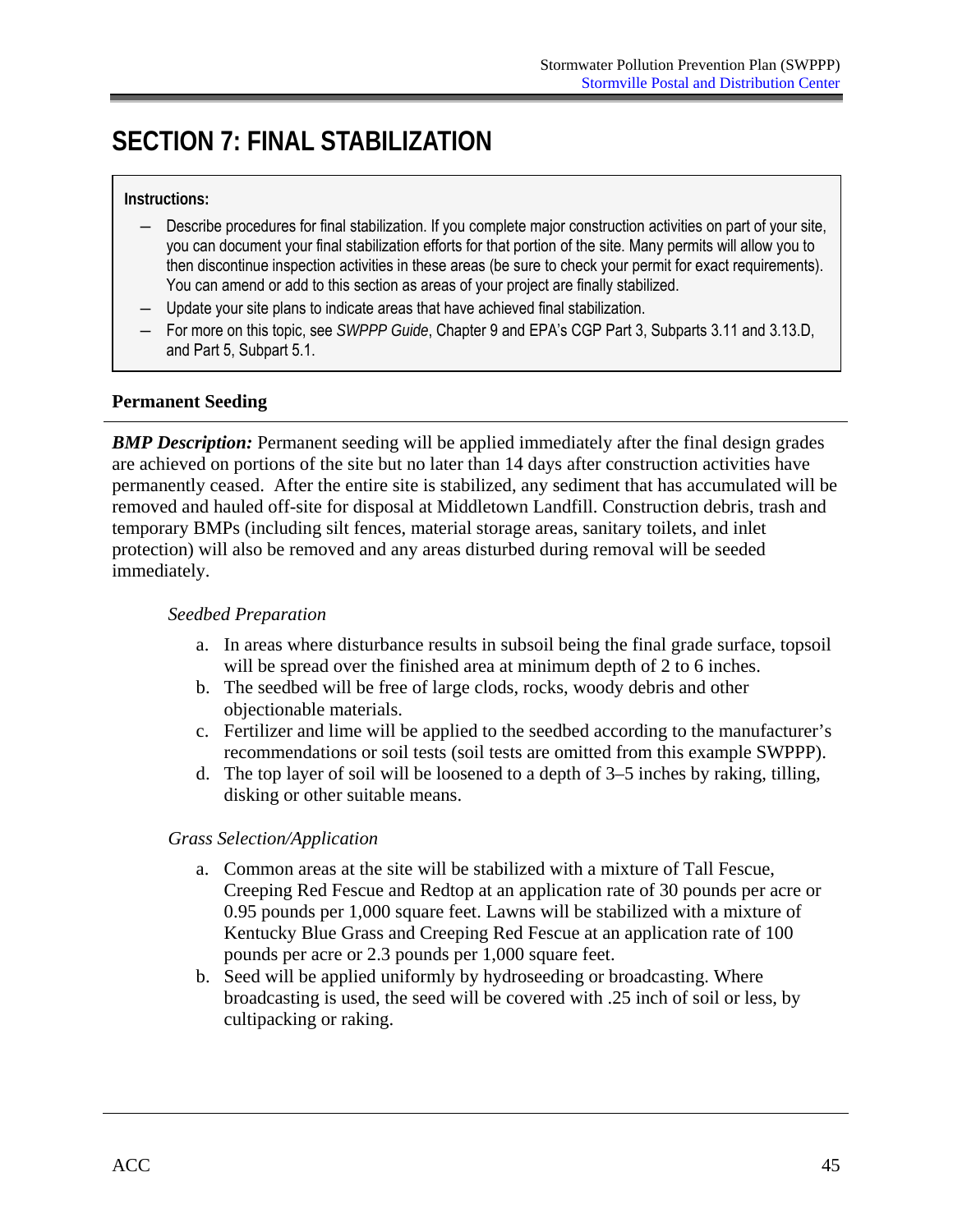### *Mulching*

a. Hydromulch will be applied immediately following seeding at an application rate of 90–100 pounds (2–3 bales) per 1,000 square feet.

| <b>Installation Schedule:</b>                | Portions of the site where construction activities have<br>permanently ceased will be stabilized, as soon as possible but no<br>later than 14 days after construction ceases.                                                                                                                                                                                                                                                     |
|----------------------------------------------|-----------------------------------------------------------------------------------------------------------------------------------------------------------------------------------------------------------------------------------------------------------------------------------------------------------------------------------------------------------------------------------------------------------------------------------|
| <b>Maintenance and</b><br><b>Inspection:</b> | All seeded areas will be inspected weekly during construction<br>activities for failure and after storm events until a dense cover of<br>vegetation has been established. If failure is noticed at the seeded<br>area, the area will be reseeded, fertilized, and mulched<br>immediately. After construction is completed at the site,<br>permanently stabilized areas will be monitored until final<br>stabilization is reached. |
| <b>Responsible Staff:</b>                    | <b>ACC</b>                                                                                                                                                                                                                                                                                                                                                                                                                        |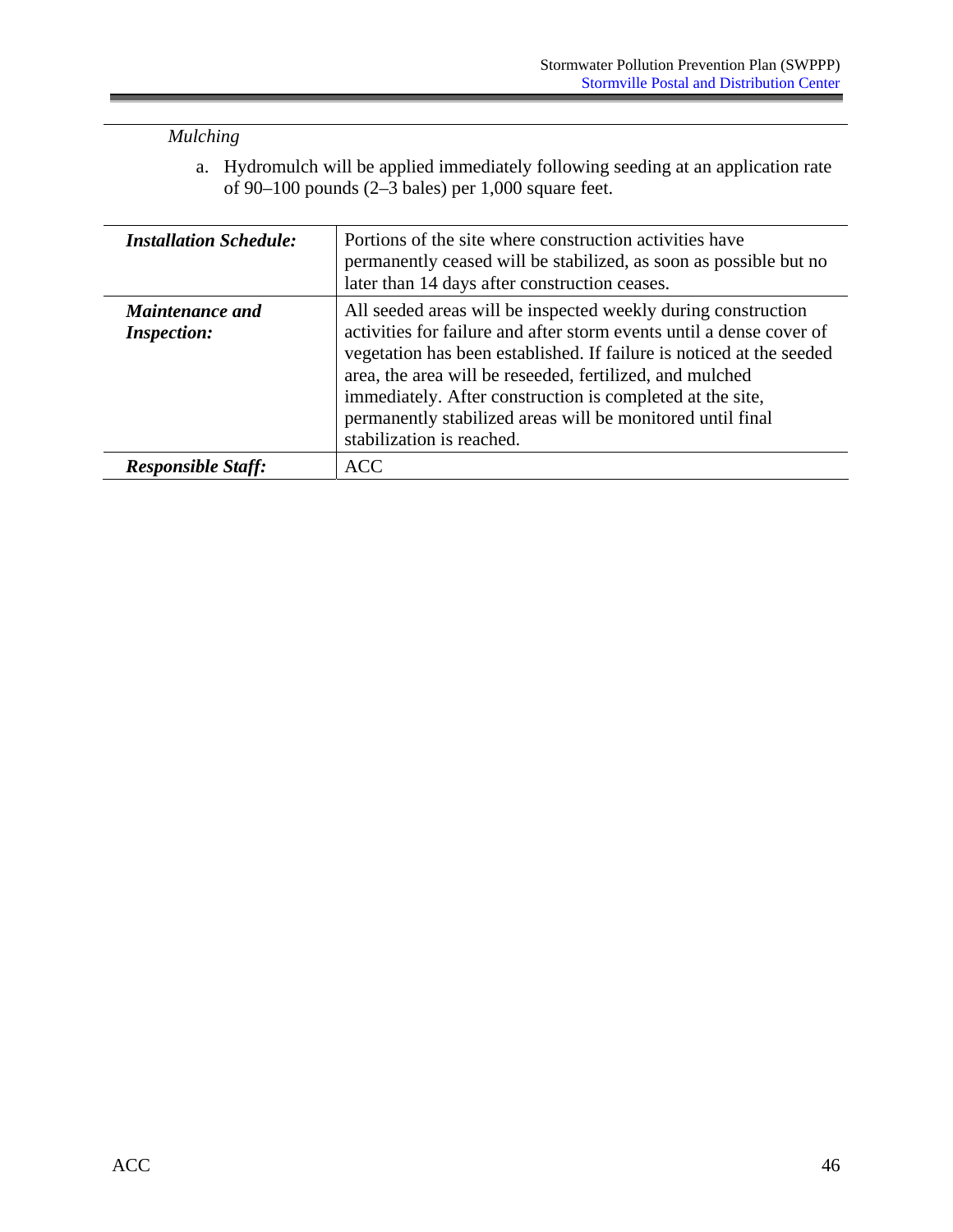# **SECTION 8: CERTIFICATION AND NOTIFICATION**

#### Instructions:

- The SWPPP should be signed and certified by the construction operator(s). Attach a copy of the NOI and  $\rightarrow$ permit authorization letter received from EPA or the state in Appendix D.
- For more information, see EPA's CGP Part 3, Subpart 3.12.A-D and Appendix G, Section 11.

I certify under penalty of law that this document and all attachments were prepared under my direction or supervision in accordance with a system designed to assure that qualified personnel properly gathered and evaluated the information submitted. Based on my inquiry of the person or persons who manage the system or those persons directly responsible for gathering the information, the information submitted is, to the best of my knowledge and belief, true, accurate, and complete. I am aware that there are significant penalties for submitting false information, including the possibility of fine and imprisonment for knowing violations.

| Name:<br><u>Joe Butter</u> | Title: Owner    |
|----------------------------|-----------------|
| Signature: Aan Button      | Date: $3/12/00$ |
|                            |                 |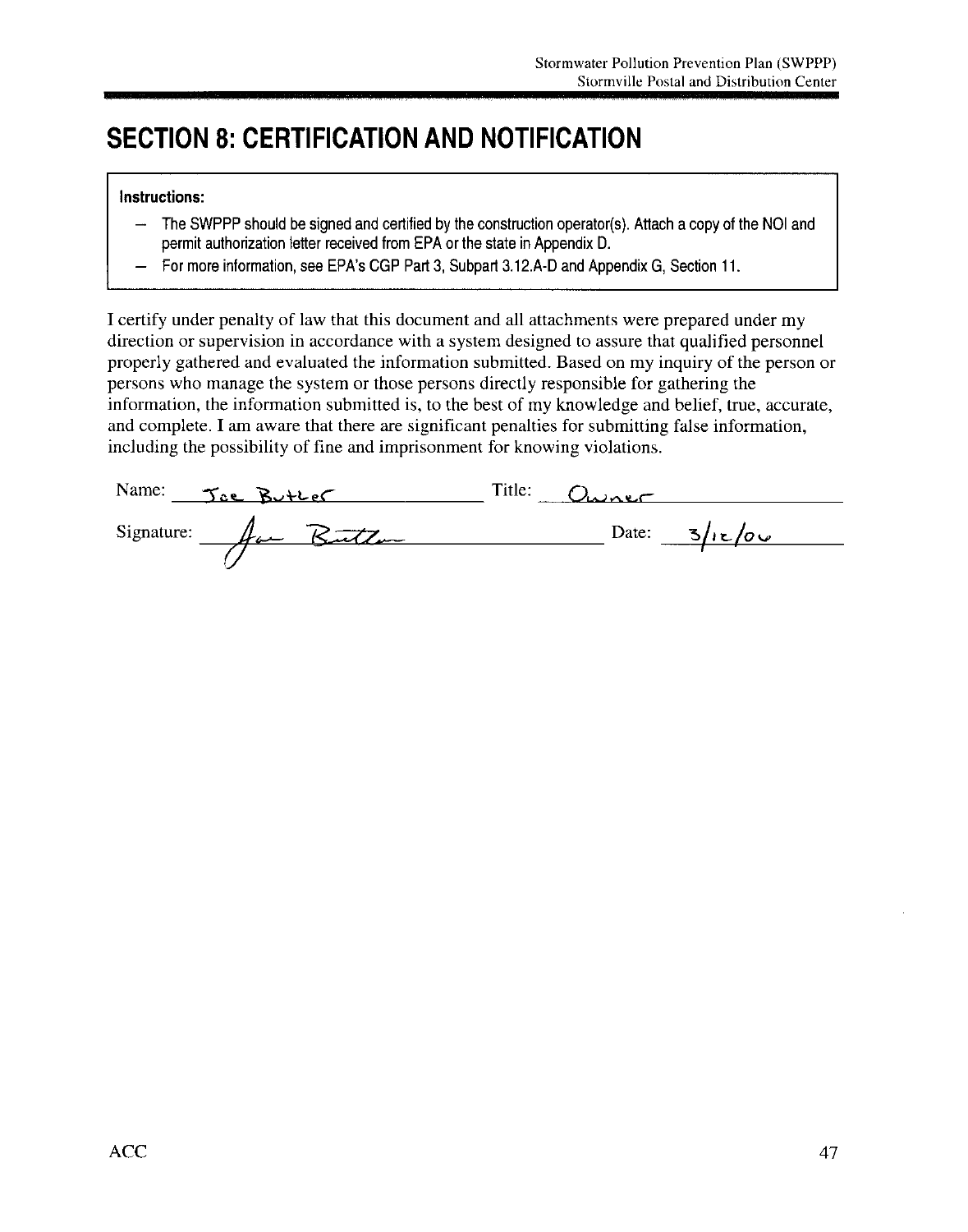## **SECTION 8: CERTIFICATION AND NOTIFICATION**

#### **Instructions:**

- The SWPPP should be signed and certified by the construction operator(s). Attach a  $\bullet$ copy of the NOI and permit authorization letter received from EPA or the state in Appendix D.
- For more information, see EPA's CGP Part 3, Subpart 3.12.A-D and Appendix G, Section 11.

#### **Project Information:**

I certify under penalty of law that this document and all attachments were prepared under my direction or supervision in accordance with a system designed to assure that qualified personnel properly gathered and evaluated the information submitted. Based on my inquiry of the person or persons who manage the system, or those persons directly responsible for gathering the information, the information submitted is, to the best of my knowledge and belief, true, accurate, and complete. I am aware that there are significant penalties for submitting false information, including the possibility of fine and imprisonment for knowing violations.

|                         | Name: Russ BEAYBROOKS Title: DESIGN + CONST. PROJECT MANAGER |
|-------------------------|--------------------------------------------------------------|
| Signature: Run Baylonda | $Date:$ $\frac{3}{12}$                                       |